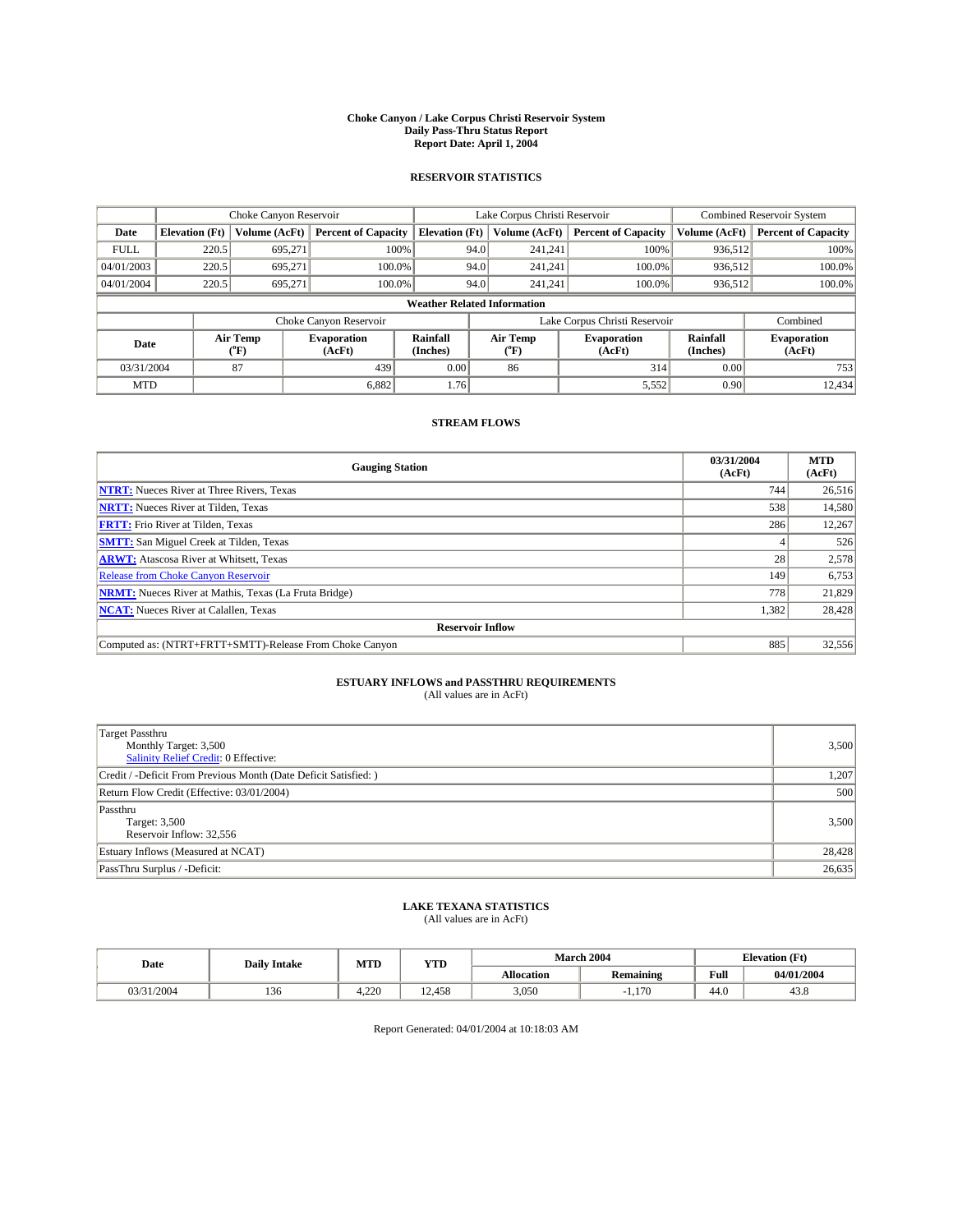#### **Choke Canyon / Lake Corpus Christi Reservoir System Daily Pass-Thru Status Report Report Date: April 2, 2004**

#### **RESERVOIR STATISTICS**

|                                    | Choke Canyon Reservoir                                              |                  | Lake Corpus Christi Reservoir |                             |      |                  | <b>Combined Reservoir System</b> |                      |                              |
|------------------------------------|---------------------------------------------------------------------|------------------|-------------------------------|-----------------------------|------|------------------|----------------------------------|----------------------|------------------------------|
| Date                               | <b>Elevation</b> (Ft)                                               | Volume (AcFt)    | <b>Percent of Capacity</b>    | <b>Elevation</b> (Ft)       |      | Volume (AcFt)    | <b>Percent of Capacity</b>       | Volume (AcFt)        | <b>Percent of Capacity</b>   |
| <b>FULL</b>                        | 220.5                                                               | 695,271          | 100%                          |                             | 94.0 | 241,241          | 100%                             | 936,512              | 100%                         |
| 04/02/2003                         | 220.5                                                               | 695.271          | 100.0%                        |                             | 94.0 | 241.241          | 100.0%                           | 936.512              | 100.0%                       |
| 04/02/2004                         | 220.5                                                               | 695.271          | $100.0\%$                     |                             | 94.0 | 241.241          | $100.0\%$                        | 936,512              | 100.0%                       |
| <b>Weather Related Information</b> |                                                                     |                  |                               |                             |      |                  |                                  |                      |                              |
|                                    | Lake Corpus Christi Reservoir<br>Combined<br>Choke Canyon Reservoir |                  |                               |                             |      |                  |                                  |                      |                              |
| Date                               |                                                                     | Air Temp<br>(°F) | <b>Evaporation</b><br>(AcFt)  | <b>Rainfall</b><br>(Inches) |      | Air Temp<br>("F) | <b>Evaporation</b><br>(AcFt)     | Rainfall<br>(Inches) | <b>Evaporation</b><br>(AcFt) |
| 04/01/2004                         |                                                                     | 83               | 348                           | 0.00                        |      | 86               | 347                              | 0.00                 | 695                          |
| <b>MTD</b>                         |                                                                     |                  | 348                           | 0.00                        |      |                  | 347                              | 0.00                 | 695                          |

### **STREAM FLOWS**

| <b>Gauging Station</b>                                       | 04/01/2004<br>(AcFt) | <b>MTD</b><br>(AcFt) |
|--------------------------------------------------------------|----------------------|----------------------|
| <b>NTRT:</b> Nueces River at Three Rivers, Texas             | 693                  | 693                  |
| <b>NRTT:</b> Nueces River at Tilden, Texas                   | 508                  | 508                  |
| <b>FRTT:</b> Frio River at Tilden, Texas                     | 286                  | 286                  |
| <b>SMTT:</b> San Miguel Creek at Tilden, Texas               |                      |                      |
| <b>ARWT:</b> Atascosa River at Whitsett, Texas               | 28                   | 28                   |
| <b>Release from Choke Canyon Reservoir</b>                   | 66                   | 66                   |
| <b>NRMT:</b> Nueces River at Mathis, Texas (La Fruta Bridge) | 508                  | 508                  |
| <b>NCAT:</b> Nueces River at Calallen, Texas                 | 871                  | 871                  |
| <b>Reservoir Inflow</b>                                      |                      |                      |
| Computed as: (NTRT+FRTT+SMTT)-Release From Choke Canyon      | 915                  | 915                  |

## **ESTUARY INFLOWS and PASSTHRU REQUIREMENTS**<br>(All values are in AcFt)

| <b>Target Passthru</b><br>Monthly Target: 3,500<br>Salinity Relief Credit: 0 Effective: | 3,500 |
|-----------------------------------------------------------------------------------------|-------|
| Credit / -Deficit From Previous Month (Date Deficit Satisfied: )                        | 1,750 |
| Return Flow Credit (Effective: 04/01/2004)                                              | 500   |
| Passthru<br>Target: 3,500<br>Reservoir Inflow: 915                                      | 915   |
| Estuary Inflows (Measured at NCAT)                                                      | 871   |
| PassThru Surplus / -Deficit:                                                            | 0     |

# **LAKE TEXANA STATISTICS** (All values are in AcFt)

| Date       | <b>Daily Intake</b> | MTD           | <b>YTD</b>                       |                   | <b>April 2004</b>                        |                | <b>Elevation (Ft)</b> |  |
|------------|---------------------|---------------|----------------------------------|-------------------|------------------------------------------|----------------|-----------------------|--|
|            |                     |               |                                  | <b>Allocation</b> | $\ddot{\phantom{a}}$<br><b>Remaining</b> | Full           | 04/02/2004            |  |
| 04/01/2004 | べん<br>1.JU          | $\sim$<br>136 | .594<br>$\sim$<br>$\overline{1}$ | 3,050             | 2,914                                    | $\sim$<br>44.v | 400<br>45.8           |  |

Report Generated: 04/02/2004 at 9:04:13 AM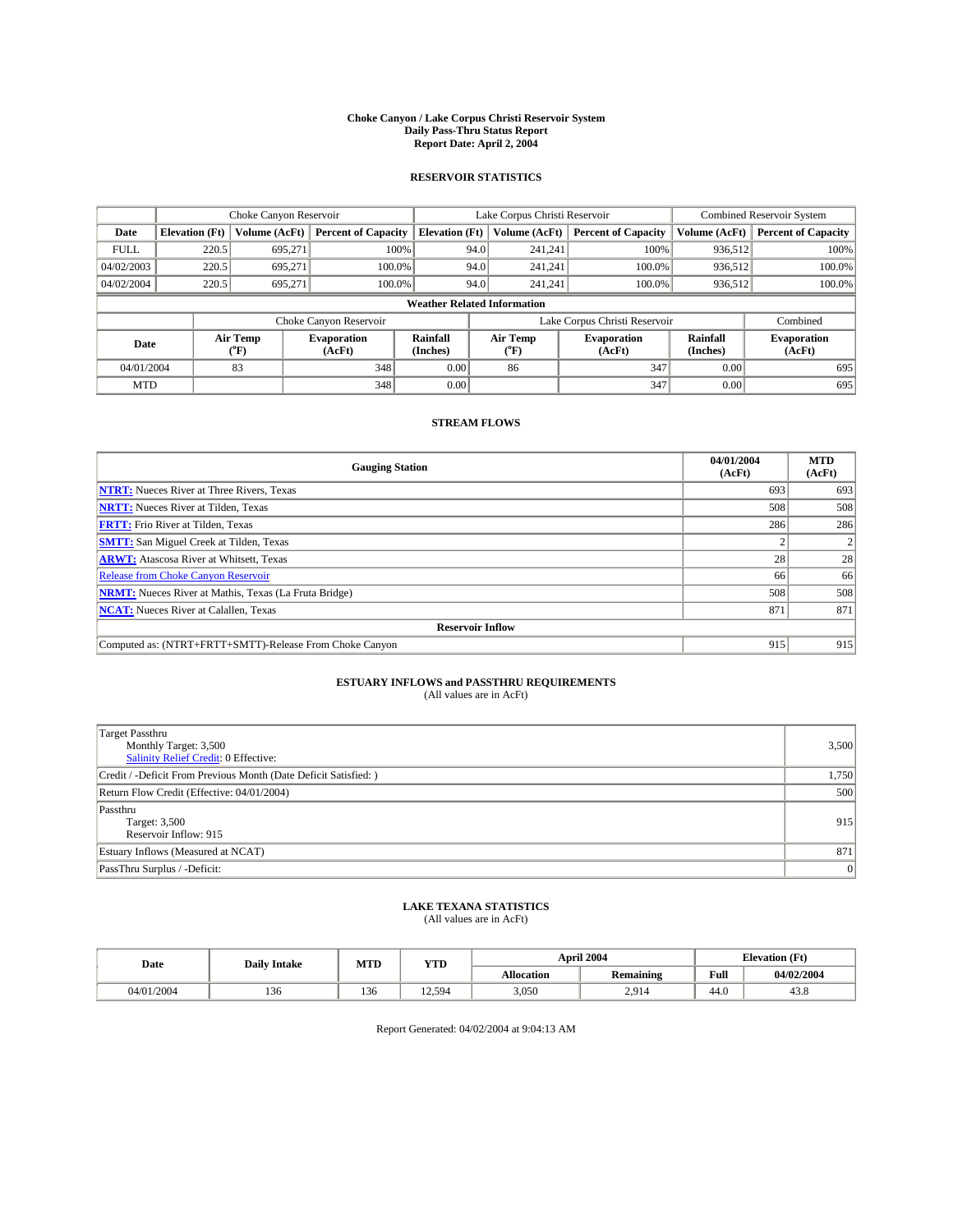#### **Choke Canyon / Lake Corpus Christi Reservoir System Daily Pass-Thru Status Report Report Date: April 3, 2004**

#### **RESERVOIR STATISTICS**

|                                    | Choke Canyon Reservoir |                             | Lake Corpus Christi Reservoir |                             |      |                  | <b>Combined Reservoir System</b> |                      |                              |
|------------------------------------|------------------------|-----------------------------|-------------------------------|-----------------------------|------|------------------|----------------------------------|----------------------|------------------------------|
| Date                               | <b>Elevation</b> (Ft)  | Volume (AcFt)               | <b>Percent of Capacity</b>    | <b>Elevation</b> (Ft)       |      | Volume (AcFt)    | <b>Percent of Capacity</b>       | Volume (AcFt)        | <b>Percent of Capacity</b>   |
| <b>FULL</b>                        | 220.5                  | 695,271                     | 100%                          |                             | 94.0 | 241,241          | 100%                             | 936.512              | 100%                         |
| 04/03/2003                         | 220.5                  | 695.271                     | $100.0\%$                     |                             | 94.0 | 241.241          | $100.0\%$                        | 936.512              | 100.0%                       |
| 04/03/2004                         | 220.6                  | 695.271                     | 100.0%                        |                             | 94.0 | 241.241          | $100.0\%$                        | 936,512              | 100.0%                       |
| <b>Weather Related Information</b> |                        |                             |                               |                             |      |                  |                                  |                      |                              |
|                                    |                        |                             | Choke Canyon Reservoir        |                             |      |                  | Lake Corpus Christi Reservoir    |                      | Combined                     |
| Date                               |                        | Air Temp<br>${}^{\circ}$ F) | <b>Evaporation</b><br>(AcFt)  | <b>Rainfall</b><br>(Inches) |      | Air Temp<br>("F) | <b>Evaporation</b><br>(AcFt)     | Rainfall<br>(Inches) | <b>Evaporation</b><br>(AcFt) |
| 04/02/2004                         |                        | 77                          | 303                           | 1.41                        |      | 80               | 236                              | 0.86                 | 539                          |
| <b>MTD</b>                         |                        |                             | 651                           | 1.41                        |      |                  | 583                              | 0.86                 | 1,234                        |

### **STREAM FLOWS**

| <b>Gauging Station</b>                                       | 04/02/2004<br>(AcFt) | <b>MTD</b><br>(AcFt) |  |  |  |  |  |
|--------------------------------------------------------------|----------------------|----------------------|--|--|--|--|--|
| <b>NTRT:</b> Nueces River at Three Rivers, Texas             | 669                  | 1,362                |  |  |  |  |  |
| <b>NRTT:</b> Nueces River at Tilden, Texas                   | 482                  | 991                  |  |  |  |  |  |
| <b>FRTT:</b> Frio River at Tilden, Texas                     | 290                  | 576                  |  |  |  |  |  |
| <b>SMTT:</b> San Miguel Creek at Tilden, Texas               |                      |                      |  |  |  |  |  |
| <b>ARWT:</b> Atascosa River at Whitsett, Texas               | 44                   | 71                   |  |  |  |  |  |
| <b>Release from Choke Canyon Reservoir</b>                   | 66                   | 131                  |  |  |  |  |  |
| <b>NRMT:</b> Nueces River at Mathis, Texas (La Fruta Bridge) | 355                  | 863                  |  |  |  |  |  |
| <b>NCAT:</b> Nueces River at Calallen, Texas                 | 457                  | 1,328                |  |  |  |  |  |
| <b>Reservoir Inflow</b>                                      |                      |                      |  |  |  |  |  |
| Computed as: (NTRT+FRTT+SMTT)-Release From Choke Canyon      | 897                  | 1,813                |  |  |  |  |  |

# **ESTUARY INFLOWS and PASSTHRU REQUIREMENTS**<br>(All values are in AcFt)

| <b>Target Passthru</b><br>Monthly Target: 3,500<br>Salinity Relief Credit: 0 Effective: | 3,500          |
|-----------------------------------------------------------------------------------------|----------------|
| Credit / -Deficit From Previous Month (Date Deficit Satisfied: )                        | 1,750          |
| Return Flow Credit (Effective: 04/01/2004)                                              | 500            |
| Passthru<br>Target: 3,500<br>Reservoir Inflow: 1,813                                    | 1,813          |
| Estuary Inflows (Measured at NCAT)                                                      | 1,328          |
| PassThru Surplus / -Deficit:                                                            | $\overline{0}$ |

# **LAKE TEXANA STATISTICS** (All values are in AcFt)

| Date       | <b>Daily Intake</b> | MTD           | VTT<br>$\blacksquare$ |                   | <b>April 2004</b>         | Elevation (Ft) |            |
|------------|---------------------|---------------|-----------------------|-------------------|---------------------------|----------------|------------|
|            |                     |               |                       | <b>Allocation</b> | Remaining                 | Full           | 04/03/2004 |
| 04/02/2004 | 1 J U               | $\sim$<br>212 | 12.730<br>.           | 3,050             | 277c<br>70<br>$\sim\cdot$ | 44.0           | 45.8       |

Report Generated: 04/03/2004 at 8:33:37 AM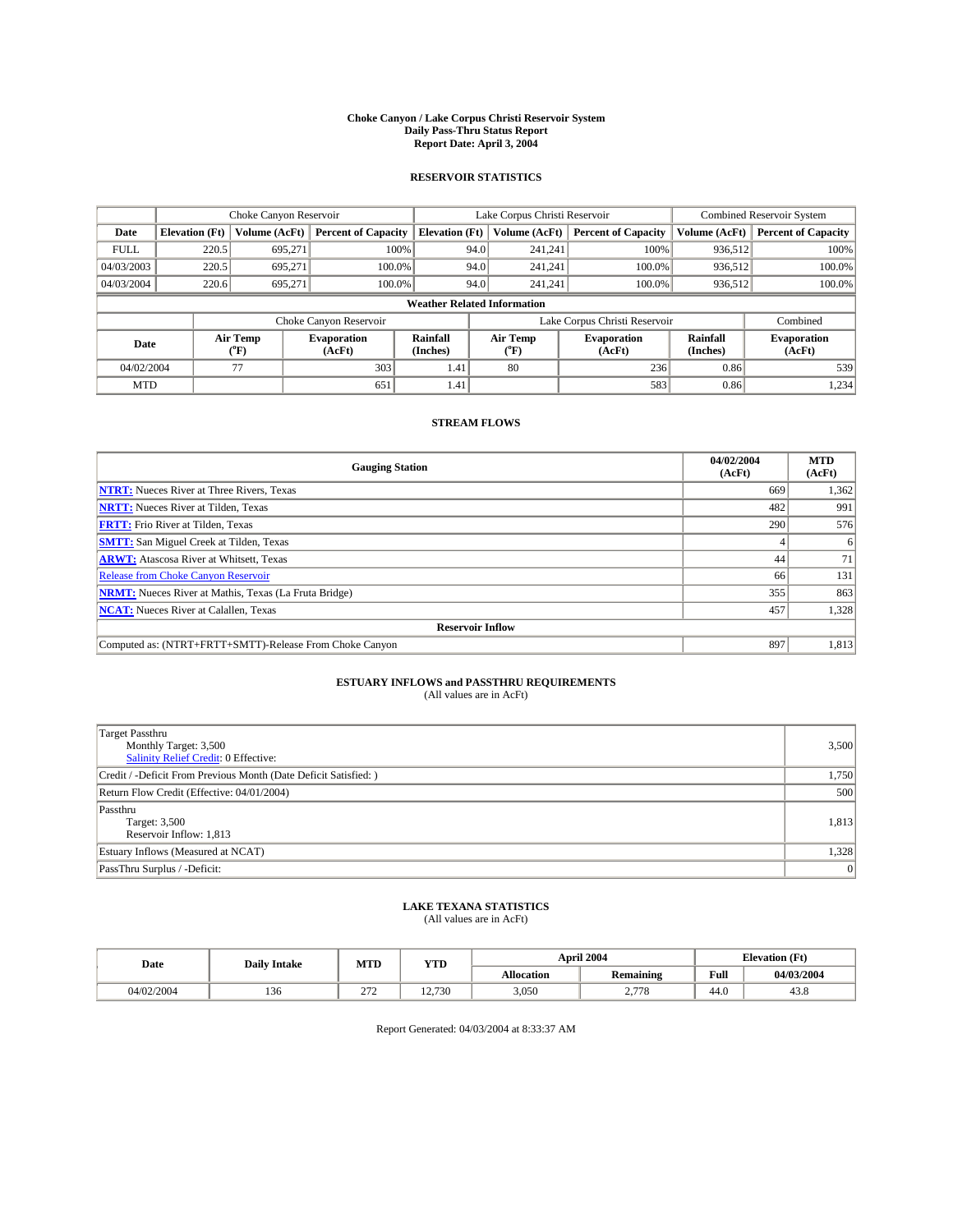#### **Choke Canyon / Lake Corpus Christi Reservoir System Daily Pass-Thru Status Report Report Date: April 4, 2004**

#### **RESERVOIR STATISTICS**

|                                    | Choke Canyon Reservoir |                  |                              |                             | Lake Corpus Christi Reservoir |                  |                               |                      | <b>Combined Reservoir System</b> |  |  |
|------------------------------------|------------------------|------------------|------------------------------|-----------------------------|-------------------------------|------------------|-------------------------------|----------------------|----------------------------------|--|--|
| Date                               | <b>Elevation</b> (Ft)  | Volume (AcFt)    | <b>Percent of Capacity</b>   | <b>Elevation</b> (Ft)       |                               | Volume (AcFt)    | <b>Percent of Capacity</b>    | Volume (AcFt)        | <b>Percent of Capacity</b>       |  |  |
| <b>FULL</b>                        | 220.5                  | 695,271          | 100%                         |                             | 94.0                          | 241,241          | 100%                          | 936.512              | 100%                             |  |  |
| 04/04/2003                         | 220.6                  | 695.271          | $100.0\%$                    |                             | 94.0                          | 241.241          | $100.0\%$                     | 936.512              | 100.0%                           |  |  |
| 04/04/2004                         | 220.6                  | 695.271          | 100.0%                       |                             | 94.0                          | 241.241          | $100.0\%$                     | 936,512              | 100.0%                           |  |  |
| <b>Weather Related Information</b> |                        |                  |                              |                             |                               |                  |                               |                      |                                  |  |  |
|                                    |                        |                  | Choke Canyon Reservoir       |                             |                               |                  | Lake Corpus Christi Reservoir |                      | Combined                         |  |  |
| Date                               |                        | Air Temp<br>(°F) | <b>Evaporation</b><br>(AcFt) | <b>Rainfall</b><br>(Inches) |                               | Air Temp<br>("F) | <b>Evaporation</b><br>(AcFt)  | Rainfall<br>(Inches) | <b>Evaporation</b><br>(AcFt)     |  |  |
| 04/03/2004                         |                        | 81               | 182                          | 0.00                        |                               | 78               | 191                           | 0.00                 | 373                              |  |  |
| <b>MTD</b>                         |                        |                  | 833                          | 1.41                        |                               |                  | 774                           | 0.86                 | 1,607                            |  |  |

### **STREAM FLOWS**

| <b>Gauging Station</b>                                       | 04/03/2004<br>(AcFt) | <b>MTD</b><br>(AcFt) |
|--------------------------------------------------------------|----------------------|----------------------|
| <b>NTRT:</b> Nueces River at Three Rivers, Texas             | 1,006                | 2,368                |
| <b>NRTT:</b> Nueces River at Tilden, Texas                   | 496                  | 1,487                |
| <b>FRTT:</b> Frio River at Tilden, Texas                     | 306                  | 881                  |
| <b>SMTT:</b> San Miguel Creek at Tilden, Texas               | 67                   | 74                   |
| <b>ARWT:</b> Atascosa River at Whitsett, Texas               | 282                  | 353                  |
| <b>Release from Choke Canyon Reservoir</b>                   | 832                  | 963                  |
| <b>NRMT:</b> Nueces River at Mathis, Texas (La Fruta Bridge) | 1,449                | 2,313                |
| <b>NCAT:</b> Nueces River at Calallen, Texas                 | 1,570                | 2,898                |
| <b>Reservoir Inflow</b>                                      |                      |                      |
| Computed as: (NTRT+FRTT+SMTT)-Release From Choke Canyon      | 548                  | 2,361                |

## **ESTUARY INFLOWS and PASSTHRU REQUIREMENTS**<br>(All values are in AcFt)

| Target Passthru<br>Monthly Target: 3,500<br>Salinity Relief Credit: 0 Effective: | 3,500 |
|----------------------------------------------------------------------------------|-------|
| Credit / -Deficit From Previous Month (Date Deficit Satisfied: )                 | 1,750 |
| Return Flow Credit (Effective: 04/01/2004)                                       | 500   |
| Passthru<br>Target: 3,500<br>Reservoir Inflow: 2,361                             | 2,361 |
| Estuary Inflows (Measured at NCAT)                                               | 2,898 |
| PassThru Surplus / -Deficit:                                                     | 2,788 |

# **LAKE TEXANA STATISTICS** (All values are in AcFt)

| Date       | <b>Daily Intake</b>    | MTD        | <b>YTD</b> |                   | <b>April 2004</b> | <b>Elevation</b> (Ft) |            |
|------------|------------------------|------------|------------|-------------------|-------------------|-----------------------|------------|
|            |                        |            |            | <b>Allocation</b> | <b>Remaining</b>  | Full                  | 04/04/2004 |
| 04/03/2004 | $\sim$ $\sim$<br>1 J J | $40^\circ$ | 12,865     | 3,050             | 2,643             | 44.0                  | 45.0       |

Report Generated: 04/04/2004 at 8:29:42 AM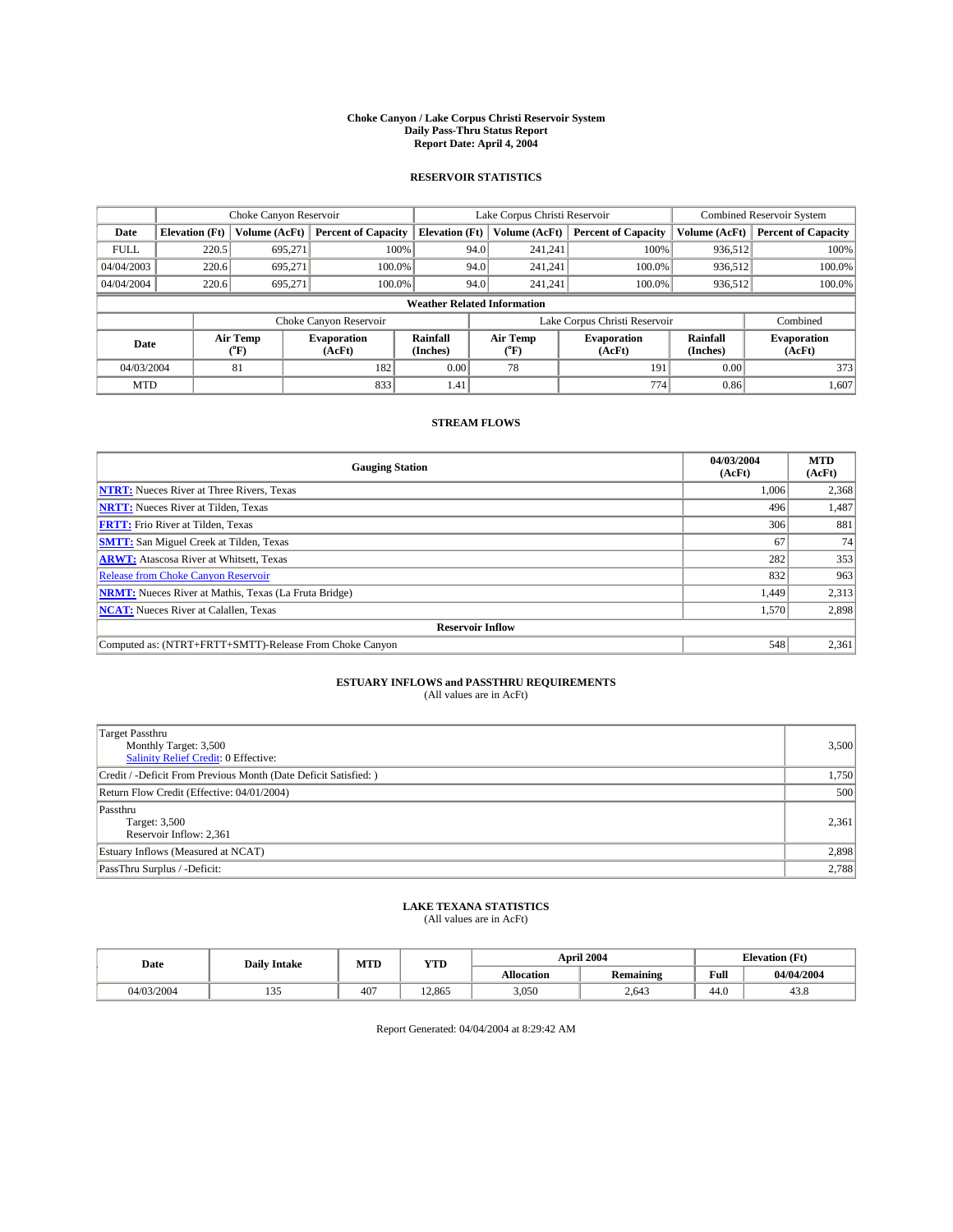#### **Choke Canyon / Lake Corpus Christi Reservoir System Daily Pass-Thru Status Report Report Date: April 5, 2004**

#### **RESERVOIR STATISTICS**

|                                    |                       |                  | Lake Corpus Christi Reservoir |                       |      |                          | Combined Reservoir System     |                      |                              |
|------------------------------------|-----------------------|------------------|-------------------------------|-----------------------|------|--------------------------|-------------------------------|----------------------|------------------------------|
| Date                               | <b>Elevation</b> (Ft) | Volume (AcFt)    | <b>Percent of Capacity</b>    | <b>Elevation</b> (Ft) |      | Volume (AcFt)            | <b>Percent of Capacity</b>    | Volume (AcFt)        | <b>Percent of Capacity</b>   |
| <b>FULL</b>                        | 220.5                 | 695.271          |                               | 100%                  | 94.0 | 241,241                  | 100%                          | 936.512              | 100%                         |
| 04/05/2003                         | 220.5                 | 695.271          |                               | $100.0\%$             | 94.0 | 241,241                  | 100.0%                        | 936,512              | 100.0%                       |
| 04/05/2004                         | 220.7                 | 695.271          |                               | 100.0%                | 94.0 | 241,241                  | 100.0%                        | 936,512              | 100.0%                       |
| <b>Weather Related Information</b> |                       |                  |                               |                       |      |                          |                               |                      |                              |
|                                    |                       |                  | Choke Canyon Reservoir        |                       |      |                          | Lake Corpus Christi Reservoir |                      | Combined                     |
| Date                               |                       | Air Temp<br>(°F) | <b>Evaporation</b><br>(AcFt)  | Rainfall<br>(Inches)  |      | Air Temp<br>$\rm ^{o}F)$ | <b>Evaporation</b><br>(AcFt)  | Rainfall<br>(Inches) | <b>Evaporation</b><br>(AcFt) |
| 04/04/2004                         |                       | 78               | 227                           | 2.49                  |      | 78                       | Pan overflow                  | 1.43                 | 227                          |
| <b>MTD</b>                         |                       |                  | 1.060                         | 3.90                  |      |                          | 774                           | 2.29                 | 1,834                        |

## **STREAM FLOWS**

| <b>Gauging Station</b>                                       | 04/04/2004<br>(AcFt) | <b>MTD</b><br>(AcFt) |  |  |  |  |  |
|--------------------------------------------------------------|----------------------|----------------------|--|--|--|--|--|
| <b>NTRT:</b> Nueces River at Three Rivers, Texas             | 2,243                | 4,611                |  |  |  |  |  |
| <b>NRTT:</b> Nueces River at Tilden, Texas                   | 796                  | 2,283                |  |  |  |  |  |
| <b>FRTT:</b> Frio River at Tilden, Texas                     | 367                  | 1,249                |  |  |  |  |  |
| <b>SMTT:</b> San Miguel Creek at Tilden, Texas               | 40                   | 114                  |  |  |  |  |  |
| <b>ARWT:</b> Atascosa River at Whitsett, Texas               | 202                  | 556                  |  |  |  |  |  |
| <b>Release from Choke Canyon Reservoir</b>                   | 1,241                | 2,203                |  |  |  |  |  |
| <b>NRMT:</b> Nueces River at Mathis, Texas (La Fruta Bridge) | 1,842                | 4,155                |  |  |  |  |  |
| <b>NCAT:</b> Nueces River at Calallen, Texas                 | 3,176                | 6,074                |  |  |  |  |  |
| <b>Reservoir Inflow</b>                                      |                      |                      |  |  |  |  |  |
| Computed as: (NTRT+FRTT+SMTT)-Release From Choke Canyon      | 1.409                | 3,770                |  |  |  |  |  |

## **ESTUARY INFLOWS and PASSTHRU REQUIREMENTS**<br>(All values are in AcFt)

| <b>Target Passthru</b><br>Monthly Target: 3,500<br><b>Salinity Relief Credit: 0 Effective:</b> | 3,500 |
|------------------------------------------------------------------------------------------------|-------|
| Credit / -Deficit From Previous Month (Date Deficit Satisfied: )                               | 1,750 |
| Return Flow Credit (Effective: 04/01/2004)                                                     | 500   |
| Passthru<br>Target: 3,500<br>Reservoir Inflow: 3,770                                           | 3,500 |
| Estuary Inflows (Measured at NCAT)                                                             | 6,074 |
| PassThru Surplus / -Deficit:                                                                   | 4,824 |

# **LAKE TEXANA STATISTICS** (All values are in AcFt)

| Date       | <b>Daily Intake</b>    | MTD | <b>YTD</b> |                   | <b>April 2004</b> | <b>Elevation (Ft)</b> |            |
|------------|------------------------|-----|------------|-------------------|-------------------|-----------------------|------------|
|            |                        |     |            | <b>Allocation</b> | <b>Remaining</b>  | Full                  | 04/05/2004 |
| 04/04/2004 | $\sim$ $\sim$<br>1 J J | 542 | 13.000     | 3,050             | 2.508             | 44.0                  | 45.8       |

Report Generated: 04/16/2004 at 2:28:06 PM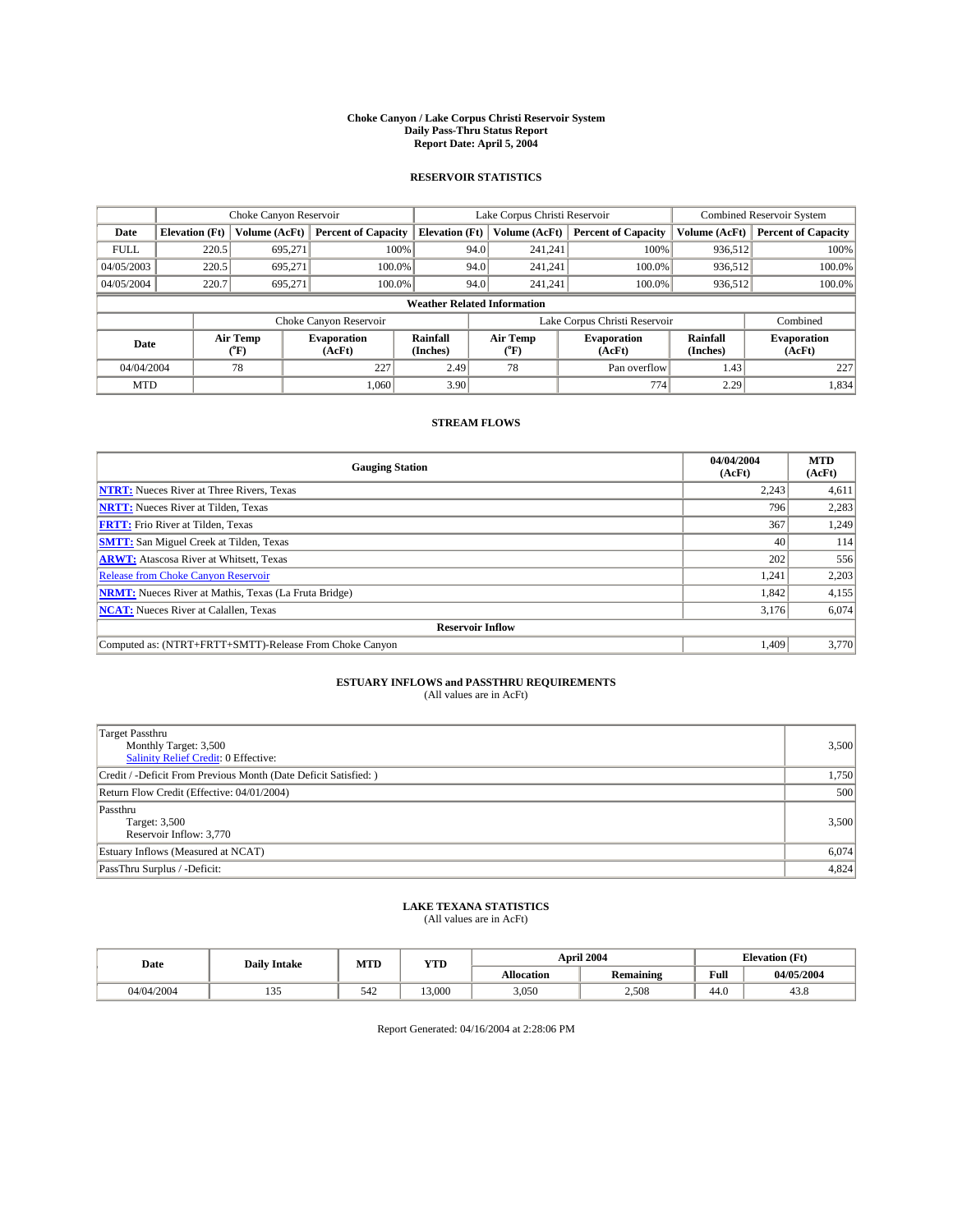#### **Choke Canyon / Lake Corpus Christi Reservoir System Daily Pass-Thru Status Report Report Date: April 6, 2004**

#### **RESERVOIR STATISTICS**

|             | Choke Canyon Reservoir             |                             |                              |                             | Lake Corpus Christi Reservoir |                  |                               |                      | <b>Combined Reservoir System</b> |  |  |
|-------------|------------------------------------|-----------------------------|------------------------------|-----------------------------|-------------------------------|------------------|-------------------------------|----------------------|----------------------------------|--|--|
| Date        | <b>Elevation</b> (Ft)              | Volume (AcFt)               | <b>Percent of Capacity</b>   | <b>Elevation</b> (Ft)       |                               | Volume (AcFt)    | <b>Percent of Capacity</b>    | Volume (AcFt)        | <b>Percent of Capacity</b>       |  |  |
| <b>FULL</b> | 220.5                              | 695,271                     |                              | 100%                        | 94.0                          | 241,241          | 100%                          | 936.512              | 100%                             |  |  |
| 04/06/2003  | 220.6                              | 695.271                     | $100.0\%$                    |                             | 94.0                          | 241.241          | $100.0\%$                     | 936.512              | 100.0%                           |  |  |
| 04/06/2004  | 220.7                              | 695.271                     | 100.0%                       |                             | 94.0                          | 241.241          | $100.0\%$                     | 936,512              | 100.0%                           |  |  |
|             | <b>Weather Related Information</b> |                             |                              |                             |                               |                  |                               |                      |                                  |  |  |
|             |                                    |                             | Choke Canyon Reservoir       |                             |                               |                  | Lake Corpus Christi Reservoir |                      | Combined                         |  |  |
| Date        |                                    | Air Temp<br>${}^{\circ}$ F) | <b>Evaporation</b><br>(AcFt) | <b>Rainfall</b><br>(Inches) |                               | Air Temp<br>("F) | <b>Evaporation</b><br>(AcFt)  | Rainfall<br>(Inches) | <b>Evaporation</b><br>(AcFt)     |  |  |
| 04/05/2004  |                                    | 76                          | 121                          | 0.00                        |                               | 75               | 123                           | 0.02                 | 244                              |  |  |
| <b>MTD</b>  |                                    |                             | 1,181                        | 3.90                        |                               |                  | 897                           | 2.31                 | 2,078                            |  |  |

### **STREAM FLOWS**

| <b>Gauging Station</b>                                       | 04/05/2004<br>(AcFt) | <b>MTD</b><br>(AcFt) |  |  |  |  |  |
|--------------------------------------------------------------|----------------------|----------------------|--|--|--|--|--|
| <b>NTRT:</b> Nueces River at Three Rivers, Texas             | 4,407                | 9,018                |  |  |  |  |  |
| <b>NRTT:</b> Nueces River at Tilden, Texas                   | 1,300                | 3,583                |  |  |  |  |  |
| <b>FRTT:</b> Frio River at Tilden, Texas                     | 655                  | 1,904                |  |  |  |  |  |
| <b>SMTT:</b> San Miguel Creek at Tilden, Texas               | 1,366                | 1,479                |  |  |  |  |  |
| <b>ARWT:</b> Atascosa River at Whitsett, Texas               | 1,866                | 2,422                |  |  |  |  |  |
| Release from Choke Canyon Reservoir                          | 2,418                | 4,621                |  |  |  |  |  |
| <b>NRMT:</b> Nueces River at Mathis, Texas (La Fruta Bridge) | 5,756                | 9,911                |  |  |  |  |  |
| <b>NCAT:</b> Nueces River at Calallen, Texas                 | 4,109                | 10,183               |  |  |  |  |  |
| <b>Reservoir Inflow</b>                                      |                      |                      |  |  |  |  |  |
| Computed as: (NTRT+FRTT+SMTT)-Release From Choke Canyon      | 4.010                | 7,780                |  |  |  |  |  |

# **ESTUARY INFLOWS and PASSTHRU REQUIREMENTS**<br>(All values are in AcFt)

| Target Passthru<br>Monthly Target: 3,500<br>Salinity Relief Credit: 0 Effective: | 3,500  |
|----------------------------------------------------------------------------------|--------|
| Credit / -Deficit From Previous Month (Date Deficit Satisfied: )                 | 1,750  |
| Return Flow Credit (Effective: 04/01/2004)                                       | 500    |
| Passthru<br>Target: 3,500<br>Reservoir Inflow: 7,780                             | 3,500  |
| Estuary Inflows (Measured at NCAT)                                               | 10,183 |
| PassThru Surplus / -Deficit:                                                     | 8,933  |

# **LAKE TEXANA STATISTICS** (All values are in AcFt)

| Date       | <b>Daily Intake</b>  | MTD | <b>YTD</b>    |                   | April 2004       | <b>Elevation</b> (Ft) |            |
|------------|----------------------|-----|---------------|-------------------|------------------|-----------------------|------------|
|            |                      |     |               | <b>Allocation</b> | <b>Remaining</b> | Full                  | 04/06/2004 |
| 04/05/2004 | $\sim$<br>$1J\omega$ | 674 | 122<br>19.192 | 3,050             | 27<br>2.5/0      | $\sim$<br>44.0        | 44.0       |

Report Generated: 04/16/2004 at 11:51:19 AM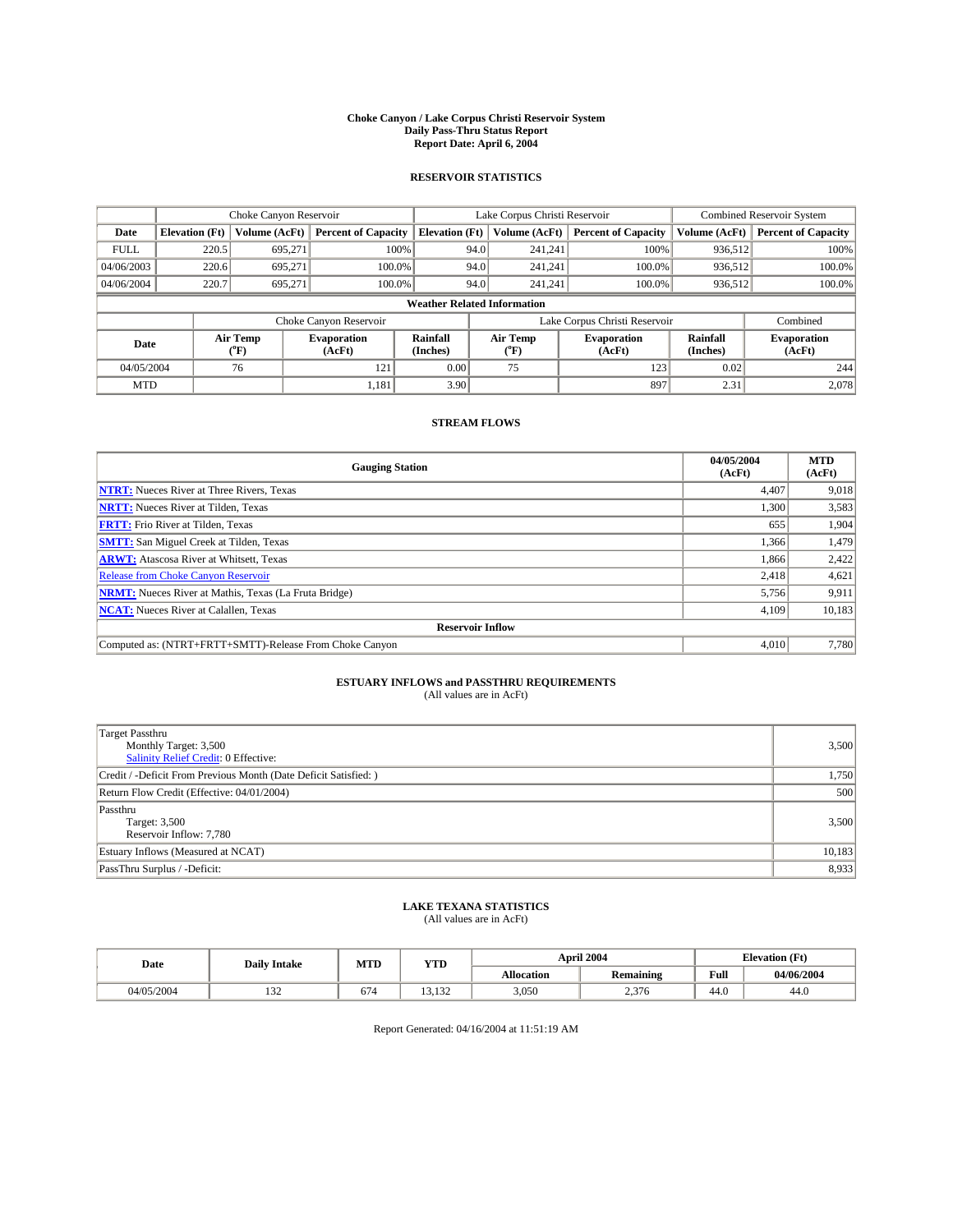#### **Choke Canyon / Lake Corpus Christi Reservoir System Daily Pass-Thru Status Report Report Date: April 7, 2004**

#### **RESERVOIR STATISTICS**

|             | Choke Canyon Reservoir             |                             |                              |                             | Lake Corpus Christi Reservoir |                  |                               |                             | <b>Combined Reservoir System</b> |  |
|-------------|------------------------------------|-----------------------------|------------------------------|-----------------------------|-------------------------------|------------------|-------------------------------|-----------------------------|----------------------------------|--|
| Date        | <b>Elevation</b> (Ft)              | Volume (AcFt)               | <b>Percent of Capacity</b>   | <b>Elevation</b> (Ft)       |                               | Volume (AcFt)    | <b>Percent of Capacity</b>    | Volume (AcFt)               | <b>Percent of Capacity</b>       |  |
| <b>FULL</b> | 220.5                              | 695,271                     |                              | 100%                        | 94.0                          | 241,241          | 100%                          | 936.512                     | 100%                             |  |
| 04/07/2003  | 220.6                              | 695.271                     | $100.0\%$                    |                             | 94.0                          | 241.241          | $100.0\%$                     | 936.512                     | 100.0%                           |  |
| 04/07/2004  | 220.6                              | 695.271                     | 100.0%                       |                             | 94.0                          | 241.241          | $100.0\%$                     | 936,512                     | 100.0%                           |  |
|             | <b>Weather Related Information</b> |                             |                              |                             |                               |                  |                               |                             |                                  |  |
|             |                                    |                             | Choke Canyon Reservoir       |                             |                               |                  | Lake Corpus Christi Reservoir |                             | Combined                         |  |
| Date        |                                    | Air Temp<br>${}^{\circ}$ F) | <b>Evaporation</b><br>(AcFt) | <b>Rainfall</b><br>(Inches) |                               | Air Temp<br>("F) | <b>Evaporation</b><br>(AcFt)  | <b>Rainfall</b><br>(Inches) | <b>Evaporation</b><br>(AcFt)     |  |
| 04/06/2004  |                                    | 71                          | 167                          | 0.05                        |                               | 75               | 157                           | 0.12                        | 324                              |  |
| <b>MTD</b>  |                                    |                             | 1,348                        | 3.95                        |                               |                  | 1,054                         | 2.43                        | 2,402                            |  |

### **STREAM FLOWS**

| <b>Gauging Station</b>                                       | 04/06/2004<br>(AcFt) | <b>MTD</b><br>(AcFt) |
|--------------------------------------------------------------|----------------------|----------------------|
| <b>NTRT:</b> Nueces River at Three Rivers, Texas             | 6,948                | 15,965               |
| <b>NRTT:</b> Nueces River at Tilden, Texas                   | 1.622                | 5,205                |
| <b>FRTT:</b> Frio River at Tilden, Texas                     | 897                  | 2,801                |
| <b>SMTT:</b> San Miguel Creek at Tilden, Texas               | 2,223                | 3,702                |
| <b>ARWT:</b> Atascosa River at Whitsett, Texas               | 4,109                | 6,531                |
| <b>Release from Choke Canyon Reservoir</b>                   | 4,030                | 8,651                |
| <b>NRMT:</b> Nueces River at Mathis, Texas (La Fruta Bridge) | 8,337                | 18,248               |
| <b>NCAT:</b> Nueces River at Calallen, Texas                 | 6,769                | 16,952               |
| <b>Reservoir Inflow</b>                                      |                      |                      |
| Computed as: (NTRT+FRTT+SMTT)-Release From Choke Canyon      | 6,038                | 13,818               |

# **ESTUARY INFLOWS and PASSTHRU REQUIREMENTS**<br>(All values are in AcFt)

| <b>Target Passthru</b><br>Monthly Target: 3,500<br>Salinity Relief Credit: 0 Effective: | 3,500  |
|-----------------------------------------------------------------------------------------|--------|
| Credit / -Deficit From Previous Month (Date Deficit Satisfied: )                        | 1,750  |
| Return Flow Credit (Effective: 04/01/2004)                                              | 500    |
| Passthru<br>Target: 3,500<br>Reservoir Inflow: 13,818                                   | 3,500  |
| Estuary Inflows (Measured at NCAT)                                                      | 16,952 |
| PassThru Surplus / -Deficit:                                                            | 15,702 |

# **LAKE TEXANA STATISTICS** (All values are in AcFt)

| Date       | <b>Daily Intake</b> | MTD | <b>YTD</b>                        |                   | April 2004           | <b>Elevation</b> (Ft) |            |
|------------|---------------------|-----|-----------------------------------|-------------------|----------------------|-----------------------|------------|
|            |                     |     |                                   | <b>Allocation</b> | <b>Remaining</b>     | Full                  | 04/07/2004 |
| 04/06/2004 | 140                 | 815 | $\sim$ $\sim$ $\sim$<br>د انت د ۱ | 3,050             | 0.225<br>ن ب سے دیکھ | $\sim$<br>44.U        | 43.9       |

Report Generated: 04/16/2004 at 11:53:48 AM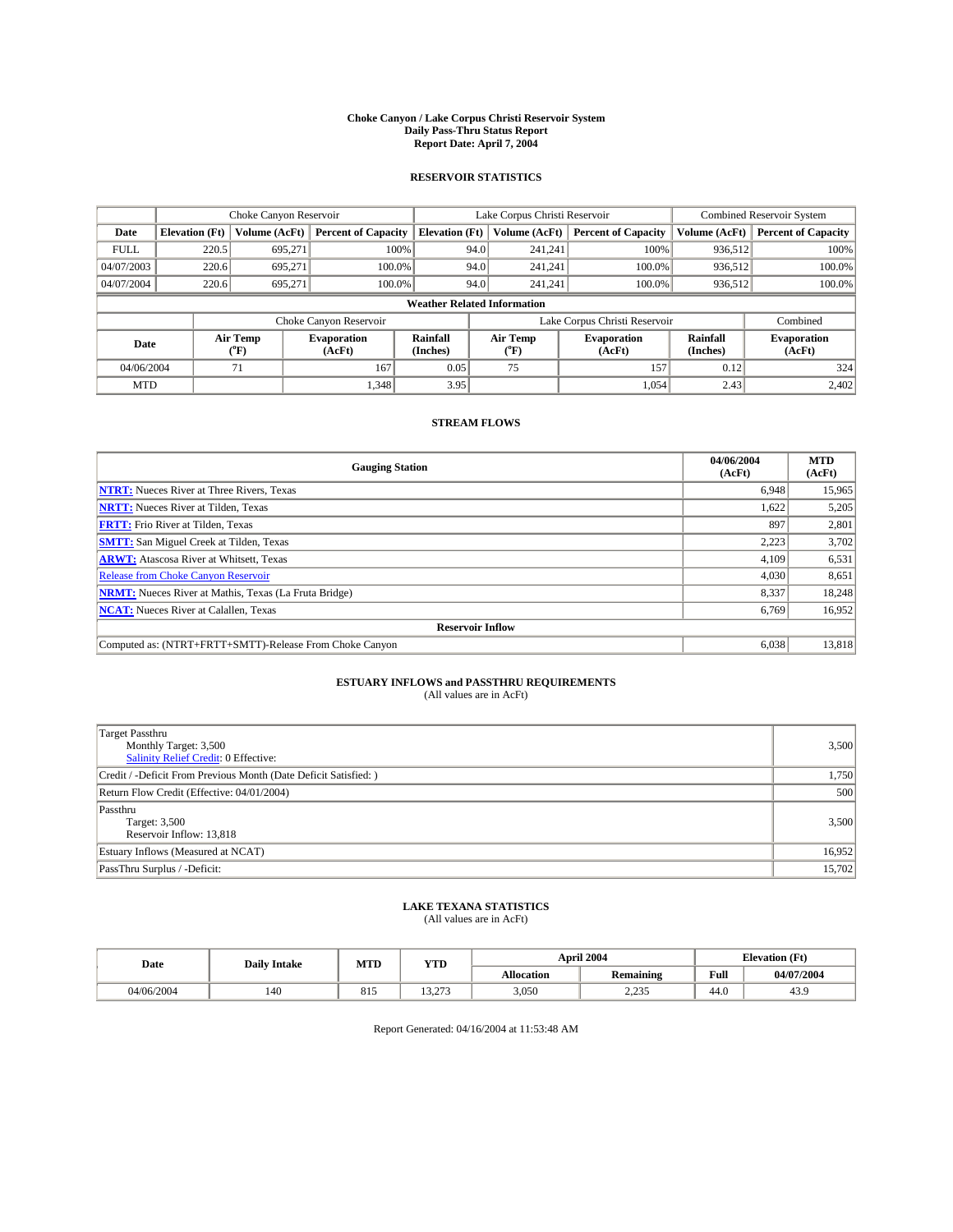#### **Choke Canyon / Lake Corpus Christi Reservoir System Daily Pass-Thru Status Report Report Date: April 8, 2004**

#### **RESERVOIR STATISTICS**

|                                    | Choke Canyon Reservoir |                  | Lake Corpus Christi Reservoir |                             |      |                  | <b>Combined Reservoir System</b> |                      |                              |
|------------------------------------|------------------------|------------------|-------------------------------|-----------------------------|------|------------------|----------------------------------|----------------------|------------------------------|
| Date                               | <b>Elevation</b> (Ft)  | Volume (AcFt)    | <b>Percent of Capacity</b>    | <b>Elevation (Ft)</b>       |      | Volume (AcFt)    | <b>Percent of Capacity</b>       | Volume (AcFt)        | <b>Percent of Capacity</b>   |
| <b>FULL</b>                        | 220.5                  | 695,271          |                               | 100%                        | 94.0 | 241,241          | 100%                             | 936.512              | 100%                         |
| 04/08/2003                         | 220.6                  | 695.271          | $100.0\%$                     |                             | 94.0 | 241.241          | $100.0\%$                        | 936.512              | 100.0%                       |
| 04/08/2004                         | 220.6                  | 695.271          | 100.0%                        |                             | 94.0 | 241.241          | $100.0\%$                        | 936,512              | 100.0%                       |
| <b>Weather Related Information</b> |                        |                  |                               |                             |      |                  |                                  |                      |                              |
|                                    |                        |                  | Choke Canyon Reservoir        |                             |      |                  | Lake Corpus Christi Reservoir    |                      | Combined                     |
| Date                               |                        | Air Temp<br>(°F) | <b>Evaporation</b><br>(AcFt)  | <b>Rainfall</b><br>(Inches) |      | Air Temp<br>("F) | <b>Evaporation</b><br>(AcFt)     | Rainfall<br>(Inches) | <b>Evaporation</b><br>(AcFt) |
| 04/07/2004                         |                        | 83               | 288                           | 0.00                        |      | 85               | 224                              | 0.00                 | 512                          |
| <b>MTD</b>                         |                        |                  | 1,636                         | 3.95                        |      |                  | 1,278                            | 2.43                 | 2,914                        |

### **STREAM FLOWS**

| <b>Gauging Station</b>                                       | 04/07/2004<br>(AcFt) | <b>MTD</b><br>(AcFt) |
|--------------------------------------------------------------|----------------------|----------------------|
| <b>NTRT:</b> Nueces River at Three Rivers, Texas             | 8,277                | 24,243               |
| <b>NRTT:</b> Nueces River at Tilden, Texas                   | 1,908                | 7,112                |
| <b>FRTT:</b> Frio River at Tilden, Texas                     | 1,306                | 4,107                |
| <b>SMTT:</b> San Miguel Creek at Tilden, Texas               | 740                  | 4,443                |
| <b>ARWT:</b> Atascosa River at Whitsett, Texas               | 4,089                | 10,620               |
| <b>Release from Choke Canyon Reservoir</b>                   | 3,545                | 12,196               |
| <b>NRMT:</b> Nueces River at Mathis, Texas (La Fruta Bridge) | 8.813                | 27,062               |
| <b>NCAT:</b> Nueces River at Calallen, Texas                 | 8,357                | 25,309               |
| <b>Reservoir Inflow</b>                                      |                      |                      |
| Computed as: (NTRT+FRTT+SMTT)-Release From Choke Canyon      | 6,779                | 20,597               |

# **ESTUARY INFLOWS and PASSTHRU REQUIREMENTS**<br>(All values are in AcFt)

| Target Passthru<br>Monthly Target: 3,500<br>Salinity Relief Credit: 0 Effective: | 3,500  |
|----------------------------------------------------------------------------------|--------|
| Credit / -Deficit From Previous Month (Date Deficit Satisfied: )                 | 1,750  |
| Return Flow Credit (Effective: 04/01/2004)                                       | 500    |
| Passthru<br>Target: 3,500<br>Reservoir Inflow: 20,597                            | 3,500  |
| Estuary Inflows (Measured at NCAT)                                               | 25,309 |
| PassThru Surplus / -Deficit:                                                     | 24,059 |

# **LAKE TEXANA STATISTICS** (All values are in AcFt)

| Date       | <b>Daily Intake</b> | MTD | <b>YTD</b>      |                   | April 2004       | <b>Elevation (Ft)</b> |            |
|------------|---------------------|-----|-----------------|-------------------|------------------|-----------------------|------------|
|            |                     |     |                 | <b>Allocation</b> | <b>Remaining</b> | Full                  | 04/08/2004 |
| 04/07/2004 | 141                 | 956 | $\sim$<br>3.414 | 3,050             | 2,094            | $\sim$<br>44.U        | 44.0       |

Report Generated: 04/16/2004 at 11:59:16 AM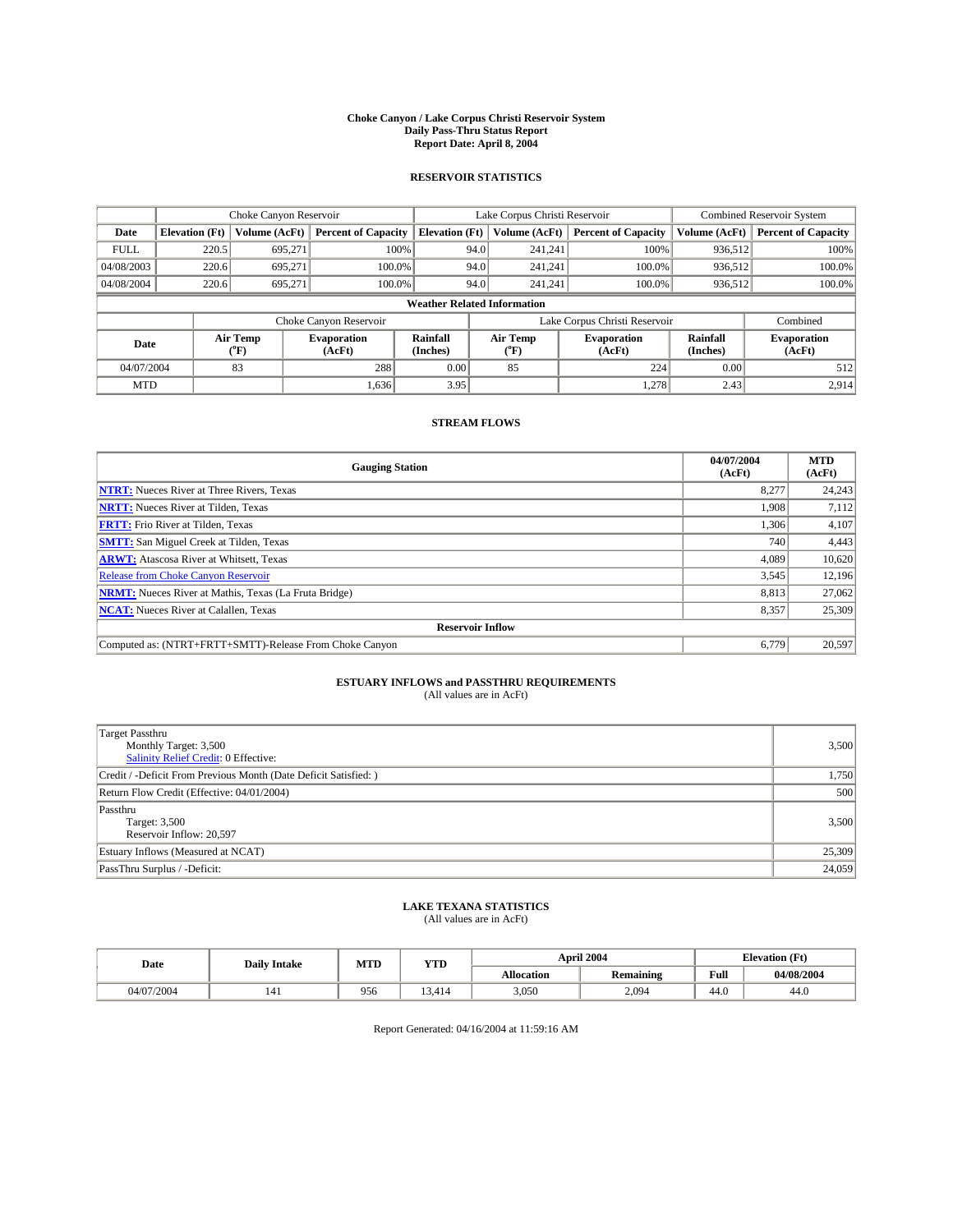#### **Choke Canyon / Lake Corpus Christi Reservoir System Daily Pass-Thru Status Report Report Date: April 9, 2004**

#### **RESERVOIR STATISTICS**

|             | Choke Canyon Reservoir             |                             | Lake Corpus Christi Reservoir |                             |      |                  | <b>Combined Reservoir System</b> |                      |                              |  |
|-------------|------------------------------------|-----------------------------|-------------------------------|-----------------------------|------|------------------|----------------------------------|----------------------|------------------------------|--|
| Date        | <b>Elevation</b> (Ft)              | Volume (AcFt)               | <b>Percent of Capacity</b>    | <b>Elevation</b> (Ft)       |      | Volume (AcFt)    | <b>Percent of Capacity</b>       | Volume (AcFt)        | <b>Percent of Capacity</b>   |  |
| <b>FULL</b> | 220.5                              | 695,271                     | 100%                          |                             | 94.0 | 241,241          | 100%                             | 936.512              | 100%                         |  |
| 04/09/2003  | 220.5                              | 695.271                     | $100.0\%$                     |                             | 94.0 | 241.241          | $100.0\%$                        | 936.512              | 100.0%                       |  |
| 04/09/2004  | 220.6                              | 695.271                     | 100.0%                        |                             | 94.0 | 241.241          | $100.0\%$                        | 936,512              | 100.0%                       |  |
|             | <b>Weather Related Information</b> |                             |                               |                             |      |                  |                                  |                      |                              |  |
|             |                                    |                             | Choke Canyon Reservoir        |                             |      |                  | Lake Corpus Christi Reservoir    |                      | Combined                     |  |
| Date        |                                    | Air Temp<br>${}^{\circ}$ F) | <b>Evaporation</b><br>(AcFt)  | <b>Rainfall</b><br>(Inches) |      | Air Temp<br>("F) | <b>Evaporation</b><br>(AcFt)     | Rainfall<br>(Inches) | <b>Evaporation</b><br>(AcFt) |  |
| 04/08/2004  |                                    | 78                          | 227                           | 0.00                        |      | 76               | 191                              | 0.00                 | 418                          |  |
| <b>MTD</b>  |                                    |                             | 1,863                         | 3.95                        |      |                  | 1.469                            | 2.43                 | 3,332                        |  |

### **STREAM FLOWS**

| <b>Gauging Station</b>                                       | 04/08/2004<br>(AcFt) | <b>MTD</b><br>(AcFt) |
|--------------------------------------------------------------|----------------------|----------------------|
| <b>NTRT:</b> Nueces River at Three Rivers, Texas             | 7,543                | 31,786               |
| <b>NRTT:</b> Nueces River at Tilden, Texas                   | 2.402                | 9,514                |
| <b>FRTT:</b> Frio River at Tilden, Texas                     | 1,673                | 5,780                |
| <b>SMTT:</b> San Miguel Creek at Tilden, Texas               | 1,008                | 5,451                |
| <b>ARWT:</b> Atascosa River at Whitsett, Texas               | 1,542                | 12,162               |
| <b>Release from Choke Canyon Reservoir</b>                   | 2,580                | 14,776               |
| <b>NRMT:</b> Nueces River at Mathis, Texas (La Fruta Bridge) | 9,607                | 36,669               |
| <b>NCAT:</b> Nueces River at Calallen, Texas                 | 10,302               | 35,611               |
| <b>Reservoir Inflow</b>                                      |                      |                      |
| Computed as: (NTRT+FRTT+SMTT)-Release From Choke Canyon      | 7.644                | 28,241               |

# **ESTUARY INFLOWS and PASSTHRU REQUIREMENTS**<br>(All values are in AcFt)

| Target Passthru<br>Monthly Target: 3,500<br>Salinity Relief Credit: 0 Effective: | 3,500  |
|----------------------------------------------------------------------------------|--------|
| Credit / -Deficit From Previous Month (Date Deficit Satisfied: )                 | 1,750  |
| Return Flow Credit (Effective: 04/01/2004)                                       | 500    |
| Passthru<br>Target: 3,500<br>Reservoir Inflow: 28,241                            | 3,500  |
| Estuary Inflows (Measured at NCAT)                                               | 35,611 |
| PassThru Surplus / -Deficit:                                                     | 34,361 |

# **LAKE TEXANA STATISTICS** (All values are in AcFt)

| Date       | <b>Daily Intake</b> | MTD  | <b>YTD</b>      |                   | April 2004       | <b>Elevation</b> (Ft) |            |
|------------|---------------------|------|-----------------|-------------------|------------------|-----------------------|------------|
|            |                     |      |                 | <b>Allocation</b> | <b>Remaining</b> | Full                  | 04/09/2004 |
| 04/08/2004 | 142                 | ,098 | 3.556<br>$\sim$ | 3,050             | 052<br>ستدرد     | $\sim$<br>44.U        | 44.1       |

Report Generated: 04/16/2004 at 12:01:32 PM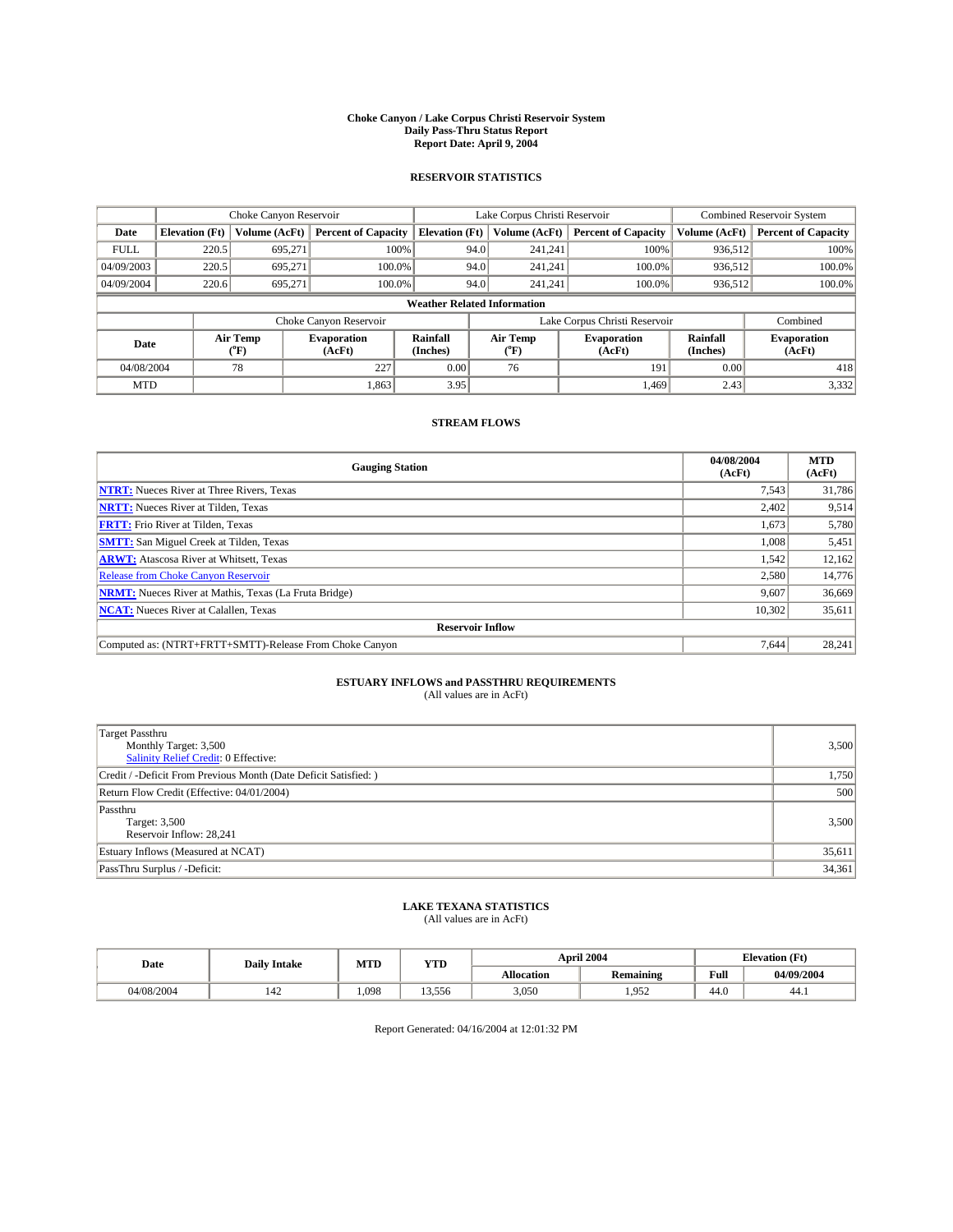#### **Choke Canyon / Lake Corpus Christi Reservoir System Daily Pass-Thru Status Report Report Date: April 10, 2004**

#### **RESERVOIR STATISTICS**

|             | Choke Canyon Reservoir             |                             |                              |                             | Lake Corpus Christi Reservoir |                  |                               |                      | <b>Combined Reservoir System</b> |  |  |
|-------------|------------------------------------|-----------------------------|------------------------------|-----------------------------|-------------------------------|------------------|-------------------------------|----------------------|----------------------------------|--|--|
| Date        | <b>Elevation</b> (Ft)              | Volume (AcFt)               | <b>Percent of Capacity</b>   | <b>Elevation</b> (Ft)       |                               | Volume (AcFt)    | <b>Percent of Capacity</b>    | Volume (AcFt)        | <b>Percent of Capacity</b>       |  |  |
| <b>FULL</b> | 220.5                              | 695,271                     | 100%                         |                             | 94.0                          | 241,241          | 100%                          | 936.512              | 100%                             |  |  |
| 04/10/2003  | 220.5                              | 695.271                     | $100.0\%$                    |                             | 94.0                          | 241.241          | $100.0\%$                     | 936.512              | 100.0%                           |  |  |
| 04/10/2004  | 220.6                              | 695.271                     | 100.0%                       |                             | 94.0                          | 241.241          | $100.0\%$                     | 936,512              | 100.0%                           |  |  |
|             | <b>Weather Related Information</b> |                             |                              |                             |                               |                  |                               |                      |                                  |  |  |
|             |                                    |                             | Choke Canyon Reservoir       |                             |                               |                  | Lake Corpus Christi Reservoir |                      | Combined                         |  |  |
| Date        |                                    | Air Temp<br>${}^{\circ}$ F) | <b>Evaporation</b><br>(AcFt) | <b>Rainfall</b><br>(Inches) |                               | Air Temp<br>("F) | <b>Evaporation</b><br>(AcFt)  | Rainfall<br>(Inches) | <b>Evaporation</b><br>(AcFt)     |  |  |
| 04/09/2004  |                                    | 81                          | 303                          | 0.00                        |                               | 79               | 202                           | 0.00                 | 505                              |  |  |
| <b>MTD</b>  |                                    |                             | 2,166                        | 3.95                        |                               |                  | 1,671                         | 2.43                 | 3,837                            |  |  |

### **STREAM FLOWS**

| <b>Gauging Station</b>                                       | 04/09/2004<br>(AcFt) | <b>MTD</b><br>(AcFt) |
|--------------------------------------------------------------|----------------------|----------------------|
| <b>NTRT:</b> Nueces River at Three Rivers, Texas             | 5,558                | 37,344               |
| <b>NRTT:</b> Nueces River at Tilden, Texas                   | 2,878                | 12,392               |
| <b>FRTT:</b> Frio River at Tilden, Texas                     | 1,953                | 7,734                |
| <b>SMTT:</b> San Miguel Creek at Tilden, Texas               | 365                  | 5,816                |
| <b>ARWT:</b> Atascosa River at Whitsett, Texas               | 516                  | 12,678               |
| <b>Release from Choke Canyon Reservoir</b>                   | 2,983                | 17,760               |
| <b>NRMT:</b> Nueces River at Mathis, Texas (La Fruta Bridge) | 9,290                | 45,959               |
| <b>NCAT:</b> Nueces River at Calallen, Texas                 | 11,870               | 47,481               |
| <b>Reservoir Inflow</b>                                      |                      |                      |
| Computed as: (NTRT+FRTT+SMTT)-Release From Choke Canyon      | 4,893                | 33,134               |

# **ESTUARY INFLOWS and PASSTHRU REQUIREMENTS**<br>(All values are in AcFt)

| Target Passthru<br>Monthly Target: 3,500<br>Salinity Relief Credit: 0 Effective: | 3,500  |
|----------------------------------------------------------------------------------|--------|
| Credit / -Deficit From Previous Month (Date Deficit Satisfied: )                 | 1,750  |
| Return Flow Credit (Effective: 04/01/2004)                                       | 500    |
| Passthru<br>Target: 3,500<br>Reservoir Inflow: 33,134                            | 3,500  |
| Estuary Inflows (Measured at NCAT)                                               | 47,481 |
| PassThru Surplus / -Deficit:                                                     | 46,231 |

# **LAKE TEXANA STATISTICS** (All values are in AcFt)

| Date       | <b>Daily Intake</b> | MTD               | <b>YTD</b> |                   | April 2004       | <b>Elevation</b> (Ft) |            |
|------------|---------------------|-------------------|------------|-------------------|------------------|-----------------------|------------|
|            |                     |                   |            | <b>Allocation</b> | <b>Remaining</b> | Full                  | 04/10/2004 |
| 04/09/2004 | 142                 | 239<br>. <i>.</i> | 13.697     | 3,050             | 1.811            | $\sim$<br>44.U        | 44.1       |

Report Generated: 04/16/2004 at 12:03:58 PM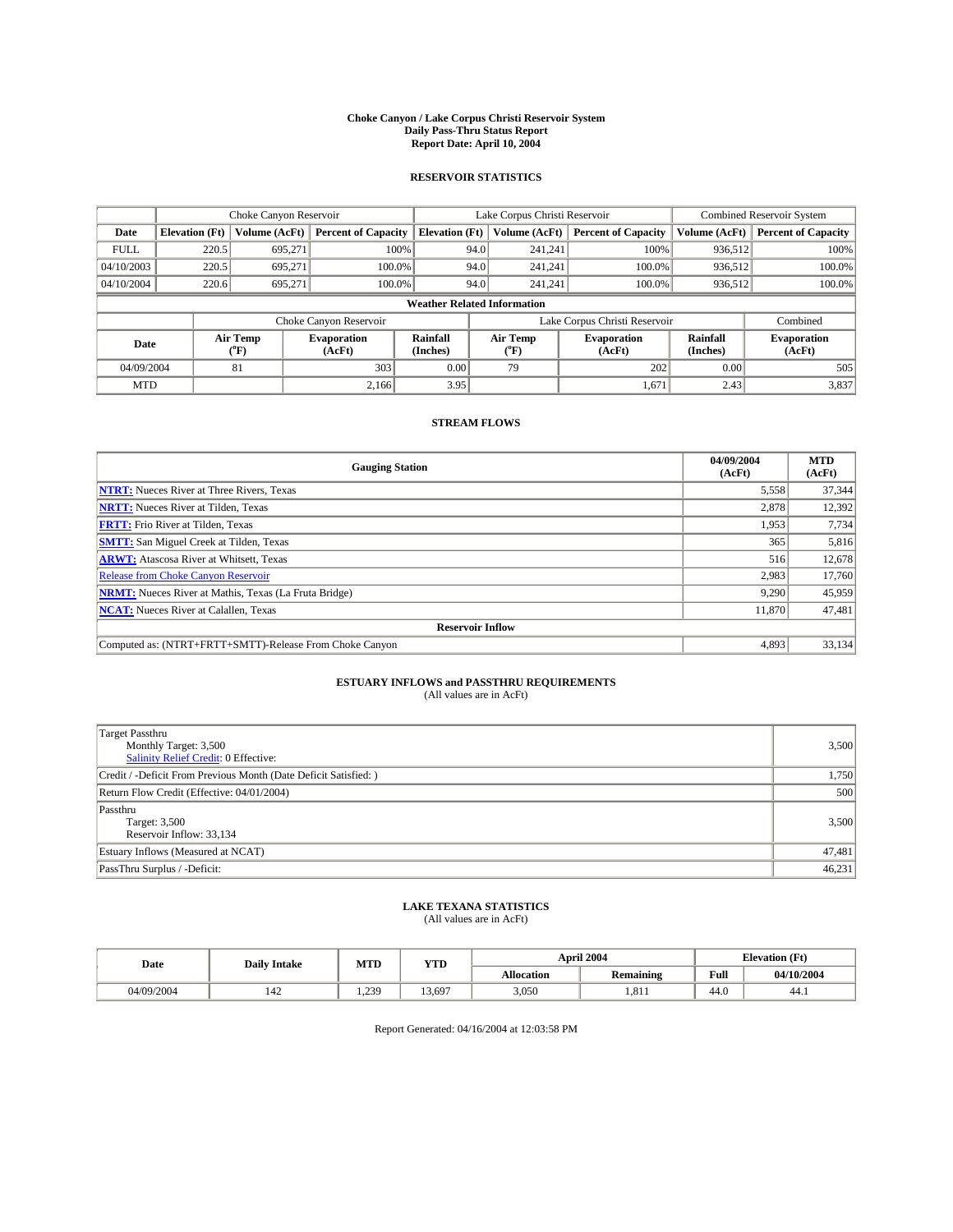#### **Choke Canyon / Lake Corpus Christi Reservoir System Daily Pass-Thru Status Report Report Date: April 11, 2004**

#### **RESERVOIR STATISTICS**

|             | Choke Canyon Reservoir             |                             |                              |                             | Lake Corpus Christi Reservoir |                  |                               |                      | <b>Combined Reservoir System</b> |  |  |
|-------------|------------------------------------|-----------------------------|------------------------------|-----------------------------|-------------------------------|------------------|-------------------------------|----------------------|----------------------------------|--|--|
| Date        | <b>Elevation</b> (Ft)              | Volume (AcFt)               | <b>Percent of Capacity</b>   | <b>Elevation</b> (Ft)       |                               | Volume (AcFt)    | <b>Percent of Capacity</b>    | Volume (AcFt)        | <b>Percent of Capacity</b>       |  |  |
| <b>FULL</b> | 220.5                              | 695,271                     | 100%                         |                             | 94.0                          | 241,241          | 100%                          | 936.512              | 100%                             |  |  |
| 04/11/2003  | 220.5                              | 695.271                     | $100.0\%$                    |                             | 94.0                          | 241,048          | 99.9%                         | 936.319              | 100.0%                           |  |  |
| 04/11/2004  | 220.6                              | 695.271                     | 100.0%                       |                             | 94.0                          | 241.241          | $100.0\%$                     | 936,512              | 100.0%                           |  |  |
|             | <b>Weather Related Information</b> |                             |                              |                             |                               |                  |                               |                      |                                  |  |  |
|             |                                    |                             | Choke Canyon Reservoir       |                             |                               |                  | Lake Corpus Christi Reservoir |                      | Combined                         |  |  |
| Date        |                                    | Air Temp<br>${}^{\circ}$ F) | <b>Evaporation</b><br>(AcFt) | <b>Rainfall</b><br>(Inches) |                               | Air Temp<br>("F) | <b>Evaporation</b><br>(AcFt)  | Rainfall<br>(Inches) | <b>Evaporation</b><br>(AcFt)     |  |  |
| 04/10/2004  |                                    | 82                          | 151                          | 0.15                        |                               | 82               | 247                           | 0.06                 | 398                              |  |  |
| <b>MTD</b>  |                                    |                             | 2,317                        | 4.10                        |                               |                  | 1,918                         | 2.49                 | 4,235                            |  |  |

### **STREAM FLOWS**

| <b>Gauging Station</b>                                       | 04/10/2004<br>(AcFt) | <b>MTD</b><br>(AcFt) |
|--------------------------------------------------------------|----------------------|----------------------|
| <b>NTRT:</b> Nueces River at Three Rivers, Texas             | 5,320                | 42,664               |
| <b>NRTT:</b> Nueces River at Tilden, Texas                   | 3,553                | 15,946               |
| <b>FRTT:</b> Frio River at Tilden, Texas                     | 2,342                | 10,076               |
| <b>SMTT:</b> San Miguel Creek at Tilden, Texas               | 193                  | 6,009                |
| <b>ARWT:</b> Atascosa River at Whitsett, Texas               | 316                  | 12,994               |
| <b>Release from Choke Canyon Reservoir</b>                   | 3.226                | 20,985               |
| <b>NRMT:</b> Nueces River at Mathis, Texas (La Fruta Bridge) | 8.416                | 54,375               |
| <b>NCAT:</b> Nueces River at Calallen, Texas                 | 12,247               | 59,729               |
| <b>Reservoir Inflow</b>                                      |                      |                      |
| Computed as: (NTRT+FRTT+SMTT)-Release From Choke Canyon      | 4,629                | 37,763               |

# **ESTUARY INFLOWS and PASSTHRU REQUIREMENTS**<br>(All values are in AcFt)

| <b>Target Passthru</b><br>Monthly Target: 3,500<br>Salinity Relief Credit: 0 Effective: | 3,500  |
|-----------------------------------------------------------------------------------------|--------|
| Credit / -Deficit From Previous Month (Date Deficit Satisfied: )                        | 1,750  |
| Return Flow Credit (Effective: 04/01/2004)                                              | 500    |
| Passthru<br>Target: 3,500<br>Reservoir Inflow: 37,763                                   | 3,500  |
| Estuary Inflows (Measured at NCAT)                                                      | 59,729 |
| PassThru Surplus / -Deficit:                                                            | 58,479 |

# **LAKE TEXANA STATISTICS** (All values are in AcFt)

| Date       | <b>Daily Intake</b> | MTD   | <b>YTD</b> |                   | April 2004                               | <b>Elevation</b> (Ft) |            |
|------------|---------------------|-------|------------|-------------------|------------------------------------------|-----------------------|------------|
|            |                     |       |            | <b>Allocation</b> | $\ddot{\phantom{a}}$<br><b>Remaining</b> | Full                  | 04/11/2004 |
| 04/10/2004 | 142                 | 1.381 | 13.839     | 3,050             | .669                                     | $\sim$<br>44.0        | 44.1       |

Report Generated: 04/16/2004 at 12:07:00 PM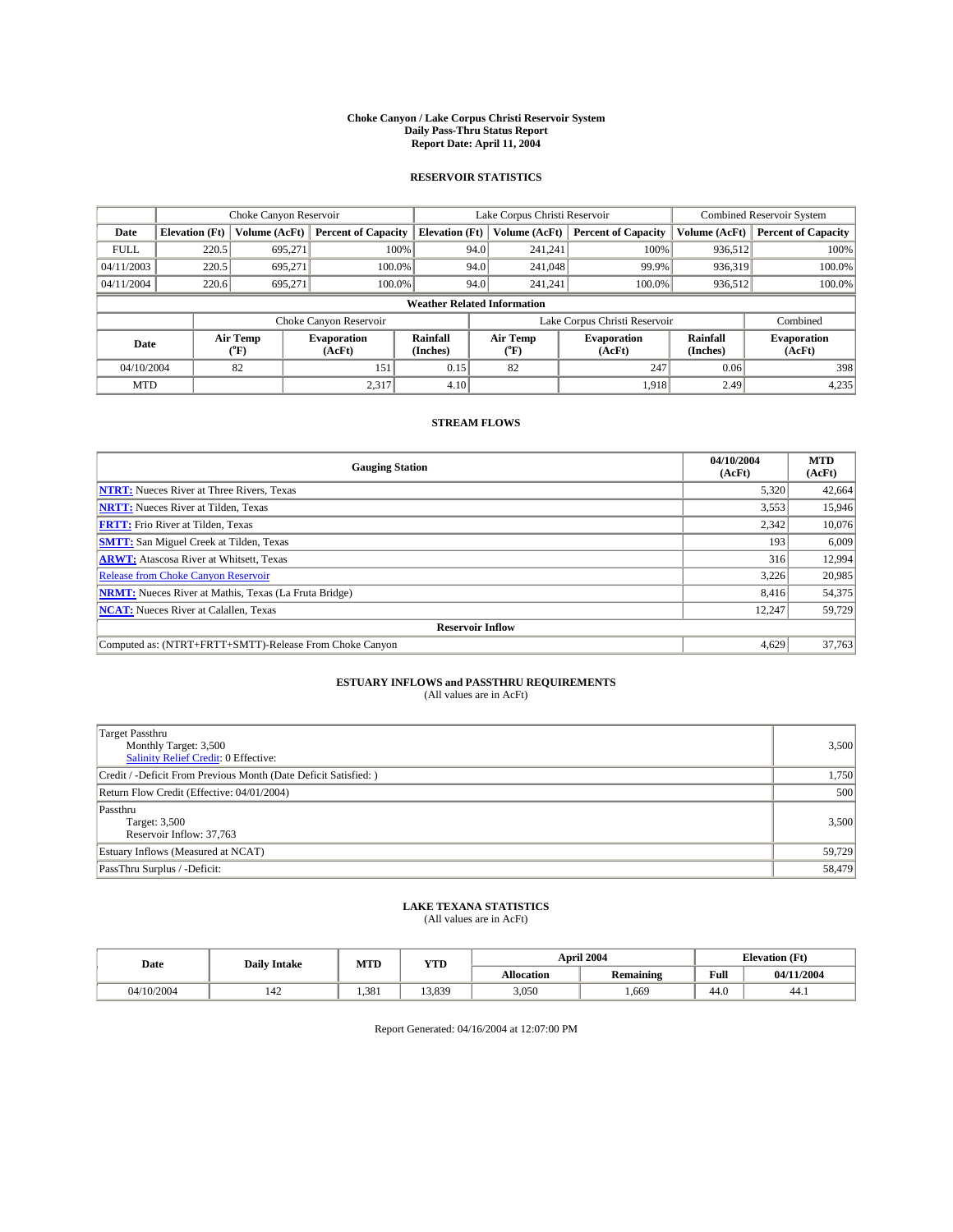#### **Choke Canyon / Lake Corpus Christi Reservoir System Daily Pass-Thru Status Report Report Date: April 12, 2004**

#### **RESERVOIR STATISTICS**

|             | Choke Canyon Reservoir             |                             |                              |                             | Lake Corpus Christi Reservoir |                  |                               |                      | <b>Combined Reservoir System</b> |  |  |
|-------------|------------------------------------|-----------------------------|------------------------------|-----------------------------|-------------------------------|------------------|-------------------------------|----------------------|----------------------------------|--|--|
| Date        | <b>Elevation</b> (Ft)              | Volume (AcFt)               | <b>Percent of Capacity</b>   | <b>Elevation</b> (Ft)       |                               | Volume (AcFt)    | <b>Percent of Capacity</b>    | Volume (AcFt)        | <b>Percent of Capacity</b>       |  |  |
| <b>FULL</b> | 220.5                              | 695,271                     | 100%                         |                             | 94.0                          | 241,241          | 100%                          | 936.512              | 100%                             |  |  |
| 04/12/2003  | 220.5                              | 695.271                     | $100.0\%$                    |                             | 94.0                          | 241,048          | 99.9%                         | 936,319              | 100.0%                           |  |  |
| 04/12/2004  | 220.6                              | 695.271                     | 100.0%                       |                             | 94.0                          | 241.241          | $100.0\%$                     | 936,512              | 100.0%                           |  |  |
|             | <b>Weather Related Information</b> |                             |                              |                             |                               |                  |                               |                      |                                  |  |  |
|             |                                    |                             | Choke Canyon Reservoir       |                             |                               |                  | Lake Corpus Christi Reservoir |                      | Combined                         |  |  |
| Date        |                                    | Air Temp<br>${}^{\circ}$ F) | <b>Evaporation</b><br>(AcFt) | <b>Rainfall</b><br>(Inches) |                               | Air Temp<br>("F) | <b>Evaporation</b><br>(AcFt)  | Rainfall<br>(Inches) | <b>Evaporation</b><br>(AcFt)     |  |  |
| 04/11/2004  |                                    | 56                          | 227                          | 0.15                        |                               | 55               | 101                           | 0.03                 | 328                              |  |  |
| <b>MTD</b>  |                                    |                             | 2.544                        | 4.25                        |                               |                  | 2,019                         | 2.52                 | 4,563                            |  |  |

### **STREAM FLOWS**

| <b>Gauging Station</b>                                       | 04/11/2004<br>(AcFt) | <b>MTD</b><br>(AcFt) |
|--------------------------------------------------------------|----------------------|----------------------|
| <b>NTRT:</b> Nueces River at Three Rivers, Texas             | 5,538                | 48,202               |
| <b>NRTT:</b> Nueces River at Tilden, Texas                   | 4,863                | 20.809               |
| <b>FRTT:</b> Frio River at Tilden, Texas                     | 3,017                | 13,093               |
| <b>SMTT:</b> San Miguel Creek at Tilden, Texas               | 228                  | 6,237                |
| <b>ARWT:</b> Atascosa River at Whitsett, Texas               | 379                  | 13,373               |
| <b>Release from Choke Canyon Reservoir</b>                   | 3,226                | 24,211               |
| <b>NRMT:</b> Nueces River at Mathis, Texas (La Fruta Bridge) | 6,828                | 61,204               |
| <b>NCAT:</b> Nueces River at Calallen, Texas                 | 12,188               | 71,917               |
| <b>Reservoir Inflow</b>                                      |                      |                      |
| Computed as: (NTRT+FRTT+SMTT)-Release From Choke Canyon      | 5,558                | 43,321               |

# **ESTUARY INFLOWS and PASSTHRU REQUIREMENTS**<br>(All values are in AcFt)

| Target Passthru<br>Monthly Target: 3,500<br>Salinity Relief Credit: 2,625 Effective: 04/11/2004 | 875      |
|-------------------------------------------------------------------------------------------------|----------|
| Credit / -Deficit From Previous Month (Date Deficit Satisfied: )                                | $\Omega$ |
| Return Flow Credit (Effective: 04/01/2004)                                                      | 500      |
| Passthru<br>Target: 875<br>Reservoir Inflow: 43,321                                             | 875      |
| Estuary Inflows (Measured at NCAT)                                                              | 71,917   |
| PassThru Surplus / -Deficit:                                                                    | 71,542   |

# **LAKE TEXANA STATISTICS** (All values are in AcFt)

| Date   | <b>Daily Intake</b> | MTD              | <b>YTD</b> | <b>April 2004</b> |                       | <b>Elevation (Ft)</b> |            |
|--------|---------------------|------------------|------------|-------------------|-----------------------|-----------------------|------------|
|        |                     |                  |            | <b>Allocation</b> | .<br><b>Remaining</b> | Full                  | 04/12/2004 |
| 1/2004 | 141                 | 523<br>شكل لاويد | 3.980      | 3,050             | .528                  | $\sim$<br>44.v        | 44.1       |

Report Generated: 04/16/2004 at 12:21:04 PM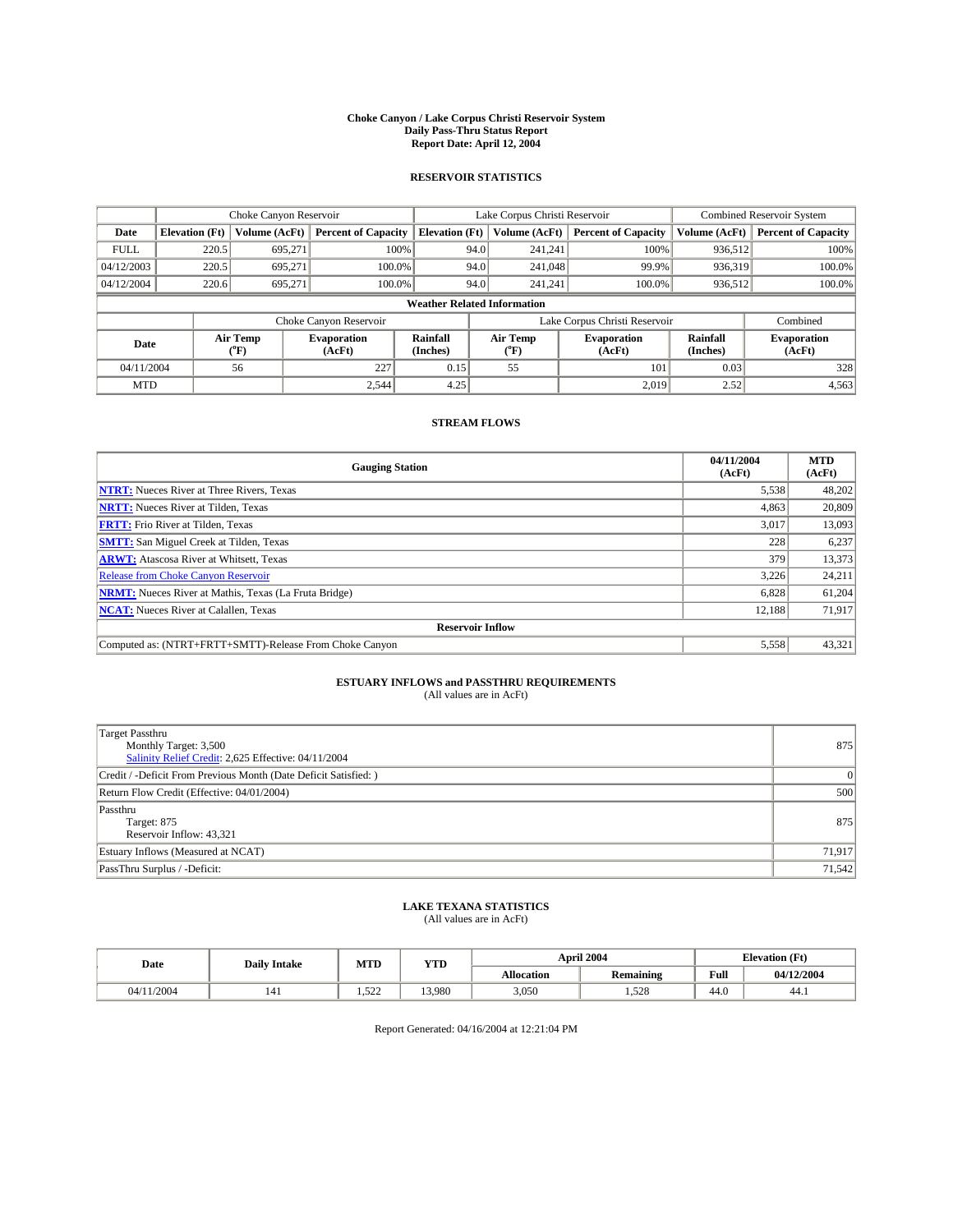#### **Choke Canyon / Lake Corpus Christi Reservoir System Daily Pass-Thru Status Report Report Date: April 13, 2004**

#### **RESERVOIR STATISTICS**

|             | Choke Canyon Reservoir             |                  | Lake Corpus Christi Reservoir |                             |      |                  | <b>Combined Reservoir System</b> |                      |                              |  |
|-------------|------------------------------------|------------------|-------------------------------|-----------------------------|------|------------------|----------------------------------|----------------------|------------------------------|--|
| Date        | <b>Elevation</b> (Ft)              | Volume (AcFt)    | <b>Percent of Capacity</b>    | <b>Elevation</b> (Ft)       |      | Volume (AcFt)    | <b>Percent of Capacity</b>       | Volume (AcFt)        | <b>Percent of Capacity</b>   |  |
| <b>FULL</b> | 220.5                              | 695,271          |                               | 100%                        | 94.0 | 241,241          | 100%                             | 936.512              | 100%                         |  |
| 04/13/2003  | 220.5                              | 695.271          | $100.0\%$                     |                             | 94.0 | 240,856          | 99.8%                            | 936.127              | 100.0%                       |  |
| 04/13/2004  | 220.6                              | 695.271          | 100.0%                        |                             | 94.0 | 241.241          | $100.0\%$                        | 936,512              | 100.0%                       |  |
|             | <b>Weather Related Information</b> |                  |                               |                             |      |                  |                                  |                      |                              |  |
|             |                                    |                  | Choke Canyon Reservoir        |                             |      |                  | Lake Corpus Christi Reservoir    |                      | Combined                     |  |
| Date        |                                    | Air Temp<br>(°F) | <b>Evaporation</b><br>(AcFt)  | <b>Rainfall</b><br>(Inches) |      | Air Temp<br>("F) | <b>Evaporation</b><br>(AcFt)     | Rainfall<br>(Inches) | <b>Evaporation</b><br>(AcFt) |  |
| 04/12/2004  |                                    | 69               | 303                           | 0.01                        |      | 67               | 202                              | 0.00                 | 505                          |  |
| <b>MTD</b>  |                                    |                  | 2,847                         | 4.26                        |      |                  | 2,221                            | 2.52                 | 5,068                        |  |

### **STREAM FLOWS**

| <b>Gauging Station</b>                                       | 04/12/2004<br>(AcFt) | <b>MTD</b><br>(AcFt) |
|--------------------------------------------------------------|----------------------|----------------------|
| <b>NTRT:</b> Nueces River at Three Rivers, Texas             | 6,193                | 54,395               |
| <b>NRTT:</b> Nueces River at Tilden, Texas                   | 5,776                | 26,585               |
| <b>FRTT:</b> Frio River at Tilden, Texas                     | 4,047                | 17,140               |
| <b>SMTT:</b> San Miguel Creek at Tilden, Texas               | 407                  | 6,644                |
| <b>ARWT:</b> Atascosa River at Whitsett, Texas               | 2,025                | 15,398               |
| <b>Release from Choke Canyon Reservoir</b>                   | 3,226                | 27,437               |
| <b>NRMT:</b> Nueces River at Mathis, Texas (La Fruta Bridge) | 5,697                | 66,900               |
| <b>NCAT:</b> Nueces River at Calallen, Texas                 | 11,573               | 83,489               |
| <b>Reservoir Inflow</b>                                      |                      |                      |
| Computed as: (NTRT+FRTT+SMTT)-Release From Choke Canyon      | 7.422                | 50,743               |

# **ESTUARY INFLOWS and PASSTHRU REQUIREMENTS**<br>(All values are in AcFt)

| Target Passthru<br>Monthly Target: 3,500<br>Salinity Relief Credit: 2,625 Effective: 04/11/2004 | 875      |
|-------------------------------------------------------------------------------------------------|----------|
| Credit / -Deficit From Previous Month (Date Deficit Satisfied: )                                | $\Omega$ |
| Return Flow Credit (Effective: 04/01/2004)                                                      | 500      |
| Passthru<br>Target: 875<br>Reservoir Inflow: 50,743                                             | 875      |
| Estuary Inflows (Measured at NCAT)                                                              | 83,489   |
| PassThru Surplus / -Deficit:                                                                    | 83,114   |

# **LAKE TEXANA STATISTICS** (All values are in AcFt)

| Date       | <b>Daily Intake</b> | MTD   | <b>YTD</b>             |                   | <b>April 2004</b> | <b>Elevation (Ft)</b> |            |
|------------|---------------------|-------|------------------------|-------------------|-------------------|-----------------------|------------|
|            |                     |       |                        | <b>Allocation</b> | <b>Remaining</b>  | Full                  | 04/13/2004 |
| 04/12/2004 | 141                 | 1.663 | $\mathbf{A}$<br>14.IZI | 3,050             | .387              | $\sim$<br>44.U        | 44.1       |

Report Generated: 04/16/2004 at 12:23:13 PM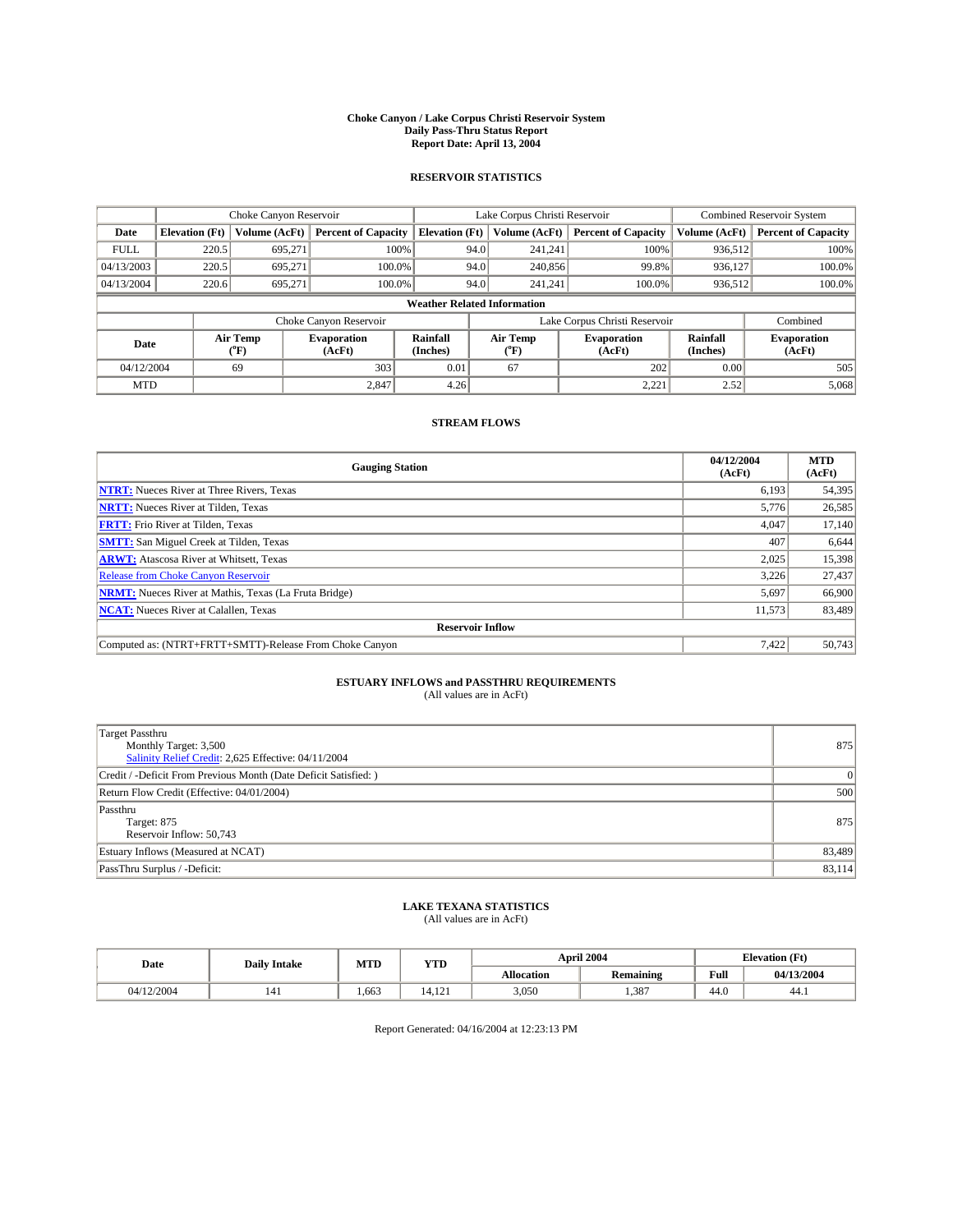#### **Choke Canyon / Lake Corpus Christi Reservoir System Daily Pass-Thru Status Report Report Date: April 14, 2004**

#### **RESERVOIR STATISTICS**

|             | Choke Canyon Reservoir             |                  | Lake Corpus Christi Reservoir |                             |      |                  | <b>Combined Reservoir System</b> |                      |                              |  |
|-------------|------------------------------------|------------------|-------------------------------|-----------------------------|------|------------------|----------------------------------|----------------------|------------------------------|--|
| Date        | <b>Elevation</b> (Ft)              | Volume (AcFt)    | <b>Percent of Capacity</b>    | <b>Elevation</b> (Ft)       |      | Volume (AcFt)    | <b>Percent of Capacity</b>       | Volume (AcFt)        | <b>Percent of Capacity</b>   |  |
| <b>FULL</b> | 220.5                              | 695,271          |                               | 100%                        | 94.0 | 241,241          | 100%                             | 936.512              | 100%                         |  |
| 04/14/2003  | 220.5                              | 695,012          | $100.0\%$                     |                             | 94.0 | 240,663          | 99.8%                            | 935,675              | 99.9%                        |  |
| 04/14/2004  | 220.6                              | 695.271          | 100.0%                        |                             | 94.0 | 241.241          | $100.0\%$                        | 936,512              | 100.0%                       |  |
|             | <b>Weather Related Information</b> |                  |                               |                             |      |                  |                                  |                      |                              |  |
|             |                                    |                  | Choke Canyon Reservoir        |                             |      |                  | Lake Corpus Christi Reservoir    |                      | Combined                     |  |
| Date        |                                    | Air Temp<br>(°F) | <b>Evaporation</b><br>(AcFt)  | <b>Rainfall</b><br>(Inches) |      | Air Temp<br>("F) | <b>Evaporation</b><br>(AcFt)     | Rainfall<br>(Inches) | <b>Evaporation</b><br>(AcFt) |  |
| 04/13/2004  |                                    | 69               | 318                           | 0.00                        |      | 66               | 325                              | 0.00                 | 643                          |  |
| <b>MTD</b>  |                                    |                  | 3,165                         | 4.26                        |      |                  | 2,546                            | 2.52                 | 5,711                        |  |

### **STREAM FLOWS**

| <b>Gauging Station</b>                                       | 04/13/2004<br>(AcFt) | <b>MTD</b><br>(AcFt) |
|--------------------------------------------------------------|----------------------|----------------------|
| <b>NTRT:</b> Nueces River at Three Rivers, Texas             | 7,682                | 62,077               |
| <b>NRTT:</b> Nueces River at Tilden, Texas                   | 5,558                | 32,143               |
| <b>FRTT:</b> Frio River at Tilden, Texas                     | 5,141                | 22,282               |
| <b>SMTT:</b> San Miguel Creek at Tilden, Texas               | 455                  | 7,099                |
| <b>ARWT:</b> Atascosa River at Whitsett, Texas               | 4,089                | 19,487               |
| <b>Release from Choke Canyon Reservoir</b>                   | 3.226                | 30,662               |
| <b>NRMT:</b> Nueces River at Mathis, Texas (La Fruta Bridge) | 6,233                | 73,133               |
| <b>NCAT:</b> Nueces River at Calallen, Texas                 | 10,461               | 93,950               |
| <b>Reservoir Inflow</b>                                      |                      |                      |
| Computed as: (NTRT+FRTT+SMTT)-Release From Choke Canyon      | 10.052               | 60,795               |

# **ESTUARY INFLOWS and PASSTHRU REQUIREMENTS**<br>(All values are in AcFt)

| Target Passthru<br>Monthly Target: 3,500<br>Salinity Relief Credit: 2,625 Effective: 04/11/2004 | 875      |
|-------------------------------------------------------------------------------------------------|----------|
| Credit / -Deficit From Previous Month (Date Deficit Satisfied: )                                | $\Omega$ |
| Return Flow Credit (Effective: 04/01/2004)                                                      | 500      |
| Passthru<br>Target: 875<br>Reservoir Inflow: 60,795                                             | 875      |
| Estuary Inflows (Measured at NCAT)                                                              | 93,950   |
| PassThru Surplus / -Deficit:                                                                    | 93,575   |

# **LAKE TEXANA STATISTICS** (All values are in AcFt)

| Date       | <b>Daily Intake</b> | MTD   | <b>YTD</b> |                   | <b>April 2004</b> | <b>Elevation</b> (Ft) |            |
|------------|---------------------|-------|------------|-------------------|-------------------|-----------------------|------------|
|            |                     |       |            | <b>Allocation</b> | <b>Remaining</b>  | Full                  | 04/14/2004 |
| 04/13/2004 | 142                 | 1.805 | 14.263     | 3,050             | 1.245             | 44.0                  | 44.0       |

Report Generated: 04/16/2004 at 12:25:42 PM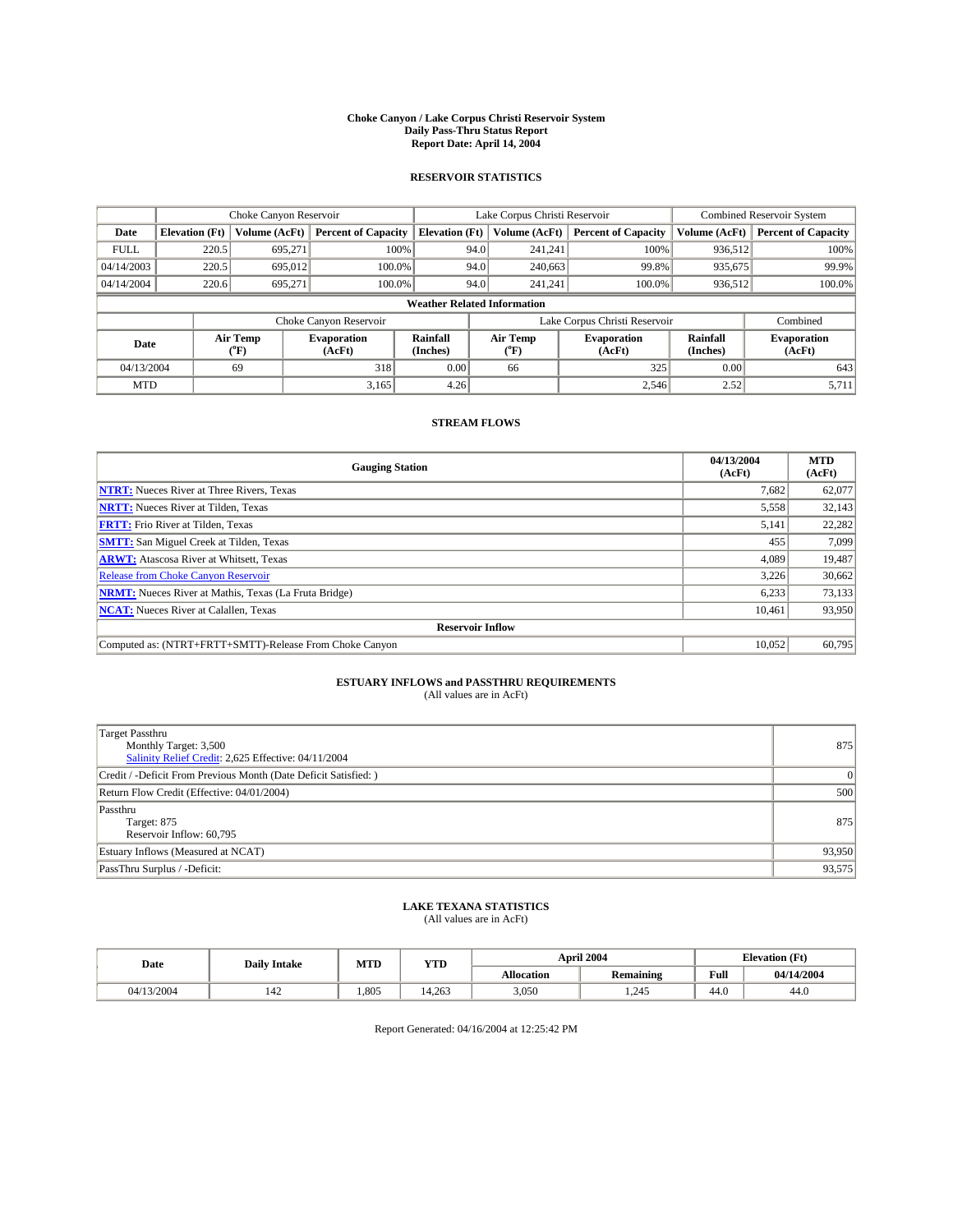#### **Choke Canyon / Lake Corpus Christi Reservoir System Daily Pass-Thru Status Report Report Date: April 15, 2004**

#### **RESERVOIR STATISTICS**

|                                    | Choke Canyon Reservoir |                             | Lake Corpus Christi Reservoir |                             |      |                  | <b>Combined Reservoir System</b> |                      |                              |
|------------------------------------|------------------------|-----------------------------|-------------------------------|-----------------------------|------|------------------|----------------------------------|----------------------|------------------------------|
| Date                               | <b>Elevation</b> (Ft)  | Volume (AcFt)               | <b>Percent of Capacity</b>    | <b>Elevation</b> (Ft)       |      | Volume (AcFt)    | <b>Percent of Capacity</b>       | Volume (AcFt)        | <b>Percent of Capacity</b>   |
| <b>FULL</b>                        | 220.5                  | 695,271                     |                               | 100%                        | 94.0 | 241,241          | 100%                             | 936.512              | 100%                         |
| 04/15/2003                         | 220.5                  | 694,752                     | 99.9%                         |                             | 94.0 | 240,279          | 99.6%                            | 935,031              | 99.8%                        |
| 04/15/2004                         | 220.6                  | 695.271                     | 100.0%                        |                             | 94.0 | 241.241          | $100.0\%$                        | 936,512              | 100.0%                       |
| <b>Weather Related Information</b> |                        |                             |                               |                             |      |                  |                                  |                      |                              |
|                                    |                        |                             | Choke Canyon Reservoir        |                             |      |                  | Lake Corpus Christi Reservoir    |                      | Combined                     |
| Date                               |                        | Air Temp<br>${}^{\circ}$ F) | <b>Evaporation</b><br>(AcFt)  | <b>Rainfall</b><br>(Inches) |      | Air Temp<br>("F) | <b>Evaporation</b><br>(AcFt)     | Rainfall<br>(Inches) | <b>Evaporation</b><br>(AcFt) |
| 04/14/2004                         |                        | 76                          | 409                           | 0.00                        |      | 75               | 314                              | 0.00                 | 723                          |
| <b>MTD</b>                         |                        |                             | 3,574                         | 4.26                        |      |                  | 2,860                            | 2.52                 | 6,434                        |

### **STREAM FLOWS**

| <b>Gauging Station</b>                                       | 04/14/2004<br>(AcFt) | <b>MTD</b><br>(AcFt) |  |  |  |  |  |  |
|--------------------------------------------------------------|----------------------|----------------------|--|--|--|--|--|--|
| <b>NTRT:</b> Nueces River at Three Rivers, Texas             | 9.091                | 71,168               |  |  |  |  |  |  |
| <b>NRTT:</b> Nueces River at Tilden, Texas                   | 4.962                | 37.106               |  |  |  |  |  |  |
| <b>FRTT:</b> Frio River at Tilden, Texas                     | 4.069                | 26,351               |  |  |  |  |  |  |
| <b>SMTT:</b> San Miguel Creek at Tilden, Texas               | 419                  | 7,518                |  |  |  |  |  |  |
| <b>ARWT:</b> Atascosa River at Whitsett, Texas               | 2,402                | 21,889               |  |  |  |  |  |  |
| Release from Choke Canyon Reservoir                          | 3,226                | 33,888               |  |  |  |  |  |  |
| <b>NRMT:</b> Nueces River at Mathis, Texas (La Fruta Bridge) | 7,642                | 80,776               |  |  |  |  |  |  |
| <b>NCAT:</b> Nueces River at Calallen, Texas                 | 9,865                | 103,816              |  |  |  |  |  |  |
| <b>Reservoir Inflow</b>                                      |                      |                      |  |  |  |  |  |  |
| Computed as: (NTRT+FRTT+SMTT)-Release From Choke Canyon      | 10.354               | 71.149               |  |  |  |  |  |  |

# **ESTUARY INFLOWS and PASSTHRU REQUIREMENTS**<br>(All values are in AcFt)

| Target Passthru<br>Monthly Target: 3,500<br>Salinity Relief Credit: 2,625 Effective: 04/11/2004 | 875     |
|-------------------------------------------------------------------------------------------------|---------|
| Credit / -Deficit From Previous Month (Date Deficit Satisfied: )                                | 0       |
| Return Flow Credit (Effective: 04/01/2004)                                                      | 500     |
| Passthru<br>Target: 875<br>Reservoir Inflow: 71,149                                             | 875     |
| Estuary Inflows (Measured at NCAT)                                                              | 103,816 |
| PassThru Surplus / -Deficit:                                                                    | 103,440 |

# **LAKE TEXANA STATISTICS** (All values are in AcFt)

| Date       | <b>Daily Intake</b>             | MTD  | YTD    |                   | <b>April 2004</b> | <b>Elevation</b> (Ft) |            |
|------------|---------------------------------|------|--------|-------------------|-------------------|-----------------------|------------|
|            |                                 |      |        | <b>Allocation</b> | <b>Remaining</b>  | Full                  | 04/15/2004 |
| 04/14/2004 | $\overline{\phantom{a}}$<br>142 | .947 | 14.405 | 3,050             | ,103              | $\sim$<br>44.V        | 44.0       |

Report Generated: 04/16/2004 at 12:29:04 PM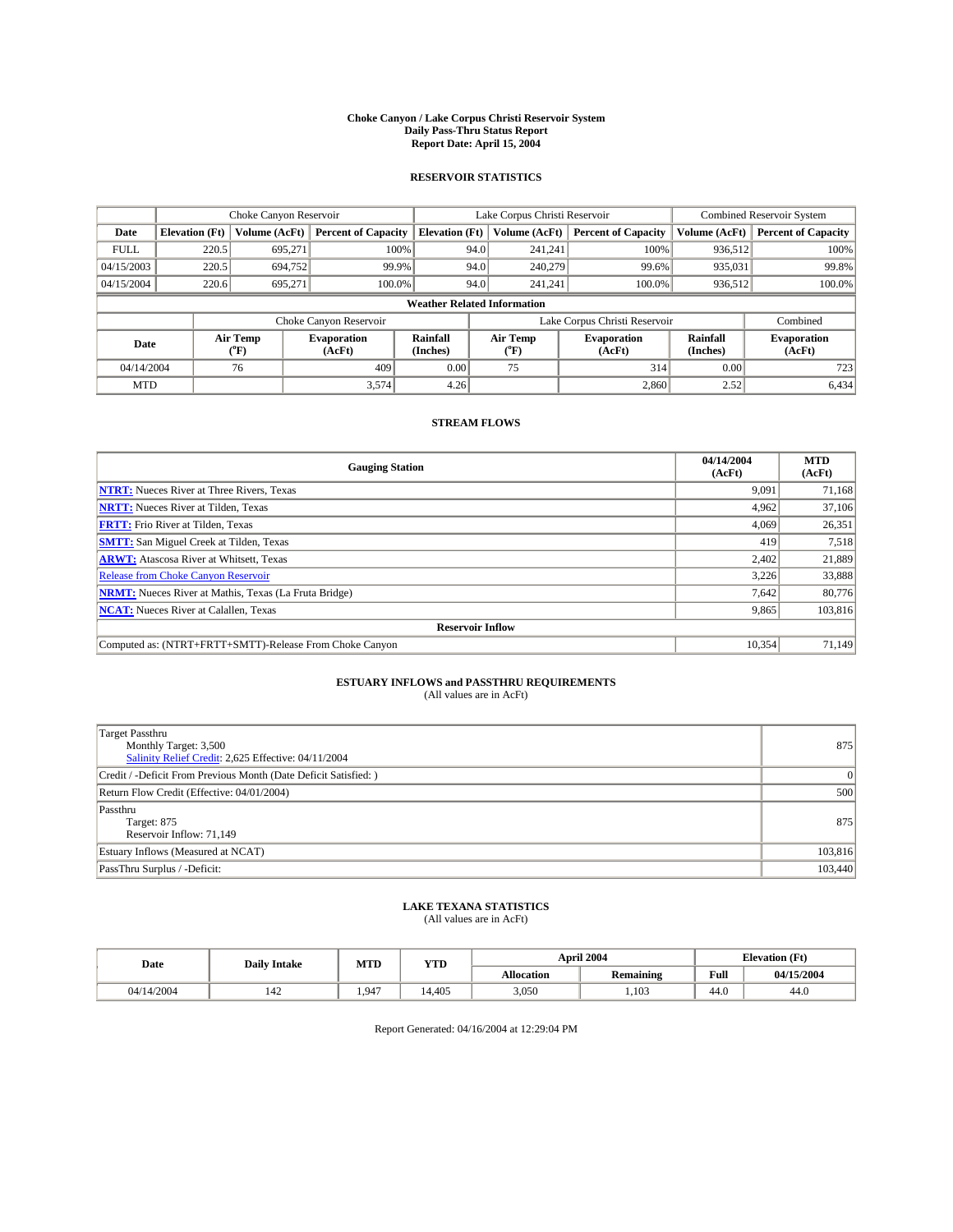#### **Choke Canyon / Lake Corpus Christi Reservoir System Daily Pass-Thru Status Report Report Date: April 16, 2004**

#### **RESERVOIR STATISTICS**

|             | Choke Canyon Reservoir             |                  |                              |                             | Lake Corpus Christi Reservoir |                  |                              |                      | <b>Combined Reservoir System</b> |  |  |
|-------------|------------------------------------|------------------|------------------------------|-----------------------------|-------------------------------|------------------|------------------------------|----------------------|----------------------------------|--|--|
| Date        | <b>Elevation</b> (Ft)              | Volume (AcFt)    | <b>Percent of Capacity</b>   | <b>Elevation</b> (Ft)       |                               | Volume (AcFt)    | <b>Percent of Capacity</b>   | Volume (AcFt)        | <b>Percent of Capacity</b>       |  |  |
| <b>FULL</b> | 220.5                              | 695,271          |                              | 100%                        | 94.0                          | 241,241          | 100%                         | 936.512              | 100%                             |  |  |
| 04/16/2003  | 220.5                              | 694,493          | 99.9%                        |                             | 93.9                          | 239,702          | 99.4%                        | 934.195              | 99.8%                            |  |  |
| 04/16/2004  | 220.6                              | 695.271          | 100.0%                       |                             | 94.0                          | 241.241          | $100.0\%$                    | 936,512              | 100.0%                           |  |  |
|             | <b>Weather Related Information</b> |                  |                              |                             |                               |                  |                              |                      |                                  |  |  |
|             |                                    |                  | Choke Canyon Reservoir       |                             | Lake Corpus Christi Reservoir |                  |                              |                      | Combined                         |  |  |
| Date        |                                    | Air Temp<br>(°F) | <b>Evaporation</b><br>(AcFt) | <b>Rainfall</b><br>(Inches) |                               | Air Temp<br>("F) | <b>Evaporation</b><br>(AcFt) | Rainfall<br>(Inches) | <b>Evaporation</b><br>(AcFt)     |  |  |
| 04/15/2004  |                                    | 80               | 378                          | 0.00                        |                               | 78               | 280                          | 0.00                 | 658                              |  |  |
| <b>MTD</b>  |                                    |                  | 3,952                        | 4.26                        |                               |                  | 3,140                        | 2.52                 | 7,092                            |  |  |

### **STREAM FLOWS**

| <b>Gauging Station</b>                                       | 04/15/2004<br>(AcFt) | <b>MTD</b><br>(AcFt) |  |  |  |  |
|--------------------------------------------------------------|----------------------|----------------------|--|--|--|--|
| <b>NTRT:</b> Nueces River at Three Rivers, Texas             | 8.694                | 79,863               |  |  |  |  |
| <b>NRTT:</b> Nueces River at Tilden, Texas                   | 4,347                | 41,453               |  |  |  |  |
| <b>FRTT:</b> Frio River at Tilden, Texas                     | 2,541                | 28,892               |  |  |  |  |
| <b>SMTT:</b> San Miguel Creek at Tilden, Texas               | 218                  | 7,736                |  |  |  |  |
| <b>ARWT:</b> Atascosa River at Whitsett, Texas               | 572                  | 22,460               |  |  |  |  |
| Release from Choke Canyon Reservoir                          | 3.226                | 37,114               |  |  |  |  |
| <b>NRMT:</b> Nueces River at Mathis, Texas (La Fruta Bridge) | 9,091                | 89,867               |  |  |  |  |
| <b>NCAT:</b> Nueces River at Calallen, Texas                 | 10.322               | 114,138              |  |  |  |  |
| <b>Reservoir Inflow</b>                                      |                      |                      |  |  |  |  |
| Computed as: (NTRT+FRTT+SMTT)-Release From Choke Canyon      | 8.228                | 79.377               |  |  |  |  |

# **ESTUARY INFLOWS and PASSTHRU REQUIREMENTS**<br>(All values are in AcFt)

| Target Passthru<br>Monthly Target: 3,500<br>Salinity Relief Credit: 2,625 Effective: 04/11/2004 | 875     |
|-------------------------------------------------------------------------------------------------|---------|
| Credit / -Deficit From Previous Month (Date Deficit Satisfied: )                                | 0       |
| Return Flow Credit (Effective: 04/01/2004)                                                      | 500     |
| Passthru<br>Target: 875<br>Reservoir Inflow: 79,377                                             | 875     |
| Estuary Inflows (Measured at NCAT)                                                              | 114,138 |
| PassThru Surplus / -Deficit:                                                                    | 113,762 |

# **LAKE TEXANA STATISTICS** (All values are in AcFt)

| Date       | <b>Daily Intake</b> | MTD   | <b>YTD</b>    |                   | <b>April 2004</b> | <b>Elevation (Ft)</b> |            |
|------------|---------------------|-------|---------------|-------------------|-------------------|-----------------------|------------|
|            |                     |       |               | <b>Allocation</b> | <b>Remaining</b>  | Full                  | 04/16/2004 |
| 04/15/2004 | 142                 | 2,089 | $-1-$<br>4.54 | 3,050             | 961               | $\sim$<br>44.U        | 44.1       |

Report Generated: 04/16/2004 at 12:34:01 PM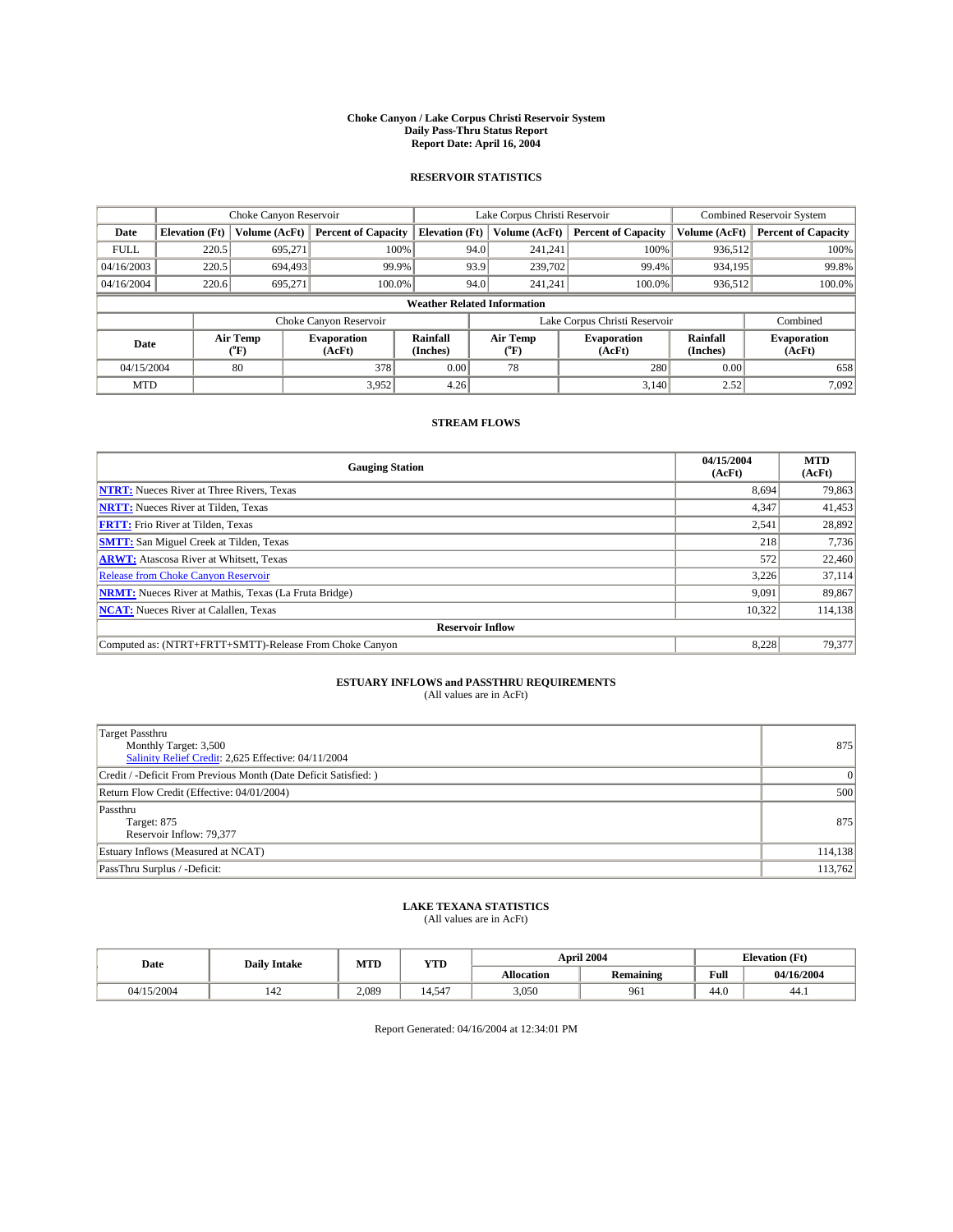#### **Choke Canyon / Lake Corpus Christi Reservoir System Daily Pass-Thru Status Report Report Date: April 17, 2004**

## **RESERVOIR STATISTICS**

|                                    | Choke Canyon Reservoir |                      |                              |                       | Lake Corpus Christi Reservoir |                  |                              |                      | <b>Combined Reservoir System</b> |  |  |
|------------------------------------|------------------------|----------------------|------------------------------|-----------------------|-------------------------------|------------------|------------------------------|----------------------|----------------------------------|--|--|
| Date                               | <b>Elevation</b> (Ft)  | <b>Volume (AcFt)</b> | <b>Percent of Capacity</b>   | <b>Elevation (Ft)</b> |                               | Volume (AcFt)    | <b>Percent of Capacity</b>   | Volume (AcFt)        | <b>Percent of Capacity</b>       |  |  |
| <b>FULL</b>                        | 220.5                  | 695.271              | 100%                         |                       | 94.0                          | 241,241          | 100%                         | 936,512              | 100%                             |  |  |
| 04/17/2003                         | 220.5                  | 695,012              | 100.0%                       |                       | 93.9                          | 239,894          | 99.4%                        | 934,906              | 99.8%                            |  |  |
| 04/17/2004                         | 220.6                  | 695,271              | 100.0%                       |                       | 94.0                          | 241,241          | 100.0%                       | 936,512              | 100.0%                           |  |  |
| <b>Weather Related Information</b> |                        |                      |                              |                       |                               |                  |                              |                      |                                  |  |  |
|                                    |                        |                      | Choke Canyon Reservoir       |                       | Lake Corpus Christi Reservoir |                  |                              |                      | Combined                         |  |  |
| Date                               |                        | Air Temp<br>(°F)     | <b>Evaporation</b><br>(AcFt) | Rainfall<br>(Inches)  |                               | Air Temp<br>("F) | <b>Evaporation</b><br>(AcFt) | Rainfall<br>(Inches) | <b>Evaporation</b><br>(AcFt)     |  |  |
| 04/16/2004                         |                        | 81                   | 303                          | 0.00                  |                               | 80               | 336                          | 0.00                 | 639                              |  |  |
| <b>MTD</b>                         |                        |                      | 4,255                        | 4.26                  |                               |                  | 3,476                        | 2.52                 | 7,731                            |  |  |

### **STREAM FLOWS**

| <b>Gauging Station</b>                                       | 04/16/2004<br>(AcFt) | <b>MTD</b><br>(AcFt) |  |  |  |  |  |
|--------------------------------------------------------------|----------------------|----------------------|--|--|--|--|--|
| <b>NTRT:</b> Nueces River at Three Rivers, Texas             | 7,523                | 87,386               |  |  |  |  |  |
| <b>NRTT:</b> Nueces River at Tilden, Texas                   | 3,910                | 45,363               |  |  |  |  |  |
| <b>FRTT:</b> Frio River at Tilden, Texas                     | 1.727                | 30,619               |  |  |  |  |  |
| <b>SMTT:</b> San Miguel Creek at Tilden, Texas               | 133                  | 7,869                |  |  |  |  |  |
| <b>ARWT:</b> Atascosa River at Whitsett, Texas               | 353                  | 22,814               |  |  |  |  |  |
| <b>Release from Choke Canyon Reservoir</b>                   | 3,226                | 40,339               |  |  |  |  |  |
| <b>NRMT:</b> Nueces River at Mathis, Texas (La Fruta Bridge) | 9.310                | 99,177               |  |  |  |  |  |
| <b>NCAT:</b> Nueces River at Calallen, Texas                 | 11,414               | 125,551              |  |  |  |  |  |
| <b>Reservoir Inflow</b>                                      |                      |                      |  |  |  |  |  |
| Computed as: (NTRT+FRTT+SMTT)-Release From Choke Canyon      | 6.157                | 85,534               |  |  |  |  |  |

## **ESTUARY INFLOWS and PASSTHRU REQUIREMENTS**<br>(All values are in AcFt)

| Target Passthru<br>Monthly Target: 3,500<br>Salinity Relief Credit: 2,625 Effective: 04/11/2004 | 875     |
|-------------------------------------------------------------------------------------------------|---------|
| Credit / -Deficit From Previous Month (Date Deficit Satisfied: )                                |         |
| Return Flow Credit (Effective: 04/01/2004)                                                      | 500     |
| Passthru<br>Target: 875<br>Reservoir Inflow: 85,534                                             | 875     |
| Estuary Inflows (Measured at NCAT)                                                              | 125,551 |
| PassThru Surplus / -Deficit:                                                                    | 125,176 |

## **LAKE TEXANA STATISTICS** (All values are in AcFt)

| Date       | <b>Daily Intake</b> | MTD                  | <b>YTD</b> |                   | April 2004 |      | <b>Elevation</b> (Ft) |
|------------|---------------------|----------------------|------------|-------------------|------------|------|-----------------------|
|            |                     |                      |            | <b>Allocation</b> | Remaining  | Full | 04/17/2004            |
| 04/16/2004 | 142                 | 2 231<br>د ب سه د سه | 14.689     | 3,050             | 819        | 44.0 | 44.0                  |

Report Generated: 04/17/2004 at 8:31:48 AM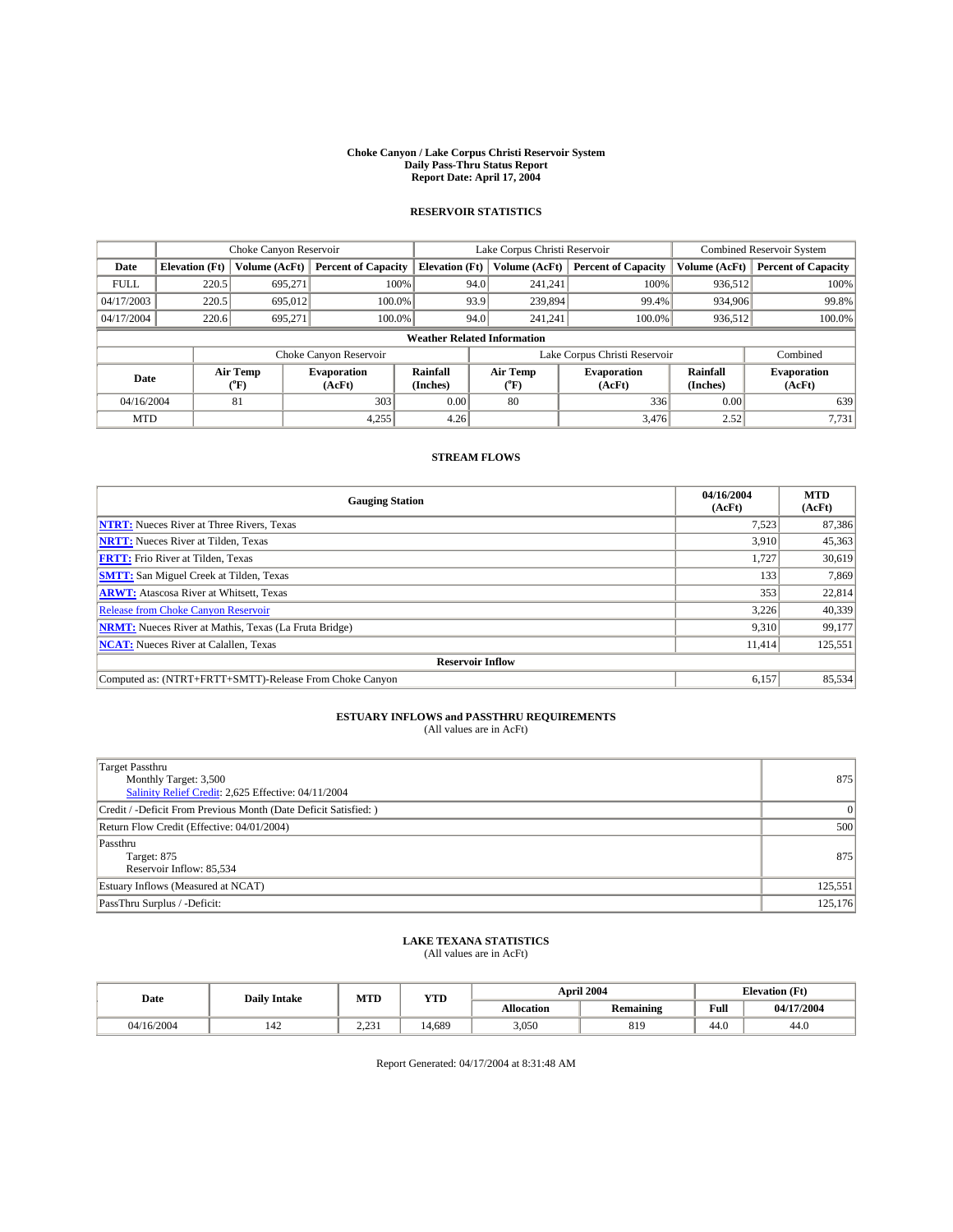#### **Choke Canyon / Lake Corpus Christi Reservoir System Daily Pass-Thru Status Report Report Date: April 18, 2004**

## **RESERVOIR STATISTICS**

|             | Choke Canyon Reservoir             |                  | Lake Corpus Christi Reservoir |                       |                               |                  | <b>Combined Reservoir System</b> |                      |                              |
|-------------|------------------------------------|------------------|-------------------------------|-----------------------|-------------------------------|------------------|----------------------------------|----------------------|------------------------------|
| Date        | <b>Elevation</b> (Ft)              | Volume (AcFt)    | <b>Percent of Capacity</b>    | <b>Elevation</b> (Ft) |                               | Volume (AcFt)    | <b>Percent of Capacity</b>       | Volume (AcFt)        | <b>Percent of Capacity</b>   |
| <b>FULL</b> | 220.5                              | 695,271          | 100%                          |                       | 94.0                          | 241,241          | 100%                             | 936,512              | 100%                         |
| 04/18/2003  | 220.5                              | 694,752          | 99.9%                         |                       | 93.9                          | 239,127          | 99.1%                            | 933,879              | 99.7%                        |
| 04/18/2004  | 220.6                              | 695.271          | $100.0\%$                     |                       | 94.0                          | 241,241          | 100.0%                           | 936,512              | 100.0%                       |
|             | <b>Weather Related Information</b> |                  |                               |                       |                               |                  |                                  |                      |                              |
|             |                                    |                  | Choke Canyon Reservoir        |                       | Lake Corpus Christi Reservoir |                  |                                  | Combined             |                              |
| Date        |                                    | Air Temp<br>(°F) | <b>Evaporation</b><br>(AcFt)  | Rainfall<br>(Inches)  |                               | Air Temp<br>("F) | <b>Evaporation</b><br>(AcFt)     | Rainfall<br>(Inches) | <b>Evaporation</b><br>(AcFt) |
| 04/17/2004  |                                    | 81               | 303                           | 0.00                  |                               | 79               | 236                              | 0.00                 | 539                          |
| <b>MTD</b>  |                                    |                  | 4,558                         | 4.26                  |                               |                  | 3,712                            | 2.52                 | 8,270                        |

### **STREAM FLOWS**

| <b>Gauging Station</b>                                       | 04/17/2004<br>(AcFt) | <b>MTD</b><br>(AcFt) |  |  |  |  |  |  |
|--------------------------------------------------------------|----------------------|----------------------|--|--|--|--|--|--|
| <b>NTRT:</b> Nueces River at Three Rivers, Texas             | 6,809                | 94,194               |  |  |  |  |  |  |
| <b>NRTT:</b> Nueces River at Tilden, Texas                   | 3,513                | 48,877               |  |  |  |  |  |  |
| <b>FRTT:</b> Frio River at Tilden, Texas                     | 441. ا               | 32,060               |  |  |  |  |  |  |
| <b>SMTT:</b> San Miguel Creek at Tilden, Texas               | 93                   | 7,962                |  |  |  |  |  |  |
| <b>ARWT:</b> Atascosa River at Whitsett, Texas               | 250                  | 23,064               |  |  |  |  |  |  |
| Release from Choke Canyon Reservoir                          | 2,900                | 43,239               |  |  |  |  |  |  |
| <b>NRMT:</b> Nueces River at Mathis, Texas (La Fruta Bridge) | 8.873                | 108,050              |  |  |  |  |  |  |
| <b>NCAT:</b> Nueces River at Calallen, Texas                 | 11,950               | 137,501              |  |  |  |  |  |  |
| <b>Reservoir Inflow</b>                                      |                      |                      |  |  |  |  |  |  |
| Computed as: (NTRT+FRTT+SMTT)-Release From Choke Canyon      | 5,443                | 90.977               |  |  |  |  |  |  |

## **ESTUARY INFLOWS and PASSTHRU REQUIREMENTS**<br>(All values are in AcFt)

| <b>Target Passthru</b><br>Monthly Target: 3,500<br>Salinity Relief Credit: 2,625 Effective: 04/11/2004 | 875     |
|--------------------------------------------------------------------------------------------------------|---------|
| Credit / -Deficit From Previous Month (Date Deficit Satisfied: )                                       |         |
| Return Flow Credit (Effective: 04/01/2004)                                                             | 500     |
| Passthru<br>Target: 875<br>Reservoir Inflow: 90,977                                                    | 875     |
| Estuary Inflows (Measured at NCAT)                                                                     | 137,501 |
| PassThru Surplus / -Deficit:                                                                           | 137,126 |

## **LAKE TEXANA STATISTICS** (All values are in AcFt)

| Date       | <b>Daily Intake</b> | MTD   | YTD   |                   | <b>April 2004</b> | <b>Elevation</b> (Ft) |            |  |
|------------|---------------------|-------|-------|-------------------|-------------------|-----------------------|------------|--|
|            |                     |       |       | <b>Allocation</b> | Remaining         | Full                  | 04/18/2004 |  |
| 04/17/2004 | 142                 | 2.373 | 4.831 | 3,050             | $-$<br>67         | 44.0                  | 44.0       |  |

Report Generated: 04/18/2004 at 8:34:52 AM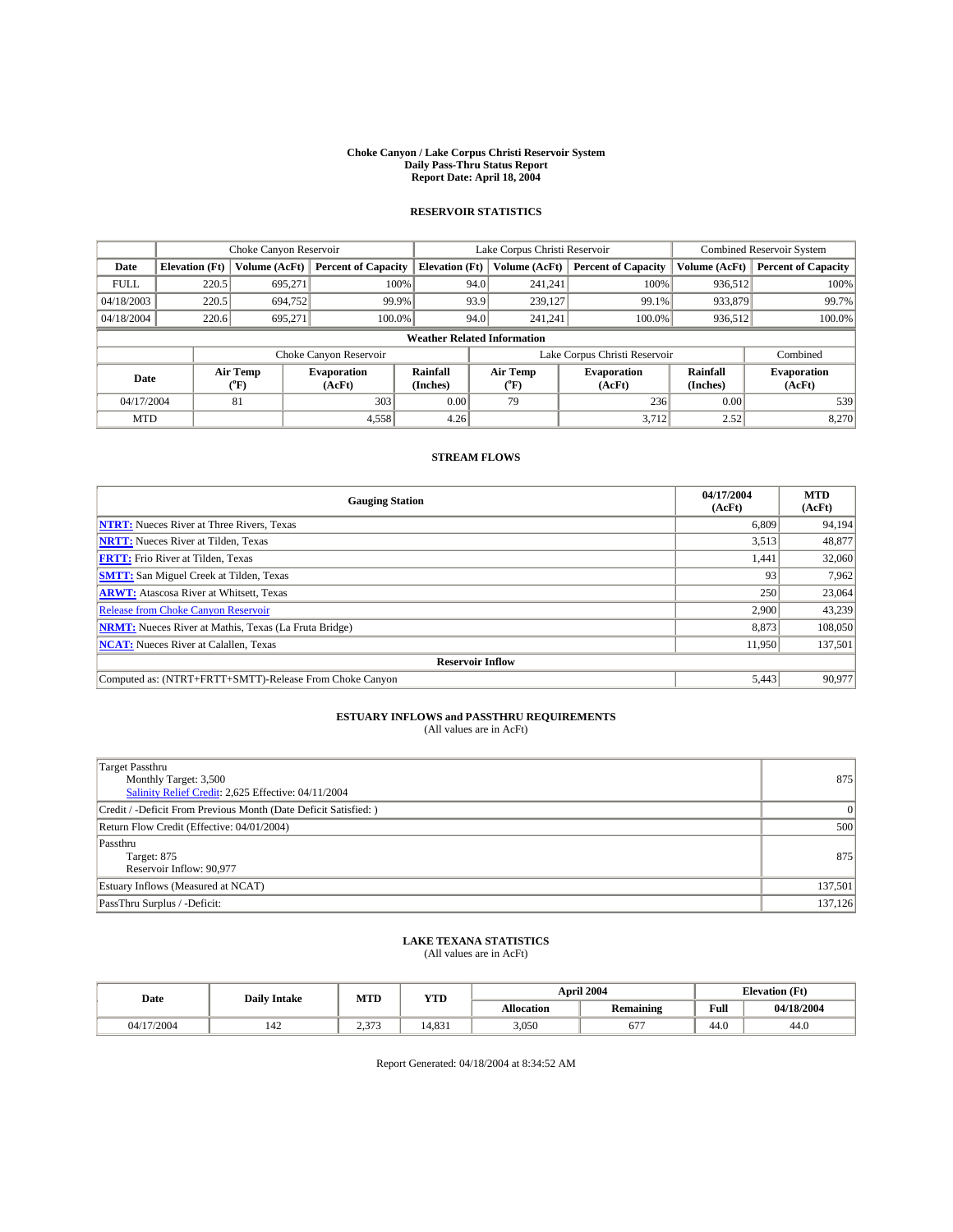#### **Choke Canyon / Lake Corpus Christi Reservoir System Daily Pass-Thru Status Report Report Date: April 19, 2004**

## **RESERVOIR STATISTICS**

|             | Choke Canyon Reservoir             |                          | Lake Corpus Christi Reservoir |                       |      |                  | <b>Combined Reservoir System</b> |                      |                              |  |
|-------------|------------------------------------|--------------------------|-------------------------------|-----------------------|------|------------------|----------------------------------|----------------------|------------------------------|--|
| Date        | <b>Elevation</b> (Ft)              | Volume (AcFt)            | <b>Percent of Capacity</b>    | <b>Elevation (Ft)</b> |      | Volume (AcFt)    | <b>Percent of Capacity</b>       | Volume (AcFt)        | <b>Percent of Capacity</b>   |  |
| <b>FULL</b> | 220.5                              | 695,271                  | 100%                          |                       | 94.0 | 241,241          | 100%                             | 936,512              | 100%                         |  |
| 04/19/2003  | 220.5                              | 694.493                  | 99.9%                         |                       | 93.9 | 239,894          | 99.4%                            | 934,387              | 99.8%                        |  |
| 04/19/2004  | 220.6                              | 695.271                  | $100.0\%$                     |                       | 94.0 | 241,241          | 100.0%                           | 936,512              | 100.0%                       |  |
|             | <b>Weather Related Information</b> |                          |                               |                       |      |                  |                                  |                      |                              |  |
|             |                                    |                          | Choke Canyon Reservoir        |                       |      |                  | Lake Corpus Christi Reservoir    |                      | Combined                     |  |
| Date        |                                    | Air Temp<br>$\rm ^{6}F)$ | <b>Evaporation</b><br>(AcFt)  | Rainfall<br>(Inches)  |      | Air Temp<br>("F) | <b>Evaporation</b><br>(AcFt)     | Rainfall<br>(Inches) | <b>Evaporation</b><br>(AcFt) |  |
| 04/18/2004  |                                    | 81                       | 333                           | 0.00                  |      | 80               | 314                              | 0.00                 | 647                          |  |
| <b>MTD</b>  |                                    |                          | 4,891                         | 4.26                  |      |                  | 4,026                            | 2.52                 | 8,917                        |  |

### **STREAM FLOWS**

| <b>Gauging Station</b>                                       | 04/18/2004<br>(AcFt) | <b>MTD</b><br>(AcFt) |  |  |  |  |  |
|--------------------------------------------------------------|----------------------|----------------------|--|--|--|--|--|
| <b>NTRT:</b> Nueces River at Three Rivers, Texas             | 5.240                | 99,435               |  |  |  |  |  |
| <b>NRTT:</b> Nueces River at Tilden, Texas                   | 3,295                | 52,172               |  |  |  |  |  |
| <b>FRTT:</b> Frio River at Tilden, Texas                     | 1,282                | 33,342               |  |  |  |  |  |
| <b>SMTT:</b> San Miguel Creek at Tilden, Texas               | 75                   | 8,038                |  |  |  |  |  |
| <b>ARWT:</b> Atascosa River at Whitsett, Texas               | 195                  | 23,258               |  |  |  |  |  |
| Release from Choke Canyon Reservoir                          | 885                  | 44,125               |  |  |  |  |  |
| <b>NRMT:</b> Nueces River at Mathis, Texas (La Fruta Bridge) | 6.689                | 114,739              |  |  |  |  |  |
| <b>NCAT:</b> Nueces River at Calallen, Texas                 | 12,029               | 149,530              |  |  |  |  |  |
| <b>Reservoir Inflow</b>                                      |                      |                      |  |  |  |  |  |
| Computed as: (NTRT+FRTT+SMTT)-Release From Choke Canyon      | 5.713                | 96,690               |  |  |  |  |  |

## **ESTUARY INFLOWS and PASSTHRU REQUIREMENTS**<br>(All values are in AcFt)

| <b>Target Passthru</b><br>Monthly Target: 3,500<br>Salinity Relief Credit: 2,625 Effective: 04/11/2004 | 875     |
|--------------------------------------------------------------------------------------------------------|---------|
| Credit / -Deficit From Previous Month (Date Deficit Satisfied: )                                       |         |
| Return Flow Credit (Effective: 04/01/2004)                                                             | 500     |
| Passthru<br>Target: 875<br>Reservoir Inflow: 96,690                                                    | 875     |
| Estuary Inflows (Measured at NCAT)                                                                     | 149,530 |
| PassThru Surplus / -Deficit:                                                                           | 149,155 |

## **LAKE TEXANA STATISTICS** (All values are in AcFt)

| Date       | <b>Daily Intake</b> | MTD   | <b>YTD</b> |                   | April 2004 |      | <b>Elevation</b> (Ft) |
|------------|---------------------|-------|------------|-------------------|------------|------|-----------------------|
|            |                     |       |            | <b>Allocation</b> | Remaining  | Full | 04/19/2004            |
| 04/18/2004 | 142                 | 2,515 | 4.973      | 3,050             | 535        | 44.0 | 44.0                  |

Report Generated: 04/19/2004 at 8:45:19 AM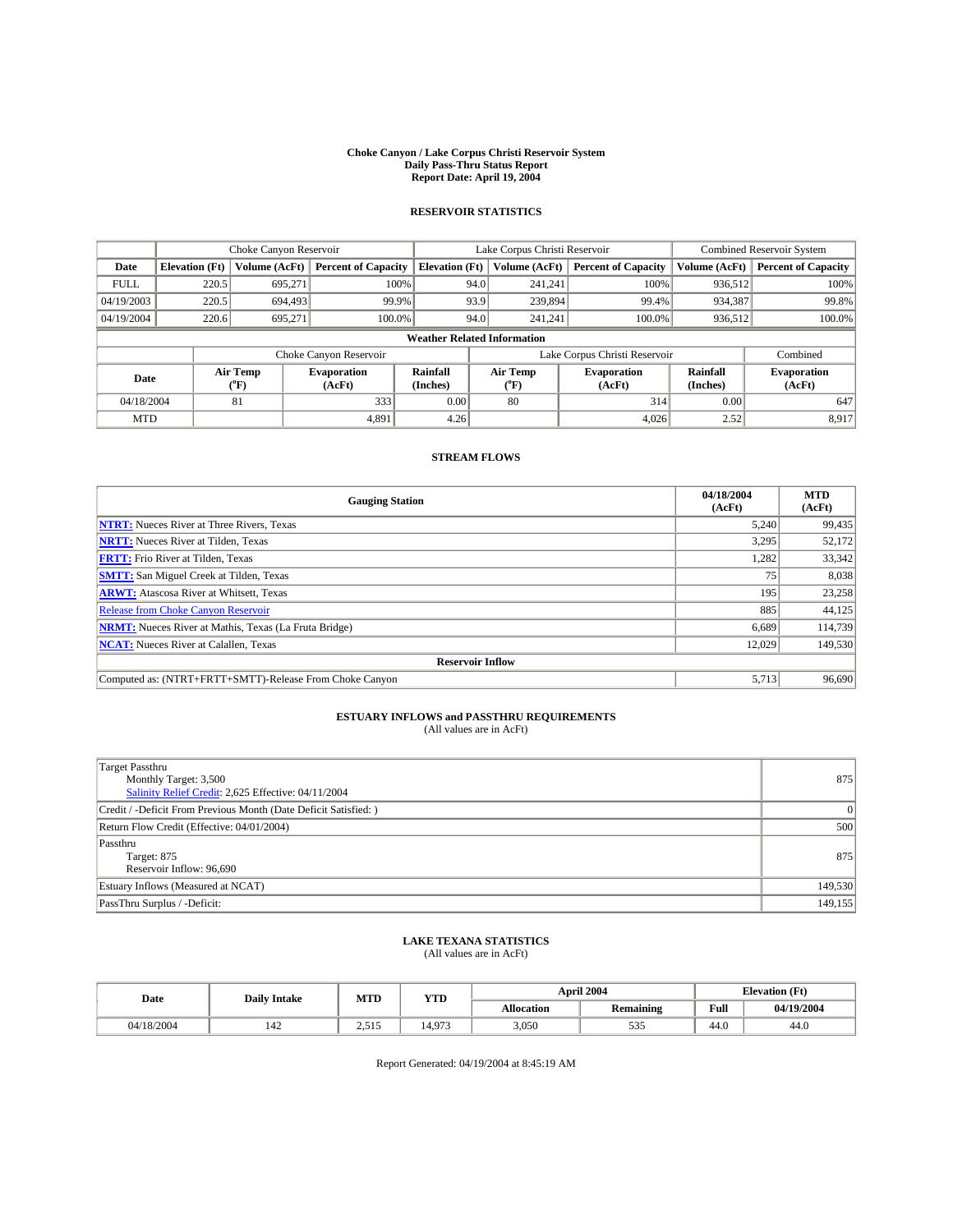#### **Choke Canyon / Lake Corpus Christi Reservoir System Daily Pass-Thru Status Report Report Date: April 20, 2004**

## **RESERVOIR STATISTICS**

|             | Choke Canyon Reservoir             |                      |                              |                       | Lake Corpus Christi Reservoir |                  |                               |                      | <b>Combined Reservoir System</b> |  |  |
|-------------|------------------------------------|----------------------|------------------------------|-----------------------|-------------------------------|------------------|-------------------------------|----------------------|----------------------------------|--|--|
| Date        | <b>Elevation</b> (Ft)              | <b>Volume (AcFt)</b> | <b>Percent of Capacity</b>   | <b>Elevation (Ft)</b> |                               | Volume (AcFt)    | <b>Percent of Capacity</b>    | Volume (AcFt)        | <b>Percent of Capacity</b>       |  |  |
| <b>FULL</b> | 220.5                              | 695.271              | 100%                         |                       | 94.0                          | 241,241          | 100%                          | 936,512              | 100%                             |  |  |
| 04/20/2003  | 220.5                              | 694.493              | 99.9%                        |                       | 93.9                          | 239,702          | 99.4%                         | 934,195              | 99.8%                            |  |  |
| 04/20/2004  | 220.6                              | 695,271              | 100.0%                       |                       | 94.0                          | 241,241          | 100.0%                        | 936,512              | 100.0%                           |  |  |
|             | <b>Weather Related Information</b> |                      |                              |                       |                               |                  |                               |                      |                                  |  |  |
|             |                                    |                      | Choke Canyon Reservoir       |                       |                               |                  | Lake Corpus Christi Reservoir |                      | Combined                         |  |  |
| Date        |                                    | Air Temp<br>(°F)     | <b>Evaporation</b><br>(AcFt) | Rainfall<br>(Inches)  |                               | Air Temp<br>("F) | <b>Evaporation</b><br>(AcFt)  | Rainfall<br>(Inches) | <b>Evaporation</b><br>(AcFt)     |  |  |
| 04/19/2004  |                                    | 83                   | 424                          | 0.00                  |                               | 82               | 393                           | 0.00                 | 817                              |  |  |
| <b>MTD</b>  |                                    |                      | 5,315                        | 4.26                  |                               |                  | 4,419                         | 2.52                 | 9,734                            |  |  |

### **STREAM FLOWS**

| <b>Gauging Station</b>                                       | 04/19/2004<br>(AcFt) | <b>MTD</b><br>(AcFt) |  |  |  |  |  |
|--------------------------------------------------------------|----------------------|----------------------|--|--|--|--|--|
| <b>NTRT:</b> Nueces River at Three Rivers, Texas             | 3,752                | 103,186              |  |  |  |  |  |
| <b>NRTT:</b> Nueces River at Tilden, Texas                   | 3.374                | 55,546               |  |  |  |  |  |
| <b>FRTT:</b> Frio River at Tilden, Texas                     | 1.108                | 34,450               |  |  |  |  |  |
| <b>SMTT:</b> San Miguel Creek at Tilden, Texas               | 60                   | 8,097                |  |  |  |  |  |
| <b>ARWT:</b> Atascosa River at Whitsett, Texas               | 159                  | 23,417               |  |  |  |  |  |
| Release from Choke Canyon Reservoir                          | 645                  | 44,770               |  |  |  |  |  |
| <b>NRMT:</b> Nueces River at Mathis, Texas (La Fruta Bridge) | 5.340                | 120,079              |  |  |  |  |  |
| <b>NCAT:</b> Nueces River at Calallen, Texas                 | 11,434               | 160,964              |  |  |  |  |  |
| <b>Reservoir Inflow</b>                                      |                      |                      |  |  |  |  |  |
| Computed as: (NTRT+FRTT+SMTT)-Release From Choke Canyon      | 4.274                | 100,963              |  |  |  |  |  |

## **ESTUARY INFLOWS and PASSTHRU REQUIREMENTS**<br>(All values are in AcFt)

| <b>Target Passthru</b><br>Monthly Target: 3,500<br>Salinity Relief Credit: 2,625 Effective: 04/11/2004 | 875     |
|--------------------------------------------------------------------------------------------------------|---------|
| Credit / -Deficit From Previous Month (Date Deficit Satisfied: )                                       |         |
| Return Flow Credit (Effective: 04/01/2004)                                                             | 500     |
| Passthru<br>Target: 875<br>Reservoir Inflow: 100,963                                                   | 875     |
| Estuary Inflows (Measured at NCAT)                                                                     | 160,964 |
| PassThru Surplus / -Deficit:                                                                           | 160,589 |

## **LAKE TEXANA STATISTICS** (All values are in AcFt)

| Date       | <b>Daily Intake</b> | MTD   | <b>YTD</b> |                   | April 2004 |      | <b>Elevation</b> (Ft) |
|------------|---------------------|-------|------------|-------------------|------------|------|-----------------------|
|            |                     |       |            | <b>Allocation</b> | Remaining  | Full | 04/20/2004            |
| 04/19/2004 | 142                 | 2.657 | 15.115     | 3,050             | 393        | 44.0 | 44.0                  |

Report Generated: 04/20/2004 at 8:53:43 AM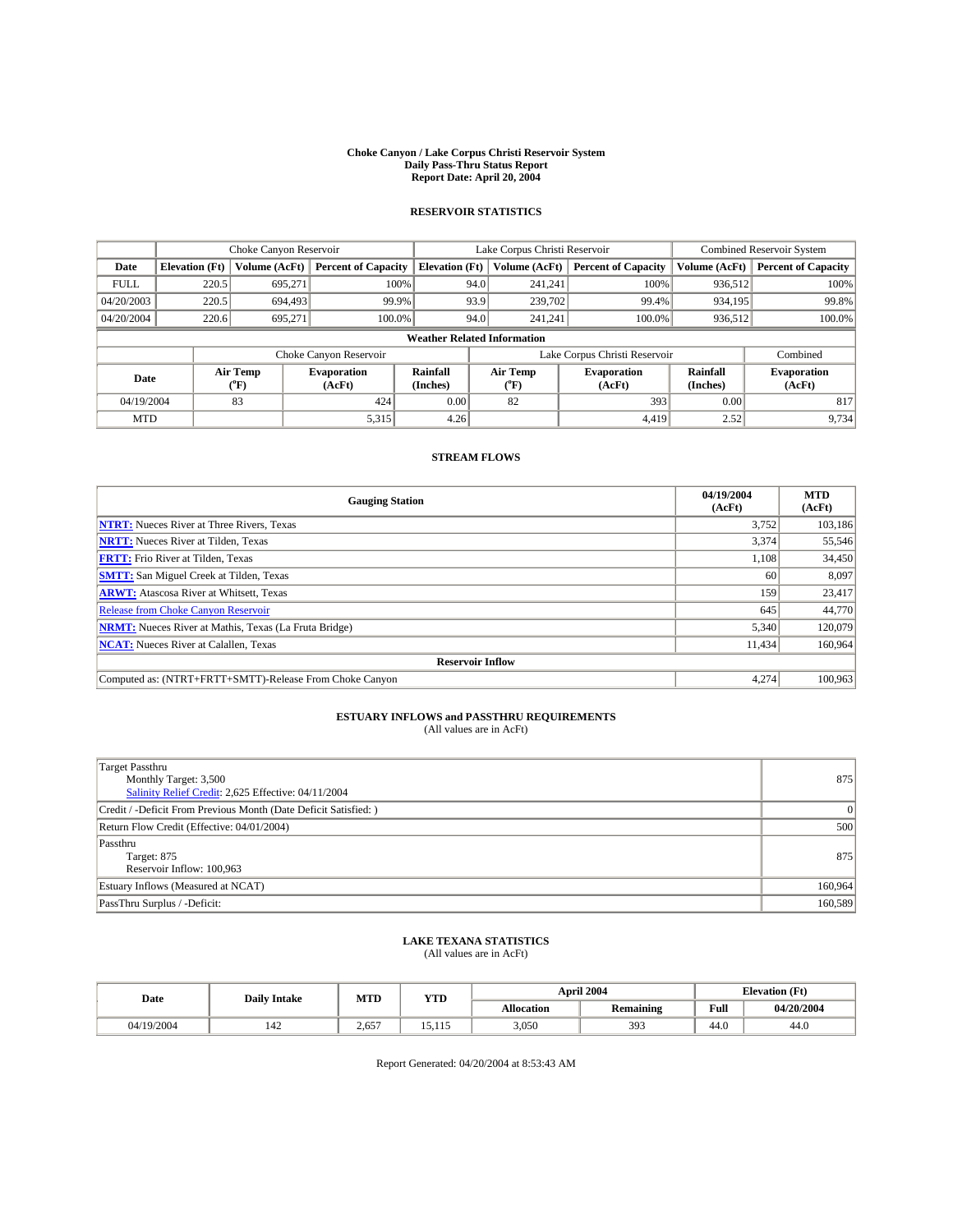#### **Choke Canyon / Lake Corpus Christi Reservoir System Daily Pass-Thru Status Report Report Date: April 21, 2004**

## **RESERVOIR STATISTICS**

|             | Choke Canyon Reservoir             |                      | Lake Corpus Christi Reservoir |                       |      |                  | Combined Reservoir System     |                      |                              |  |
|-------------|------------------------------------|----------------------|-------------------------------|-----------------------|------|------------------|-------------------------------|----------------------|------------------------------|--|
| Date        | <b>Elevation</b> (Ft)              | <b>Volume (AcFt)</b> | <b>Percent of Capacity</b>    | <b>Elevation (Ft)</b> |      | Volume (AcFt)    | <b>Percent of Capacity</b>    | Volume (AcFt)        | <b>Percent of Capacity</b>   |  |
| <b>FULL</b> | 220.5                              | 695,271              | 100%                          |                       | 94.0 | 241,241          | 100%                          | 936,512              | 100%                         |  |
| 04/21/2003  | 220.5                              | 694.493              | 99.9%                         |                       | 93.9 | 240,087          | 99.5%                         | 934,580              | 99.8%                        |  |
| 04/21/2004  | 220.6                              | 695,271              | 100.0%                        |                       | 94.0 | 241,241          | 100.0%                        | 936,512              | 100.0%                       |  |
|             | <b>Weather Related Information</b> |                      |                               |                       |      |                  |                               |                      |                              |  |
|             |                                    |                      | Choke Canyon Reservoir        |                       |      |                  | Lake Corpus Christi Reservoir |                      | Combined                     |  |
| Date        |                                    | Air Temp<br>(°F)     | <b>Evaporation</b><br>(AcFt)  | Rainfall<br>(Inches)  |      | Air Temp<br>("F) | <b>Evaporation</b><br>(AcFt)  | Rainfall<br>(Inches) | <b>Evaporation</b><br>(AcFt) |  |
| 04/20/2004  |                                    | 83                   | 288                           | 0.00                  |      | 81               | 269                           | 0.00                 | 557                          |  |
| <b>MTD</b>  |                                    |                      | 5,603                         | 4.26                  |      |                  | 4,688                         | 2.52                 | 10,291                       |  |

### **STREAM FLOWS**

| <b>Gauging Station</b>                                       | 04/20/2004<br>(AcFt) | <b>MTD</b><br>(AcFt) |  |  |  |  |  |
|--------------------------------------------------------------|----------------------|----------------------|--|--|--|--|--|
| <b>NTRT:</b> Nueces River at Three Rivers, Texas             | 3.474                | 106,660              |  |  |  |  |  |
| <b>NRTT:</b> Nueces River at Tilden, Texas                   | 3,851                | 59,397               |  |  |  |  |  |
| <b>FRTT:</b> Frio River at Tilden, Texas                     | 915                  | 35,365               |  |  |  |  |  |
| <b>SMTT:</b> San Miguel Creek at Tilden, Texas               | 48                   | 8,145                |  |  |  |  |  |
| <b>ARWT:</b> Atascosa River at Whitsett, Texas               | 131                  | 23,548               |  |  |  |  |  |
| <b>Release from Choke Canyon Reservoir</b>                   | 645                  | 45,415               |  |  |  |  |  |
| <b>NRMT:</b> Nueces River at Mathis, Texas (La Fruta Bridge) | 3,652                | 123,731              |  |  |  |  |  |
| <b>NCAT:</b> Nueces River at Calallen, Texas                 | 10,243               | 171,206              |  |  |  |  |  |
| <b>Reservoir Inflow</b>                                      |                      |                      |  |  |  |  |  |
| Computed as: (NTRT+FRTT+SMTT)-Release From Choke Canyon      | 3.791                | 104,755              |  |  |  |  |  |

## **ESTUARY INFLOWS and PASSTHRU REQUIREMENTS**<br>(All values are in AcFt)

| <b>Target Passthru</b><br>Monthly Target: 3,500<br>Salinity Relief Credit: 2,625 Effective: 04/11/2004 | 875     |
|--------------------------------------------------------------------------------------------------------|---------|
| Credit / -Deficit From Previous Month (Date Deficit Satisfied: )                                       |         |
| Return Flow Credit (Effective: 04/01/2004)                                                             | 500     |
| Passthru<br>Target: 875<br>Reservoir Inflow: 104,755                                                   | 875     |
| Estuary Inflows (Measured at NCAT)                                                                     | 171,206 |
| PassThru Surplus / -Deficit:                                                                           | 170,831 |

## **LAKE TEXANA STATISTICS** (All values are in AcFt)

| Date       | <b>Daily Intake</b> |                         | <b>YTD</b><br>MTD |                   | April 2004 | <b>Elevation</b> (Ft) |            |
|------------|---------------------|-------------------------|-------------------|-------------------|------------|-----------------------|------------|
|            |                     |                         |                   | <b>Allocation</b> | Remaining  | Full                  | 04/21/2004 |
| 04/20/2004 | 142                 | 2,799<br>$\overline{a}$ | 257<br>. <i>.</i> | 3,050             | 251        | 44.0                  | 44.0       |

Report Generated: 04/21/2004 at 8:44:48 AM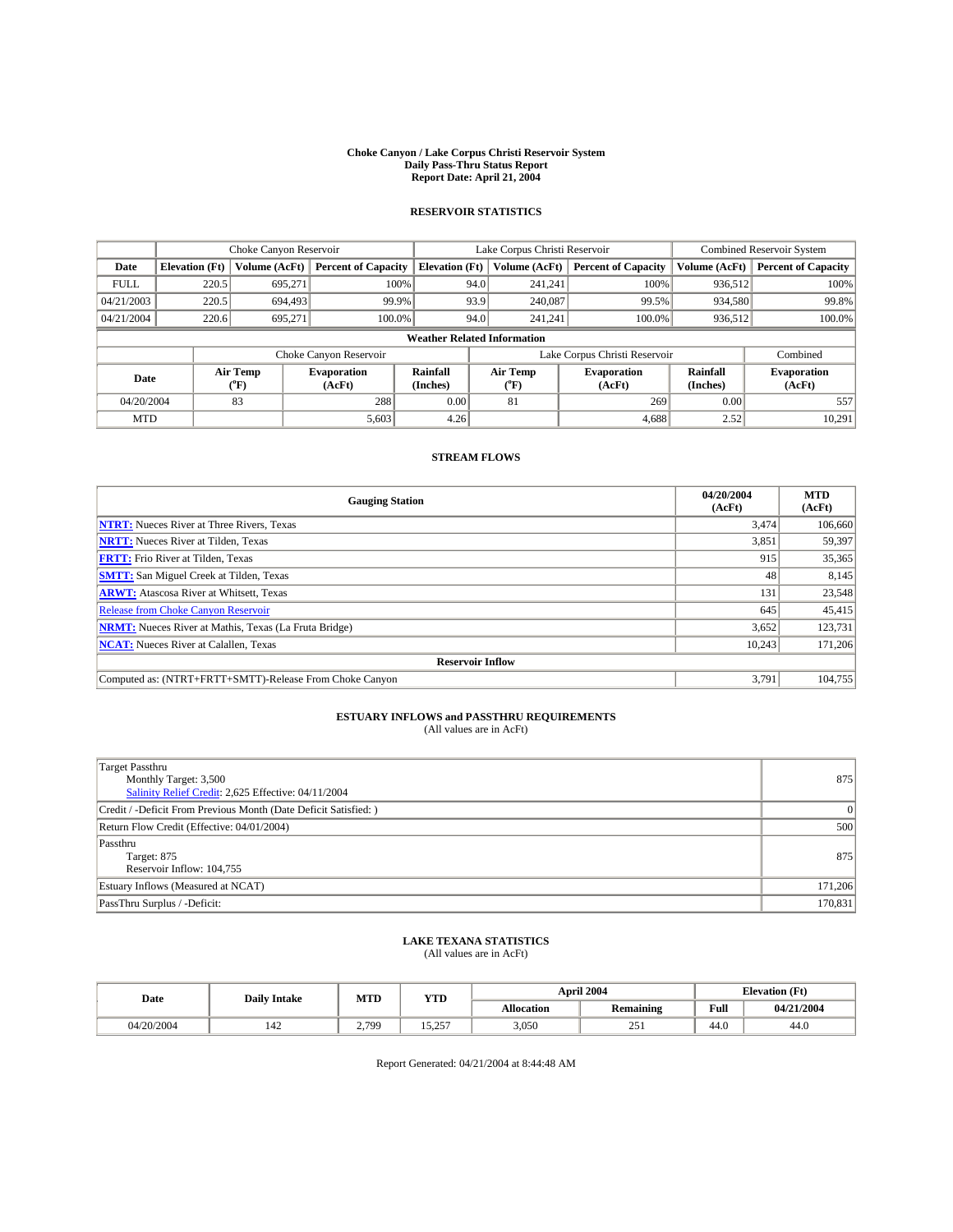#### **Choke Canyon / Lake Corpus Christi Reservoir System Daily Pass-Thru Status Report Report Date: April 22, 2004**

## **RESERVOIR STATISTICS**

|             | Choke Canyon Reservoir             |                          | Lake Corpus Christi Reservoir |                       |                               |                  | <b>Combined Reservoir System</b> |                      |                              |  |
|-------------|------------------------------------|--------------------------|-------------------------------|-----------------------|-------------------------------|------------------|----------------------------------|----------------------|------------------------------|--|
| Date        | <b>Elevation</b> (Ft)              | Volume (AcFt)            | <b>Percent of Capacity</b>    | <b>Elevation</b> (Ft) |                               | Volume (AcFt)    | <b>Percent of Capacity</b>       | Volume (AcFt)        | <b>Percent of Capacity</b>   |  |
| <b>FULL</b> | 220.5                              | 695,271                  | 100%                          |                       | 94.0                          | 241,241          | 100%                             | 936,512              | 100%                         |  |
| 04/22/2003  | 220.5                              | 694.493                  | 99.9%                         |                       | 93.9                          | 238,551          | 98.9%                            | 933,044              | 99.6%                        |  |
| 04/22/2004  | 220.6                              | 695.271                  | $100.0\%$                     |                       | 94.0                          | 241,241          | 100.0%                           | 936,512              | 100.0%                       |  |
|             | <b>Weather Related Information</b> |                          |                               |                       |                               |                  |                                  |                      |                              |  |
|             |                                    |                          | Choke Canyon Reservoir        |                       | Lake Corpus Christi Reservoir |                  |                                  |                      | Combined                     |  |
| Date        |                                    | Air Temp<br>$\rm ^{6}F)$ | <b>Evaporation</b><br>(AcFt)  | Rainfall<br>(Inches)  |                               | Air Temp<br>("F) | <b>Evaporation</b><br>(AcFt)     | Rainfall<br>(Inches) | <b>Evaporation</b><br>(AcFt) |  |
| 04/21/2004  |                                    | 85                       | 378                           | 0.00                  |                               | 84               | 269                              | 0.00                 | 647                          |  |
| <b>MTD</b>  |                                    |                          | 5,981                         | 4.26                  |                               |                  | 4,957                            | 2.52                 | 10,938                       |  |

### **STREAM FLOWS**

| <b>Gauging Station</b>                                       | 04/21/2004<br>(AcFt) | <b>MTD</b><br>(AcFt) |  |  |  |  |  |
|--------------------------------------------------------------|----------------------|----------------------|--|--|--|--|--|
| <b>NTRT:</b> Nueces River at Three Rivers, Texas             | 3,533                | 110,193              |  |  |  |  |  |
| <b>NRTT:</b> Nueces River at Tilden, Texas                   | 5,042                | 64,439               |  |  |  |  |  |
| <b>FRTT:</b> Frio River at Tilden, Texas                     | 744                  | 36,109               |  |  |  |  |  |
| <b>SMTT:</b> San Miguel Creek at Tilden, Texas               | 40                   | 8,185                |  |  |  |  |  |
| <b>ARWT:</b> Atascosa River at Whitsett, Texas               | 117                  | 23,665               |  |  |  |  |  |
| Release from Choke Canyon Reservoir                          | 645                  | 46,060               |  |  |  |  |  |
| <b>NRMT:</b> Nueces River at Mathis, Texas (La Fruta Bridge) | 3,831                | 127,562              |  |  |  |  |  |
| <b>NCAT:</b> Nueces River at Calallen, Texas                 | 9,052                | 180,258              |  |  |  |  |  |
| <b>Reservoir Inflow</b>                                      |                      |                      |  |  |  |  |  |
| Computed as: (NTRT+FRTT+SMTT)-Release From Choke Canyon      | 3,672                | 108,427              |  |  |  |  |  |

## **ESTUARY INFLOWS and PASSTHRU REQUIREMENTS**<br>(All values are in AcFt)

| <b>Target Passthru</b><br>Monthly Target: 3,500<br>Salinity Relief Credit: 2,625 Effective: 04/11/2004 | 875     |
|--------------------------------------------------------------------------------------------------------|---------|
| Credit / -Deficit From Previous Month (Date Deficit Satisfied: )                                       |         |
| Return Flow Credit (Effective: 04/01/2004)                                                             | 500     |
| Passthru<br>Target: 875<br>Reservoir Inflow: 108,427                                                   | 875     |
| Estuary Inflows (Measured at NCAT)                                                                     | 180,258 |
| PassThru Surplus / -Deficit:                                                                           | 179,883 |

## **LAKE TEXANA STATISTICS** (All values are in AcFt)

| Date       | <b>Daily Intake</b> | MTD   | <b>YTD</b> | April 2004        |           | <b>Elevation</b> (Ft) |            |
|------------|---------------------|-------|------------|-------------------|-----------|-----------------------|------------|
|            |                     |       |            | <b>Allocation</b> | Remaining | Full                  | 04/22/2004 |
| 04/21/2004 | 142                 | 2.942 | 15.400     | 3,050             | 108       | 44.0                  | 43.9       |

Report Generated: 04/22/2004 at 9:05:59 AM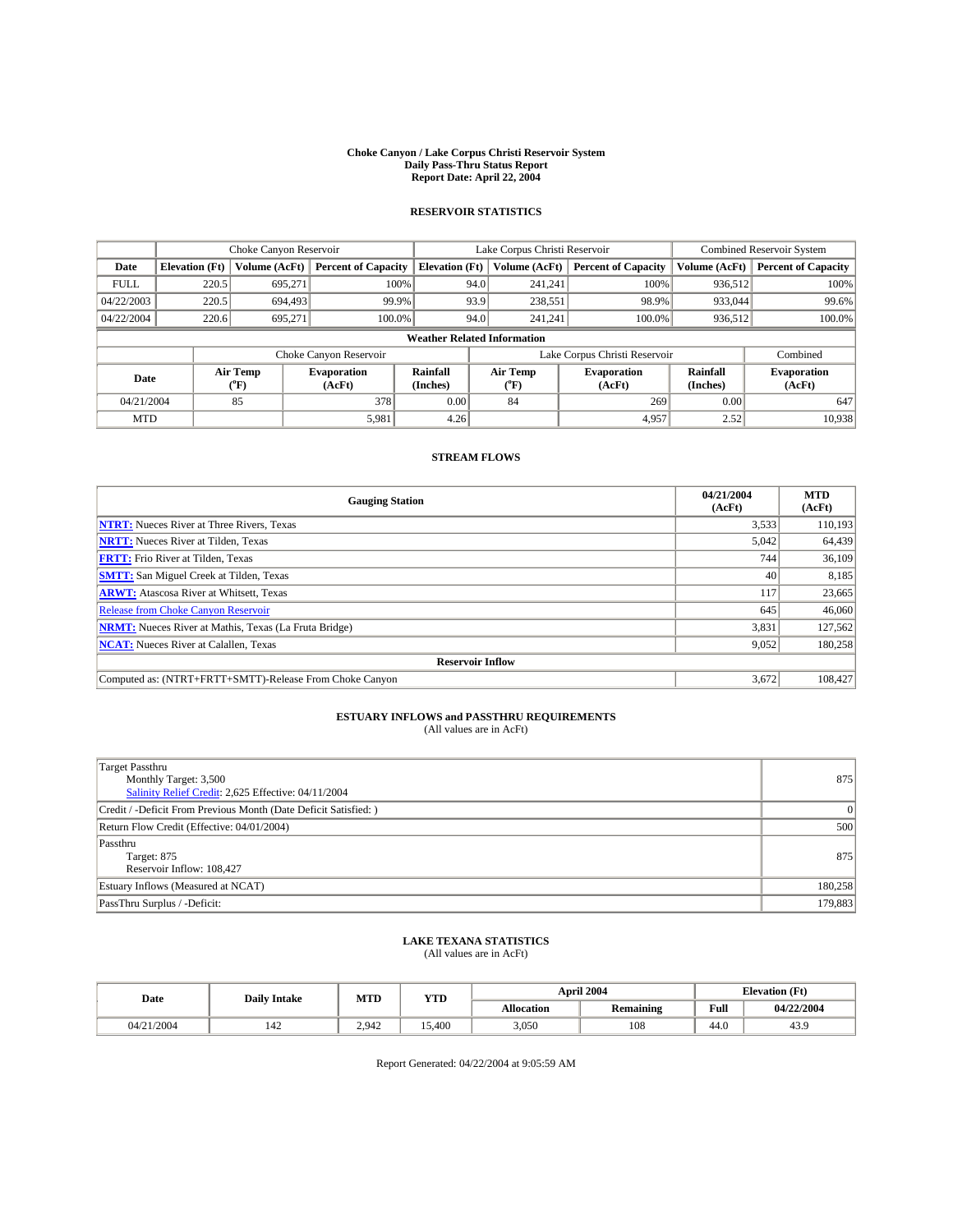#### **Choke Canyon / Lake Corpus Christi Reservoir System Daily Pass-Thru Status Report Report Date: April 23, 2004**

## **RESERVOIR STATISTICS**

|             | Choke Canyon Reservoir             |                  | Lake Corpus Christi Reservoir |                       |                               |                  | <b>Combined Reservoir System</b> |                      |                              |  |
|-------------|------------------------------------|------------------|-------------------------------|-----------------------|-------------------------------|------------------|----------------------------------|----------------------|------------------------------|--|
| Date        | <b>Elevation</b> (Ft)              | Volume (AcFt)    | <b>Percent of Capacity</b>    | <b>Elevation</b> (Ft) |                               | Volume (AcFt)    | <b>Percent of Capacity</b>       | Volume (AcFt)        | <b>Percent of Capacity</b>   |  |
| <b>FULL</b> | 220.5                              | 695,271          | 100%                          |                       | 94.0                          | 241,241          | 100%                             | 936,512              | 100%                         |  |
| 04/23/2003  | 220.5                              | 694.493          | 99.9%                         |                       | 93.9                          | 238,935          | 99.0%                            | 933,428              | 99.7%                        |  |
| 04/23/2004  | 220.6                              | 695.271          | $100.0\%$                     |                       | 94.0                          | 241,241          | 100.0%                           | 936,512              | 100.0%                       |  |
|             | <b>Weather Related Information</b> |                  |                               |                       |                               |                  |                                  |                      |                              |  |
|             |                                    |                  | Choke Canyon Reservoir        |                       | Lake Corpus Christi Reservoir |                  |                                  |                      | Combined                     |  |
| Date        |                                    | Air Temp<br>(°F) | <b>Evaporation</b><br>(AcFt)  | Rainfall<br>(Inches)  |                               | Air Temp<br>("F) | <b>Evaporation</b><br>(AcFt)     | Rainfall<br>(Inches) | <b>Evaporation</b><br>(AcFt) |  |
| 04/22/2004  |                                    | 84               | 318                           | 0.00                  |                               | 83               | 236                              | 0.00                 | 554                          |  |
| <b>MTD</b>  |                                    |                  | 6.299                         | 4.26                  |                               |                  | 5,193                            | 2.52                 | 11,492                       |  |

### **STREAM FLOWS**

| <b>Gauging Station</b>                                       | 04/22/2004<br>(AcFt) | <b>MTD</b><br>(AcFt) |
|--------------------------------------------------------------|----------------------|----------------------|
| <b>NTRT:</b> Nueces River at Three Rivers, Texas             | 3,831                | 114,024              |
| <b>NRTT:</b> Nueces River at Tilden, Texas                   | 6,531                | 70.970               |
| <b>FRTT:</b> Frio River at Tilden, Texas                     | 639                  | 36,748               |
| <b>SMTT:</b> San Miguel Creek at Tilden, Texas               | 34                   | 8,218                |
| <b>ARWT:</b> Atascosa River at Whitsett, Texas               | 109                  | 23,774               |
| Release from Choke Canyon Reservoir                          | 645                  | 46,705               |
| <b>NRMT:</b> Nueces River at Mathis, Texas (La Fruta Bridge) | 3.374                | 130.937              |
| <b>NCAT:</b> Nueces River at Calallen, Texas                 | 7,801                | 188,059              |
| <b>Reservoir Inflow</b>                                      |                      |                      |
| Computed as: (NTRT+FRTT+SMTT)-Release From Choke Canyon      | 3,859                | 112,286              |

## **ESTUARY INFLOWS and PASSTHRU REQUIREMENTS**<br>(All values are in AcFt)

| <b>Target Passthru</b><br>Monthly Target: 3,500<br>Salinity Relief Credit: 2,625 Effective: 04/11/2004 | 875     |
|--------------------------------------------------------------------------------------------------------|---------|
| Credit / -Deficit From Previous Month (Date Deficit Satisfied: )                                       |         |
| Return Flow Credit (Effective: 04/01/2004)                                                             | 500     |
| Passthru<br>Target: 875<br>Reservoir Inflow: 112,286                                                   | 875     |
| Estuary Inflows (Measured at NCAT)                                                                     | 188,059 |
| PassThru Surplus / -Deficit:                                                                           | 187,684 |

## **LAKE TEXANA STATISTICS** (All values are in AcFt)

| Date       | <b>Daily Intake</b> | MTD   | <b>YTD</b> |                   | April 2004       |      | <b>Elevation</b> (Ft) |  |
|------------|---------------------|-------|------------|-------------------|------------------|------|-----------------------|--|
|            |                     |       |            | <b>Allocation</b> | <b>Remaining</b> | Full | 04/23/2004            |  |
| 04/22/2004 | 142                 | 3,084 | 15.542     | 3,050             | -34              | 44.0 | 44.0                  |  |

Report Generated: 04/23/2004 at 8:13:17 AM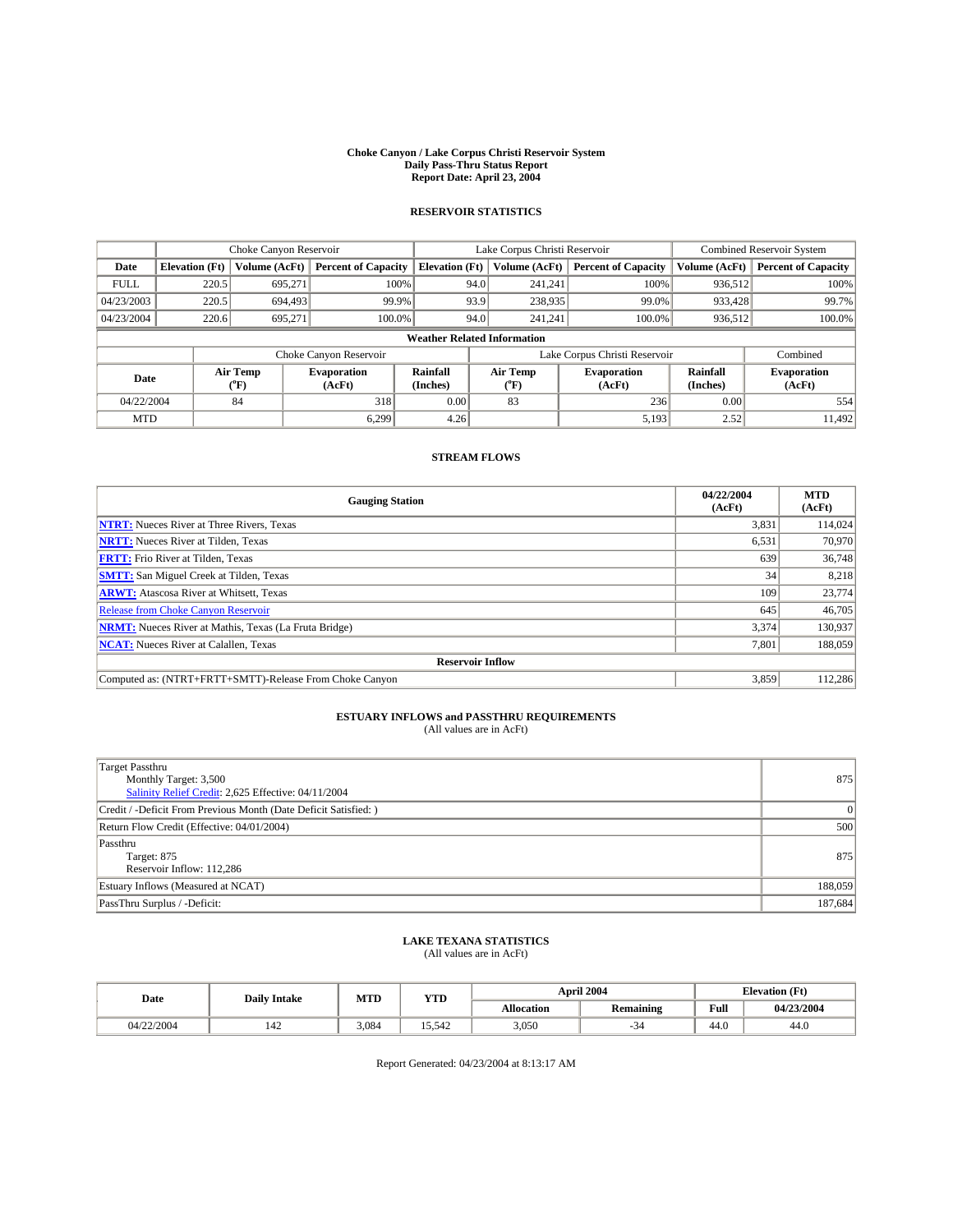#### **Choke Canyon / Lake Corpus Christi Reservoir System Daily Pass-Thru Status Report Report Date: April 24, 2004**

## **RESERVOIR STATISTICS**

|             | Choke Canyon Reservoir             |                  |                              |                       | Lake Corpus Christi Reservoir |                  |                              |                      | <b>Combined Reservoir System</b> |  |
|-------------|------------------------------------|------------------|------------------------------|-----------------------|-------------------------------|------------------|------------------------------|----------------------|----------------------------------|--|
| Date        | <b>Elevation</b> (Ft)              | Volume (AcFt)    | <b>Percent of Capacity</b>   | <b>Elevation</b> (Ft) |                               | Volume (AcFt)    | <b>Percent of Capacity</b>   | Volume (AcFt)        | <b>Percent of Capacity</b>       |  |
| <b>FULL</b> | 220.5                              | 695,271          | 100%                         |                       | 94.0                          | 241.241          | 100%                         | 936,512              | 100%                             |  |
| 04/24/2003  | 220.5                              | 694,493          | 99.9%                        |                       | 93.9                          | 239,318          | 99.2%                        | 933,811              | 99.7%                            |  |
| 04/24/2004  | 220.6                              | 695,271          | $100.0\%$                    |                       | 94.0                          | 241,241          | $100.0\%$                    | 936,512              | 100.0%                           |  |
|             | <b>Weather Related Information</b> |                  |                              |                       |                               |                  |                              |                      |                                  |  |
|             |                                    |                  | Choke Canyon Reservoir       |                       | Lake Corpus Christi Reservoir |                  |                              |                      | Combined                         |  |
| Date        |                                    | Air Temp<br>(°F) | <b>Evaporation</b><br>(AcFt) | Rainfall<br>(Inches)  |                               | Air Temp<br>("F) | <b>Evaporation</b><br>(AcFt) | Rainfall<br>(Inches) | <b>Evaporation</b><br>(AcFt)     |  |
| 04/23/2004  |                                    | 81               | 288                          | 0.80                  |                               | 82               | Pan overflow                 | 2.08                 | 288                              |  |
| <b>MTD</b>  |                                    |                  | 6,587                        | 5.06                  |                               |                  | 5,193                        | 4.60                 | 11,780                           |  |

### **STREAM FLOWS**

| <b>Gauging Station</b>                                       | 04/23/2004<br>(AcFt) | <b>MTD</b><br>(AcFt) |
|--------------------------------------------------------------|----------------------|----------------------|
| <b>NTRT:</b> Nueces River at Three Rivers, Texas             | 4,387                | 118,411              |
| <b>NRTT:</b> Nueces River at Tilden, Texas                   | 7,067                | 78,036               |
| <b>FRTT:</b> Frio River at Tilden, Texas                     | 582                  | 37,330               |
| <b>SMTT:</b> San Miguel Creek at Tilden, Texas               | 30                   | 8,248                |
| <b>ARWT:</b> Atascosa River at Whitsett, Texas               | 101                  | 23,876               |
| Release from Choke Canyon Reservoir                          | 645                  | 47,350               |
| <b>NRMT:</b> Nueces River at Mathis, Texas (La Fruta Bridge) | 3,672                | 134,609              |
| <b>NCAT:</b> Nueces River at Calallen, Texas                 | 7,106                | 195,165              |
| <b>Reservoir Inflow</b>                                      |                      |                      |
| Computed as: (NTRT+FRTT+SMTT)-Release From Choke Canyon      | 4,353                | 116,639              |

## **ESTUARY INFLOWS and PASSTHRU REQUIREMENTS**<br>(All values are in AcFt)

| <b>Target Passthru</b><br>Monthly Target: 3,500<br>Salinity Relief Credit: 2,625 Effective: 04/11/2004 | 875     |
|--------------------------------------------------------------------------------------------------------|---------|
| Credit / -Deficit From Previous Month (Date Deficit Satisfied: )                                       |         |
| Return Flow Credit (Effective: 04/01/2004)                                                             | 500     |
| Passthru<br>Target: 875<br>Reservoir Inflow: 116,639                                                   | 875     |
| Estuary Inflows (Measured at NCAT)                                                                     | 195,165 |
| PassThru Surplus / -Deficit:                                                                           | 194,790 |

## **LAKE TEXANA STATISTICS** (All values are in AcFt)

| Date       | <b>Daily Intake</b> | MTD                | <b>YTD</b> |                   | April 2004       | <b>Elevation</b> (Ft) |            |
|------------|---------------------|--------------------|------------|-------------------|------------------|-----------------------|------------|
|            |                     |                    |            | <b>Allocation</b> | <b>Remaining</b> | Full                  | 04/24/2004 |
| 04/23/2004 | 143                 | דרר י<br>، کانگوان | 15.685     | 3,050             | 1.77             | 44.0                  | 44.0       |

Report Generated: 04/24/2004 at 9:04:25 AM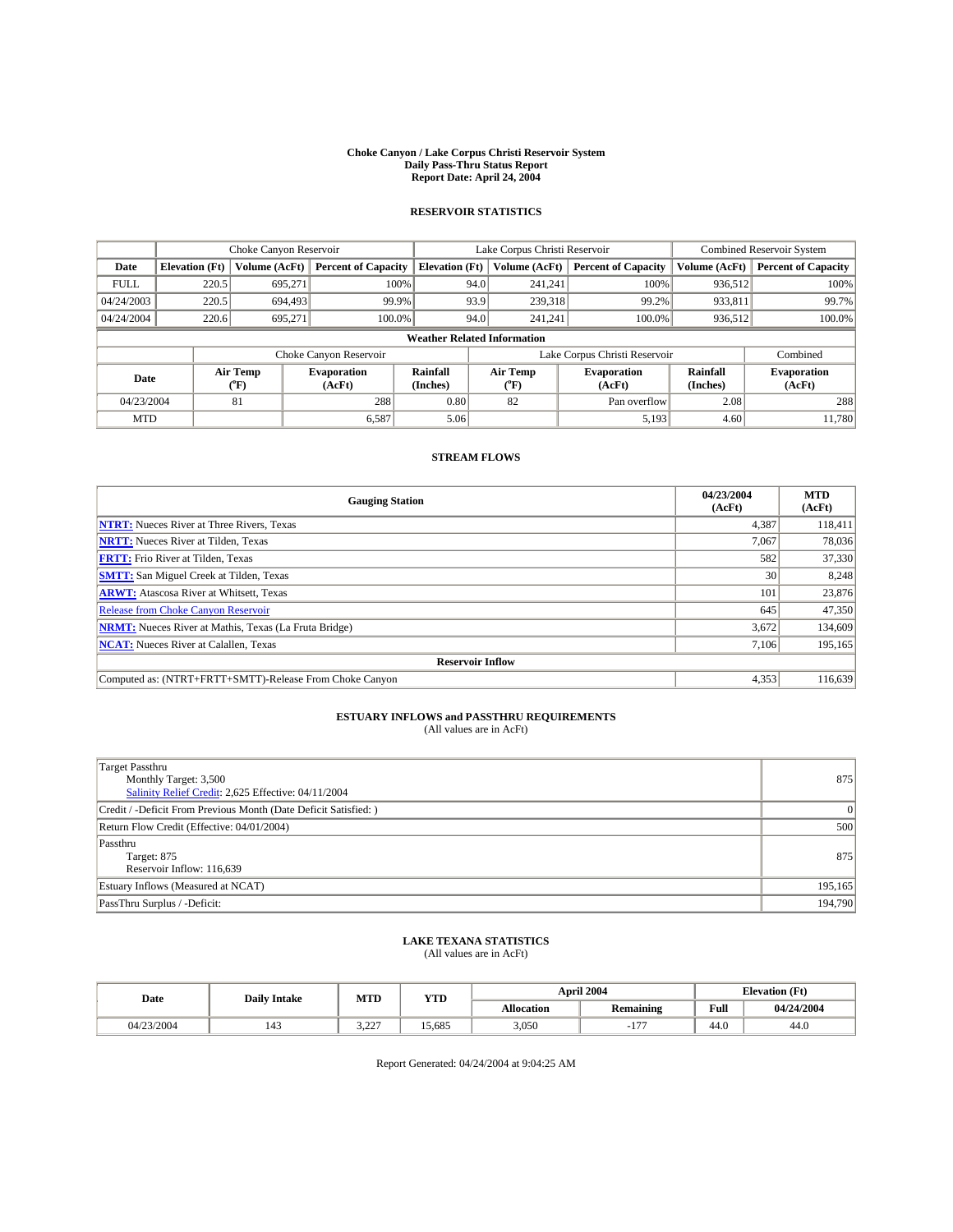#### **Choke Canyon / Lake Corpus Christi Reservoir System Daily Pass-Thru Status Report Report Date: April 25, 2004**

## **RESERVOIR STATISTICS**

|                                    | Choke Canyon Reservoir |                      | Lake Corpus Christi Reservoir |                       |                               |                  | Combined Reservoir System    |                      |                              |
|------------------------------------|------------------------|----------------------|-------------------------------|-----------------------|-------------------------------|------------------|------------------------------|----------------------|------------------------------|
| Date                               | <b>Elevation</b> (Ft)  | <b>Volume (AcFt)</b> | <b>Percent of Capacity</b>    | <b>Elevation (Ft)</b> |                               | Volume (AcFt)    | <b>Percent of Capacity</b>   | Volume (AcFt)        | <b>Percent of Capacity</b>   |
| <b>FULL</b>                        | 220.5                  | 695,271              | 100%                          |                       | 94.0                          | 241,241          | 100%                         | 936,512              | 100%                         |
| 04/25/2003                         | 220.5                  | 694.493              | 99.9%                         |                       | 93.9                          | 239,318          | 99.2%                        | 933,811              | 99.7%                        |
| 04/25/2004                         | 220.6                  | 695,271              | 100.0%                        |                       | 94.0                          | 241,241          | 100.0%                       | 936,512              | 100.0%                       |
| <b>Weather Related Information</b> |                        |                      |                               |                       |                               |                  |                              |                      |                              |
|                                    |                        |                      | Choke Canyon Reservoir        |                       | Lake Corpus Christi Reservoir |                  |                              |                      | Combined                     |
| Date                               |                        | Air Temp<br>(°F)     | <b>Evaporation</b><br>(AcFt)  | Rainfall<br>(Inches)  |                               | Air Temp<br>("F) | <b>Evaporation</b><br>(AcFt) | Rainfall<br>(Inches) | <b>Evaporation</b><br>(AcFt) |
| 04/24/2004                         |                        | 74                   | 91                            | 0.08                  |                               | 76               | 101                          | 0.19                 | 192                          |
| <b>MTD</b>                         |                        |                      | 6,678                         | 5.14                  |                               |                  | 5,294                        | 4.79                 | 11,972                       |

### **STREAM FLOWS**

| <b>Gauging Station</b>                                       | 04/24/2004<br>(AcFt) | <b>MTD</b><br>(AcFt) |
|--------------------------------------------------------------|----------------------|----------------------|
| <b>NTRT:</b> Nueces River at Three Rivers, Texas             | 5,201                | 123,612              |
| <b>NRTT:</b> Nueces River at Tilden, Texas                   | 6,967                | 85,004               |
| <b>FRTT:</b> Frio River at Tilden, Texas                     | 566                  | 37,896               |
| <b>SMTT:</b> San Miguel Creek at Tilden, Texas               | 71                   | 8,320                |
| <b>ARWT:</b> Atascosa River at Whitsett, Texas               | 169                  | 24,044               |
| Release from Choke Canyon Reservoir                          | 992                  | 48,343               |
| <b>NRMT:</b> Nueces River at Mathis, Texas (La Fruta Bridge) | 5,479                | 140,087              |
| <b>NCAT:</b> Nueces River at Calallen, Texas                 | 7,106                | 202,272              |
| <b>Reservoir Inflow</b>                                      |                      |                      |
| Computed as: (NTRT+FRTT+SMTT)-Release From Choke Canyon      | 4.845                | 121,484              |

## **ESTUARY INFLOWS and PASSTHRU REQUIREMENTS**<br>(All values are in AcFt)

| <b>Target Passthru</b><br>Monthly Target: 3,500<br>Salinity Relief Credit: 2,625 Effective: 04/11/2004 | 875     |
|--------------------------------------------------------------------------------------------------------|---------|
| Credit / -Deficit From Previous Month (Date Deficit Satisfied: )                                       |         |
| Return Flow Credit (Effective: 04/01/2004)                                                             | 500     |
| Passthru<br>Target: 875<br>Reservoir Inflow: 121,484                                                   | 875     |
| Estuary Inflows (Measured at NCAT)                                                                     | 202,272 |
| PassThru Surplus / -Deficit:                                                                           | 201,896 |

## **LAKE TEXANA STATISTICS** (All values are in AcFt)

| Date       | <b>Daily Intake</b> | MTD   | YTD    |                   | April 2004       | <b>Elevation</b> (Ft) |            |
|------------|---------------------|-------|--------|-------------------|------------------|-----------------------|------------|
|            |                     |       |        | <b>Allocation</b> | <b>Remaining</b> | Full                  | 04/25/2004 |
| 04/24/2004 | 141                 | 3,368 | 15.826 | 3,050             | $-318$           | 44.0                  | 44.0       |

Report Generated: 04/25/2004 at 8:46:39 AM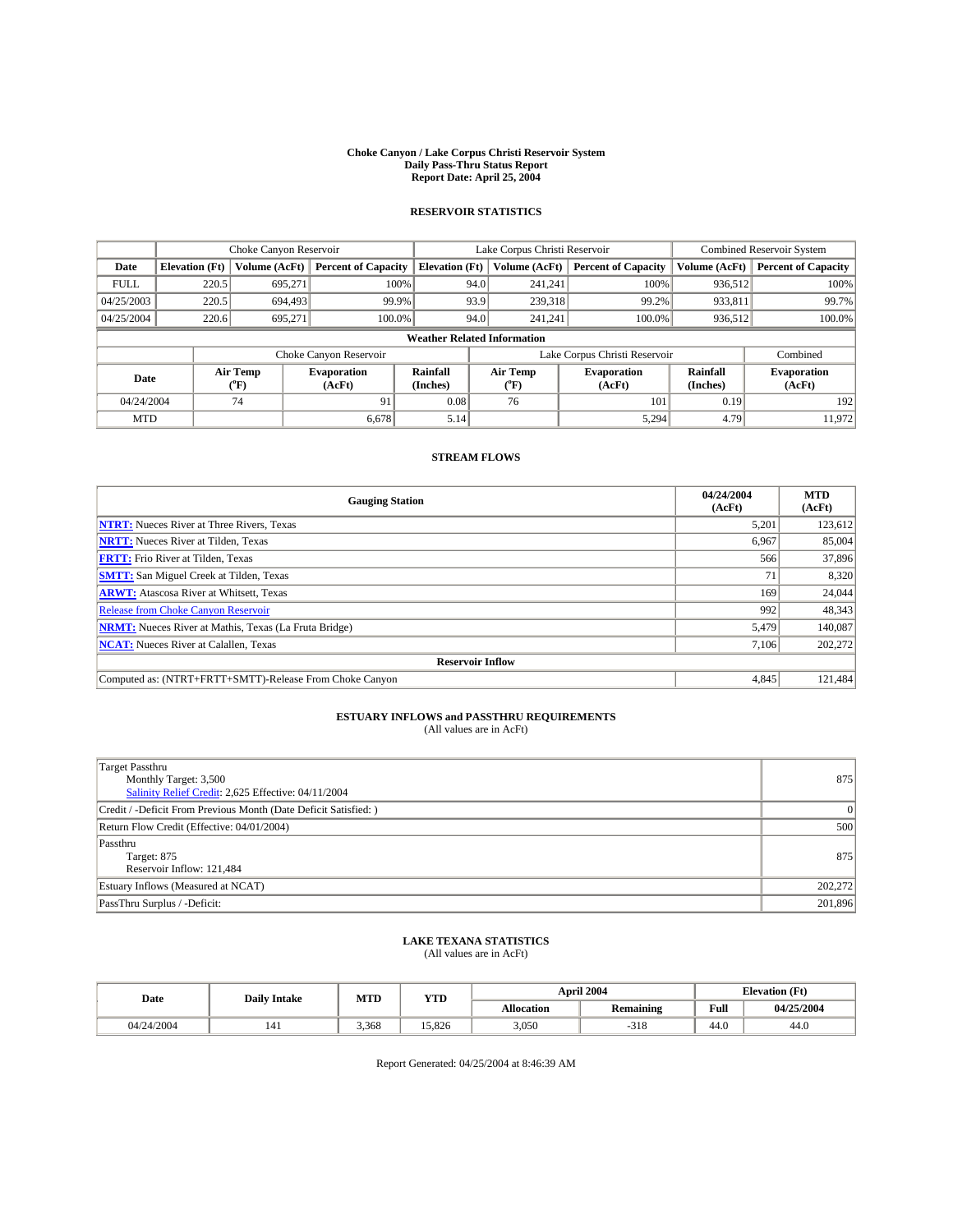#### **Choke Canyon / Lake Corpus Christi Reservoir System Daily Pass-Thru Status Report Report Date: April 26, 2004**

## **RESERVOIR STATISTICS**

|             | Choke Canyon Reservoir             |                  | Lake Corpus Christi Reservoir |                       |                               |                  | <b>Combined Reservoir System</b> |                      |                              |
|-------------|------------------------------------|------------------|-------------------------------|-----------------------|-------------------------------|------------------|----------------------------------|----------------------|------------------------------|
| Date        | <b>Elevation</b> (Ft)              | Volume (AcFt)    | <b>Percent of Capacity</b>    | <b>Elevation</b> (Ft) |                               | Volume (AcFt)    | <b>Percent of Capacity</b>       | Volume (AcFt)        | <b>Percent of Capacity</b>   |
| <b>FULL</b> | 220.5                              | 695,271          | 100%                          |                       | 94.0                          | 241,241          | 100%                             | 936,512              | 100%                         |
| 04/26/2003  | 220.5                              | 694.493          | 99.9%                         |                       | 93.9                          | 238,935          | 99.0%                            | 933,428              | 99.7%                        |
| 04/26/2004  | 220.6                              | 695.271          | $100.0\%$                     |                       | 94.0                          | 241,241          | 100.0%                           | 936,512              | 100.0%                       |
|             | <b>Weather Related Information</b> |                  |                               |                       |                               |                  |                                  |                      |                              |
|             |                                    |                  | Choke Canyon Reservoir        |                       | Lake Corpus Christi Reservoir |                  |                                  |                      | Combined                     |
| Date        |                                    | Air Temp<br>(°F) | <b>Evaporation</b><br>(AcFt)  | Rainfall<br>(Inches)  |                               | Air Temp<br>("F) | <b>Evaporation</b><br>(AcFt)     | Rainfall<br>(Inches) | <b>Evaporation</b><br>(AcFt) |
| 04/25/2004  |                                    | 76               | 182                           | 0.18                  |                               | 73               | Pan overflow                     | 0.92                 | 182                          |
| <b>MTD</b>  |                                    |                  | 6,860                         | 5.32                  |                               |                  | 5,294                            | 5.71                 | 12,154                       |

### **STREAM FLOWS**

| <b>Gauging Station</b>                                       | 04/25/2004<br>(AcFt) | <b>MTD</b><br>(AcFt) |  |  |  |  |  |
|--------------------------------------------------------------|----------------------|----------------------|--|--|--|--|--|
| <b>NTRT:</b> Nueces River at Three Rivers, Texas             | 6,392                | 130,004              |  |  |  |  |  |
| <b>NRTT:</b> Nueces River at Tilden, Texas                   | 6,193                | 91,197               |  |  |  |  |  |
| <b>FRTT:</b> Frio River at Tilden, Texas                     | 542                  | 38,438               |  |  |  |  |  |
| <b>SMTT:</b> San Miguel Creek at Tilden, Texas               | 405                  | 8,724                |  |  |  |  |  |
| <b>ARWT:</b> Atascosa River at Whitsett, Texas               | 2,680                | 26,724               |  |  |  |  |  |
| <b>Release from Choke Canyon Reservoir</b>                   | 1,288                | 49,631               |  |  |  |  |  |
| <b>NRMT:</b> Nueces River at Mathis, Texas (La Fruta Bridge) | 7.444                | 147,531              |  |  |  |  |  |
| <b>NCAT:</b> Nueces River at Calallen, Texas                 | 9,111                | 211,383              |  |  |  |  |  |
| <b>Reservoir Inflow</b>                                      |                      |                      |  |  |  |  |  |
| Computed as: (NTRT+FRTT+SMTT)-Release From Choke Canyon      | 6.050                | 127,535              |  |  |  |  |  |

## **ESTUARY INFLOWS and PASSTHRU REQUIREMENTS**<br>(All values are in AcFt)

| <b>Target Passthru</b><br>Monthly Target: 3,500<br>Salinity Relief Credit: 2,625 Effective: 04/11/2004 | 875     |
|--------------------------------------------------------------------------------------------------------|---------|
| Credit / -Deficit From Previous Month (Date Deficit Satisfied: )                                       |         |
| Return Flow Credit (Effective: 04/01/2004)                                                             | 500     |
| Passthru<br>Target: 875<br>Reservoir Inflow: 127,535                                                   | 875     |
| Estuary Inflows (Measured at NCAT)                                                                     | 211,383 |
| PassThru Surplus / -Deficit:                                                                           | 211,008 |

## **LAKE TEXANA STATISTICS** (All values are in AcFt)

| Date       | <b>Daily Intake</b> | MTD   | <b>YTD</b> |                   | April 2004       |      | <b>Elevation</b> (Ft) |
|------------|---------------------|-------|------------|-------------------|------------------|------|-----------------------|
|            |                     |       |            | <b>Allocation</b> | <b>Remaining</b> | Full | 04/26/2004            |
| 04/25/2004 | 143                 | 3,511 | 15.969     | 3,050             | $-461$           | 44.0 | 44.0                  |

Report Generated: 04/26/2004 at 8:50:31 AM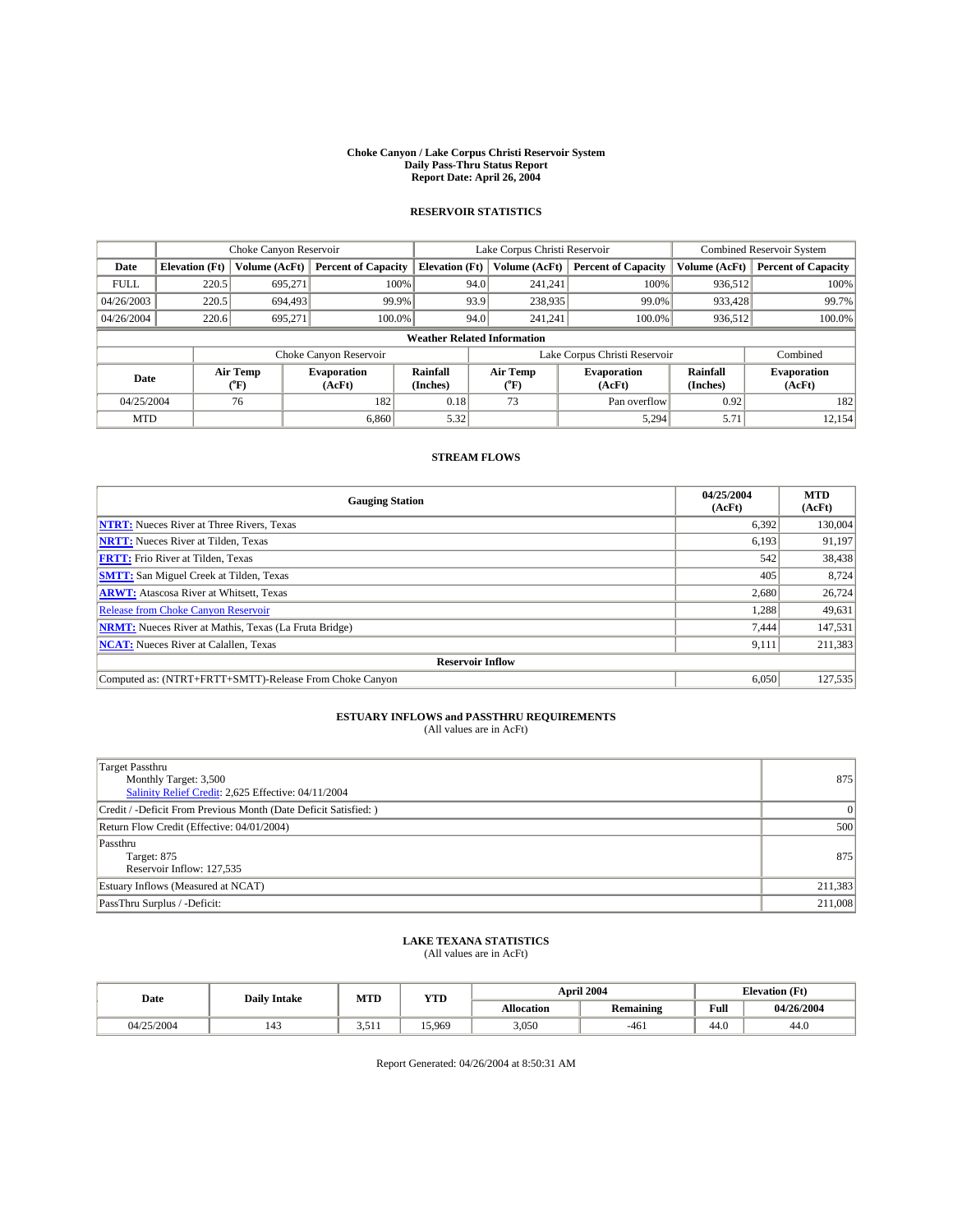#### **Choke Canyon / Lake Corpus Christi Reservoir System Daily Pass-Thru Status Report Report Date: April 27, 2004**

## **RESERVOIR STATISTICS**

|             |                                    |                      | Lake Corpus Christi Reservoir |                       |                               |                  | Combined Reservoir System    |                      |                              |
|-------------|------------------------------------|----------------------|-------------------------------|-----------------------|-------------------------------|------------------|------------------------------|----------------------|------------------------------|
| Date        | <b>Elevation</b> (Ft)              | <b>Volume (AcFt)</b> | <b>Percent of Capacity</b>    | <b>Elevation (Ft)</b> |                               | Volume (AcFt)    | <b>Percent of Capacity</b>   | Volume (AcFt)        | <b>Percent of Capacity</b>   |
| <b>FULL</b> | 220.5                              | 695,271              | 100%                          |                       | 94.0                          | 241,241          | 100%                         | 936,512              | 100%                         |
| 04/27/2003  | 220.5                              | 694.493              | 99.9%                         |                       | 93.8                          | 238,360          | 98.8%                        | 932,853              | 99.6%                        |
| 04/27/2004  | 220.6                              | 695,271              | 100.0%                        |                       | 94.0                          | 241,241          | 100.0%                       | 936,512              | 100.0%                       |
|             | <b>Weather Related Information</b> |                      |                               |                       |                               |                  |                              |                      |                              |
|             |                                    |                      | Choke Canyon Reservoir        |                       | Lake Corpus Christi Reservoir |                  |                              |                      | Combined                     |
| Date        |                                    | Air Temp<br>(°F)     | <b>Evaporation</b><br>(AcFt)  | Rainfall<br>(Inches)  |                               | Air Temp<br>("F) | <b>Evaporation</b><br>(AcFt) | Rainfall<br>(Inches) | <b>Evaporation</b><br>(AcFt) |
| 04/26/2004  |                                    | 78                   | 242                           | 0.02                  |                               | 78               | 168                          | 0.06                 | 410                          |
| <b>MTD</b>  |                                    |                      | 7,102                         | 5.34                  |                               |                  | 5,462                        | 5.77                 | 12,564                       |

### **STREAM FLOWS**

| <b>Gauging Station</b>                                       | 04/26/2004<br>(AcFt) | <b>MTD</b><br>(AcFt) |
|--------------------------------------------------------------|----------------------|----------------------|
| <b>NTRT:</b> Nueces River at Three Rivers, Texas             | 9,131                | 139,135              |
| <b>NRTT:</b> Nueces River at Tilden, Texas                   | 5,280                | 96,477               |
| <b>FRTT:</b> Frio River at Tilden, Texas                     | 514                  | 38,952               |
| <b>SMTT:</b> San Miguel Creek at Tilden, Texas               | 834                  | 9,558                |
| <b>ARWT:</b> Atascosa River at Whitsett, Texas               | 7,761                | 34,485               |
| <b>Release from Choke Canyon Reservoir</b>                   | 2,041                | 51,672               |
| <b>NRMT:</b> Nueces River at Mathis, Texas (La Fruta Bridge) | 9,667                | 157,198              |
| <b>NCAT:</b> Nueces River at Calallen, Texas                 | 10,163               | 221,546              |
| <b>Reservoir Inflow</b>                                      |                      |                      |
| Computed as: (NTRT+FRTT+SMTT)-Release From Choke Canyon      | 8,438                | 135,973              |

## **ESTUARY INFLOWS and PASSTHRU REQUIREMENTS**<br>(All values are in AcFt)

| <b>Target Passthru</b><br>Monthly Target: 3,500<br>Salinity Relief Credit: 2,625 Effective: 04/11/2004 | 875     |
|--------------------------------------------------------------------------------------------------------|---------|
| Credit / -Deficit From Previous Month (Date Deficit Satisfied: )                                       |         |
| Return Flow Credit (Effective: 04/01/2004)                                                             | 500     |
| Passthru<br>Target: 875<br>Reservoir Inflow: 135,973                                                   | 875     |
| Estuary Inflows (Measured at NCAT)                                                                     | 221,546 |
| PassThru Surplus / -Deficit:                                                                           | 221,171 |

## **LAKE TEXANA STATISTICS** (All values are in AcFt)

| Date       | <b>Daily Intake</b> | MTD   | YTD    |                   | <b>April 2004</b> | <b>Elevation</b> (Ft) |            |  |
|------------|---------------------|-------|--------|-------------------|-------------------|-----------------------|------------|--|
|            |                     |       |        | <b>Allocation</b> | Remaining         | Full                  | 04/27/2004 |  |
| 04/26/2004 | 143                 | 3,654 | 16.112 | 3,050             | $-604$            | 44.0                  | 44.0       |  |

Report Generated: 04/27/2004 at 8:29:42 AM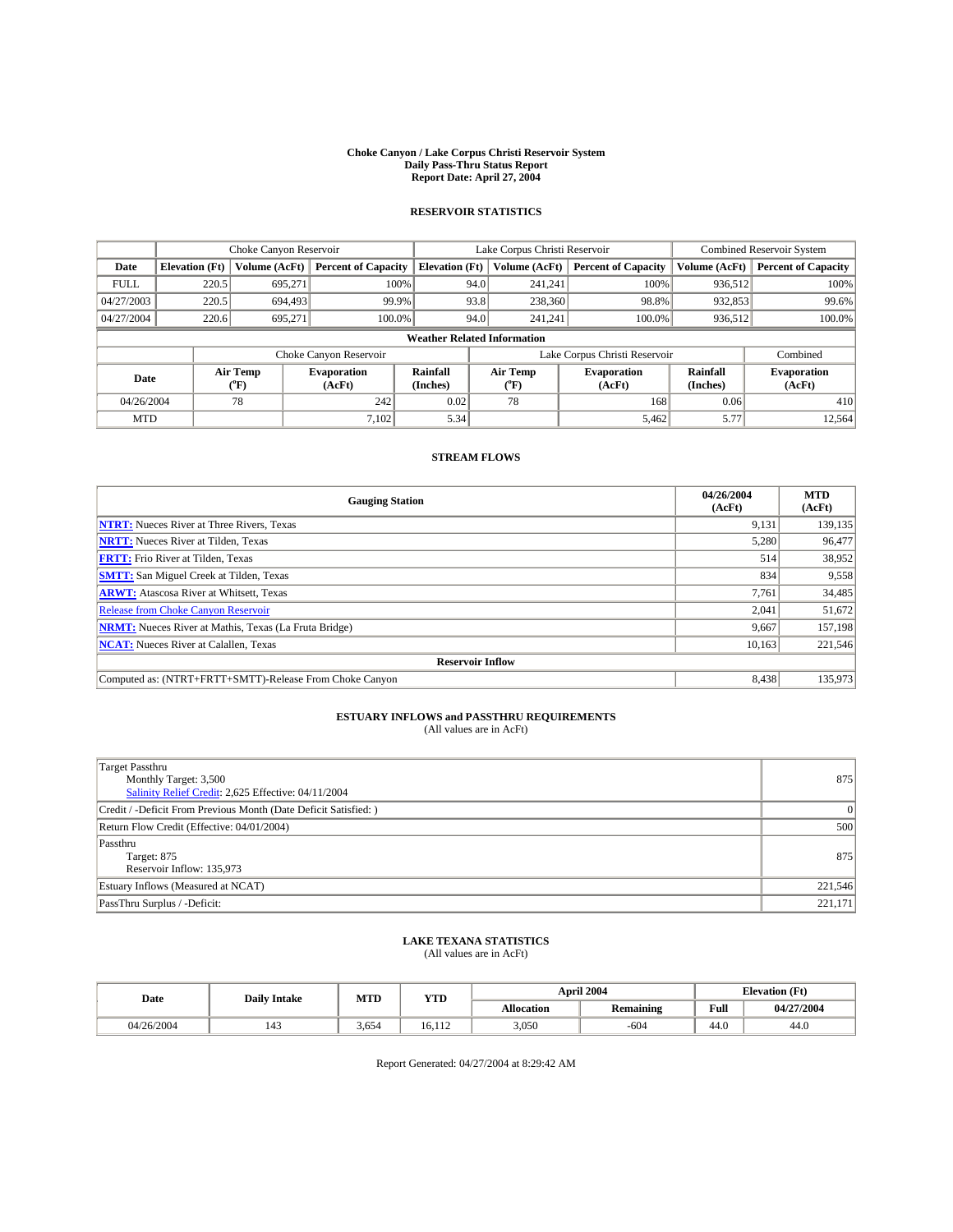#### **Choke Canyon / Lake Corpus Christi Reservoir System Daily Pass-Thru Status Report Report Date: April 28, 2004**

#### **RESERVOIR STATISTICS**

|             | Choke Canyon Reservoir             |                             |                              |                             | Lake Corpus Christi Reservoir |                  |                               |                      | <b>Combined Reservoir System</b> |  |  |
|-------------|------------------------------------|-----------------------------|------------------------------|-----------------------------|-------------------------------|------------------|-------------------------------|----------------------|----------------------------------|--|--|
| Date        | <b>Elevation</b> (Ft)              | Volume (AcFt)               | <b>Percent of Capacity</b>   | <b>Elevation</b> (Ft)       |                               | Volume (AcFt)    | <b>Percent of Capacity</b>    | Volume (AcFt)        | <b>Percent of Capacity</b>       |  |  |
| <b>FULL</b> | 220.5                              | 695,271                     | 100%                         |                             | 94.0                          | 241,241          | 100%                          | 936.512              | 100%                             |  |  |
| 04/28/2003  | 220.5                              | 694,233                     | 99.9%                        |                             | 93.8                          | 237,785          | 98.6%                         | 932,018              | 99.5%                            |  |  |
| 04/28/2004  | 220.6                              | 695.271                     | 100.0%                       |                             | 94.0                          | 241.241          | $100.0\%$                     | 936,512              | 100.0%                           |  |  |
|             | <b>Weather Related Information</b> |                             |                              |                             |                               |                  |                               |                      |                                  |  |  |
|             |                                    |                             | Choke Canyon Reservoir       |                             |                               |                  | Lake Corpus Christi Reservoir |                      | Combined                         |  |  |
| Date        |                                    | Air Temp<br>${}^{\circ}$ F) | <b>Evaporation</b><br>(AcFt) | <b>Rainfall</b><br>(Inches) |                               | Air Temp<br>("F) | <b>Evaporation</b><br>(AcFt)  | Rainfall<br>(Inches) | <b>Evaporation</b><br>(AcFt)     |  |  |
| 04/27/2004  |                                    | 80                          | 348                          | 0.00                        |                               | 79               | 303                           | 0.00                 | 651                              |  |  |
| <b>MTD</b>  |                                    |                             | 7,450                        | 5.34                        |                               |                  | 5,765                         | 5.77                 | 13,215                           |  |  |

### **STREAM FLOWS**

| <b>Gauging Station</b>                                       | 04/27/2004<br>(AcFt) | <b>MTD</b><br>(AcFt) |
|--------------------------------------------------------------|----------------------|----------------------|
| <b>NTRT:</b> Nueces River at Three Rivers, Texas             | 11,672               | 150,806              |
| <b>NRTT:</b> Nueces River at Tilden, Texas                   | 4,307                | 100.784              |
| <b>FRTT:</b> Frio River at Tilden, Texas                     | 597                  | 39.549               |
| <b>SMTT:</b> San Miguel Creek at Tilden, Texas               | 1.108                | 10,666               |
| <b>ARWT:</b> Atascosa River at Whitsett, Texas               | 4,962                | 39,448               |
| <b>Release from Choke Canyon Reservoir</b>                   | 2,579                | 54,250               |
| <b>NRMT:</b> Nueces River at Mathis, Texas (La Fruta Bridge) | 11,096               | 168,294              |
| <b>NCAT:</b> Nueces River at Calallen, Texas                 | 11,652               | 233,198              |
| <b>Reservoir Inflow</b>                                      |                      |                      |
| Computed as: (NTRT+FRTT+SMTT)-Release From Choke Canyon      | 10.798               | 146,771              |

## **ESTUARY INFLOWS and PASSTHRU REQUIREMENTS**<br>(All values are in AcFt)

| Target Passthru<br>Monthly Target: 3,500<br>Salinity Relief Credit: 2,625 Effective: 04/11/2004 | 875     |
|-------------------------------------------------------------------------------------------------|---------|
| Credit / -Deficit From Previous Month (Date Deficit Satisfied: )                                | 0       |
| Return Flow Credit (Effective: 04/01/2004)                                                      | 500     |
| Passthru<br>Target: 875<br>Reservoir Inflow: 146,771                                            | 875     |
| Estuary Inflows (Measured at NCAT)                                                              | 233,198 |
| PassThru Surplus / -Deficit:                                                                    | 232,823 |

# **LAKE TEXANA STATISTICS** (All values are in AcFt)

| Date       | <b>Daily Intake</b> | MTD   | <b>YTD</b> |                   | April 2004 | <b>Elevation</b> (Ft) |            |
|------------|---------------------|-------|------------|-------------------|------------|-----------------------|------------|
|            |                     |       |            | <b>Allocation</b> | Remaining  | Full                  | 04/28/2004 |
| 04/27/2004 | 143                 | 3.796 | 16.254     | 3,050             | $-746$     | 44.0                  | 44.1       |

Report Generated: 04/28/2004 at 8:36:38 AM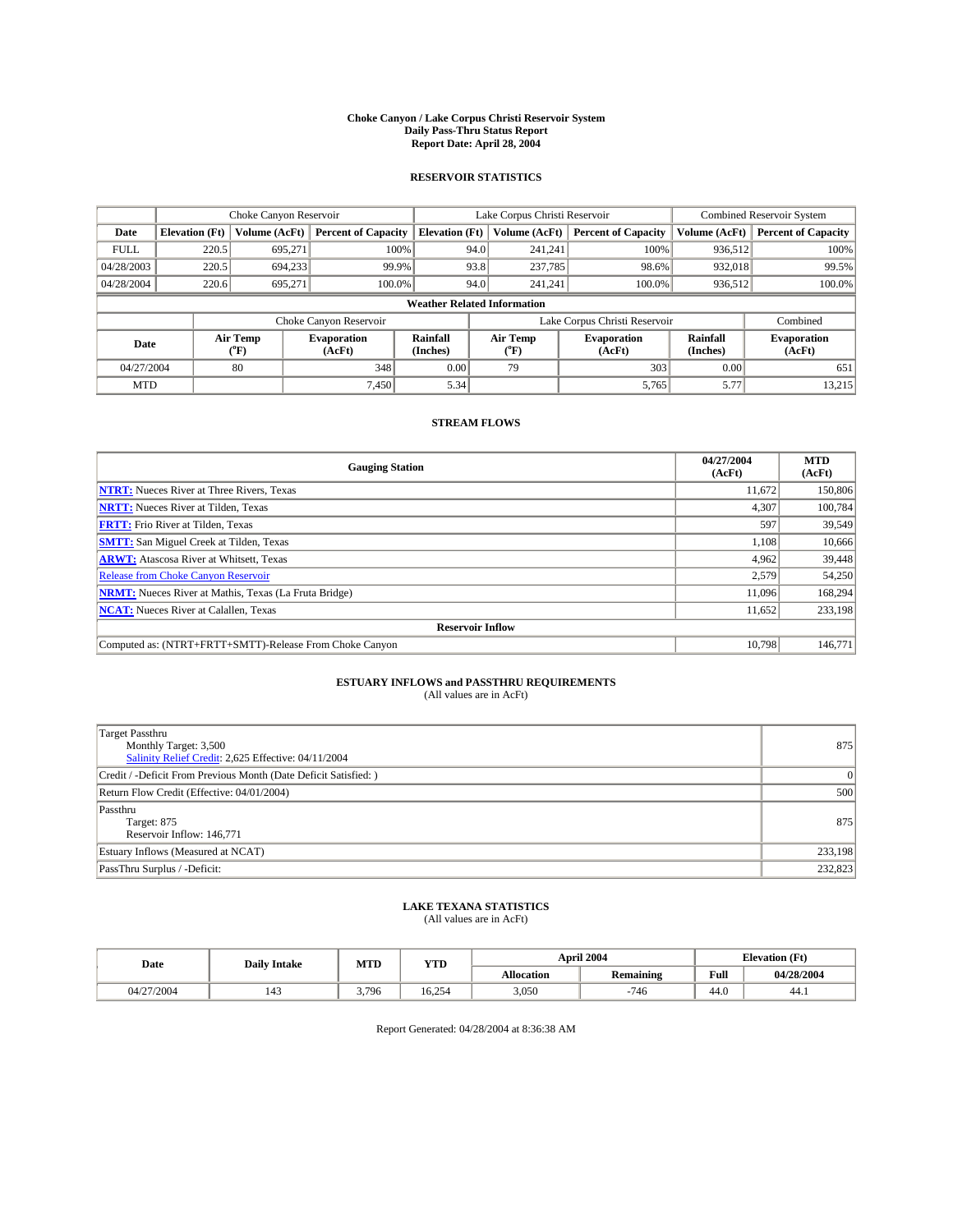#### **Choke Canyon / Lake Corpus Christi Reservoir System Daily Pass-Thru Status Report Report Date: April 29, 2004**

#### **RESERVOIR STATISTICS**

|             | Choke Canyon Reservoir             |                  |                              |                             | Lake Corpus Christi Reservoir |                  |                               |                      | <b>Combined Reservoir System</b> |  |  |
|-------------|------------------------------------|------------------|------------------------------|-----------------------------|-------------------------------|------------------|-------------------------------|----------------------|----------------------------------|--|--|
| Date        | <b>Elevation</b> (Ft)              | Volume (AcFt)    | <b>Percent of Capacity</b>   | <b>Elevation</b> (Ft)       |                               | Volume (AcFt)    | <b>Percent of Capacity</b>    | Volume (AcFt)        | <b>Percent of Capacity</b>       |  |  |
| <b>FULL</b> | 220.5                              | 695,271          | 100%                         |                             | 94.0                          | 241,241          | 100%                          | 936.512              | 100%                             |  |  |
| 04/29/2003  | 220.4                              | 693,974          | 99.8%                        |                             | 93.8                          | 237,494          | 98.4%                         | 931.468              | 99.5%                            |  |  |
| 04/29/2004  | 220.6                              | 695.271          | 100.0%                       |                             | 94.0                          | 241.241          | $100.0\%$                     | 936,512              | 100.0%                           |  |  |
|             | <b>Weather Related Information</b> |                  |                              |                             |                               |                  |                               |                      |                                  |  |  |
|             |                                    |                  | Choke Canyon Reservoir       |                             |                               |                  | Lake Corpus Christi Reservoir |                      | Combined                         |  |  |
| Date        |                                    | Air Temp<br>(°F) | <b>Evaporation</b><br>(AcFt) | <b>Rainfall</b><br>(Inches) |                               | Air Temp<br>("F) | <b>Evaporation</b><br>(AcFt)  | Rainfall<br>(Inches) | <b>Evaporation</b><br>(AcFt)     |  |  |
| 04/28/2004  |                                    | 78               | 303                          | 1.26                        |                               | 77               | 224                           | 0.00                 | 527                              |  |  |
| <b>MTD</b>  |                                    |                  | 7,753                        | 6.60                        |                               |                  | 5,989                         | 5.77                 | 13,742                           |  |  |

### **STREAM FLOWS**

| <b>Gauging Station</b>                                       | 04/28/2004<br>(AcFt) | <b>MTD</b><br>(AcFt) |
|--------------------------------------------------------------|----------------------|----------------------|
| <b>NTRT:</b> Nueces River at Three Rivers, Texas             | 11.295               | 162,101              |
| <b>NRTT:</b> Nueces River at Tilden, Texas                   | 3,573                | 104,357              |
| <b>FRTT:</b> Frio River at Tilden, Texas                     | 927                  | 40,476               |
| <b>SMTT:</b> San Miguel Creek at Tilden, Texas               | 697                  | 11,363               |
| <b>ARWT:</b> Atascosa River at Whitsett, Texas               | 979                  | 40,427               |
| <b>Release from Choke Canyon Reservoir</b>                   | 2,579                | 56,829               |
| <b>NRMT:</b> Nueces River at Mathis, Texas (La Fruta Bridge) | 11,890               | 180.184              |
| <b>NCAT:</b> Nueces River at Calallen, Texas                 | 12.228               | 245,425              |
| <b>Reservoir Inflow</b>                                      |                      |                      |
| Computed as: (NTRT+FRTT+SMTT)-Release From Choke Canyon      | 10.340               | 157,111              |

# **ESTUARY INFLOWS and PASSTHRU REQUIREMENTS**<br>(All values are in AcFt)

| Target Passthru<br>Monthly Target: 3,500<br>Salinity Relief Credit: 2,625 Effective: 04/11/2004 | 875     |
|-------------------------------------------------------------------------------------------------|---------|
| Credit / -Deficit From Previous Month (Date Deficit Satisfied: )                                | 0       |
| Return Flow Credit (Effective: 04/01/2004)                                                      | 500     |
| Passthru<br>Target: 875<br>Reservoir Inflow: 157,111                                            | 875     |
| Estuary Inflows (Measured at NCAT)                                                              | 245,425 |
| PassThru Surplus / -Deficit:                                                                    | 245,050 |

# **LAKE TEXANA STATISTICS** (All values are in AcFt)

| Date       | <b>Daily Intake</b> | MTD   | VTT<br>1 I D |                   | <b>April 2004</b> | <b>Elevation (Ft)</b> |            |
|------------|---------------------|-------|--------------|-------------------|-------------------|-----------------------|------------|
|            |                     |       |              | <b>Allocation</b> | Remaining         | Full                  | 04/29/2004 |
| 04/28/2004 | 143                 | 3.939 | 16.397       | 3,050             | $-889$            | 44.0                  | 44.1       |

Report Generated: 04/29/2004 at 8:26:38 AM